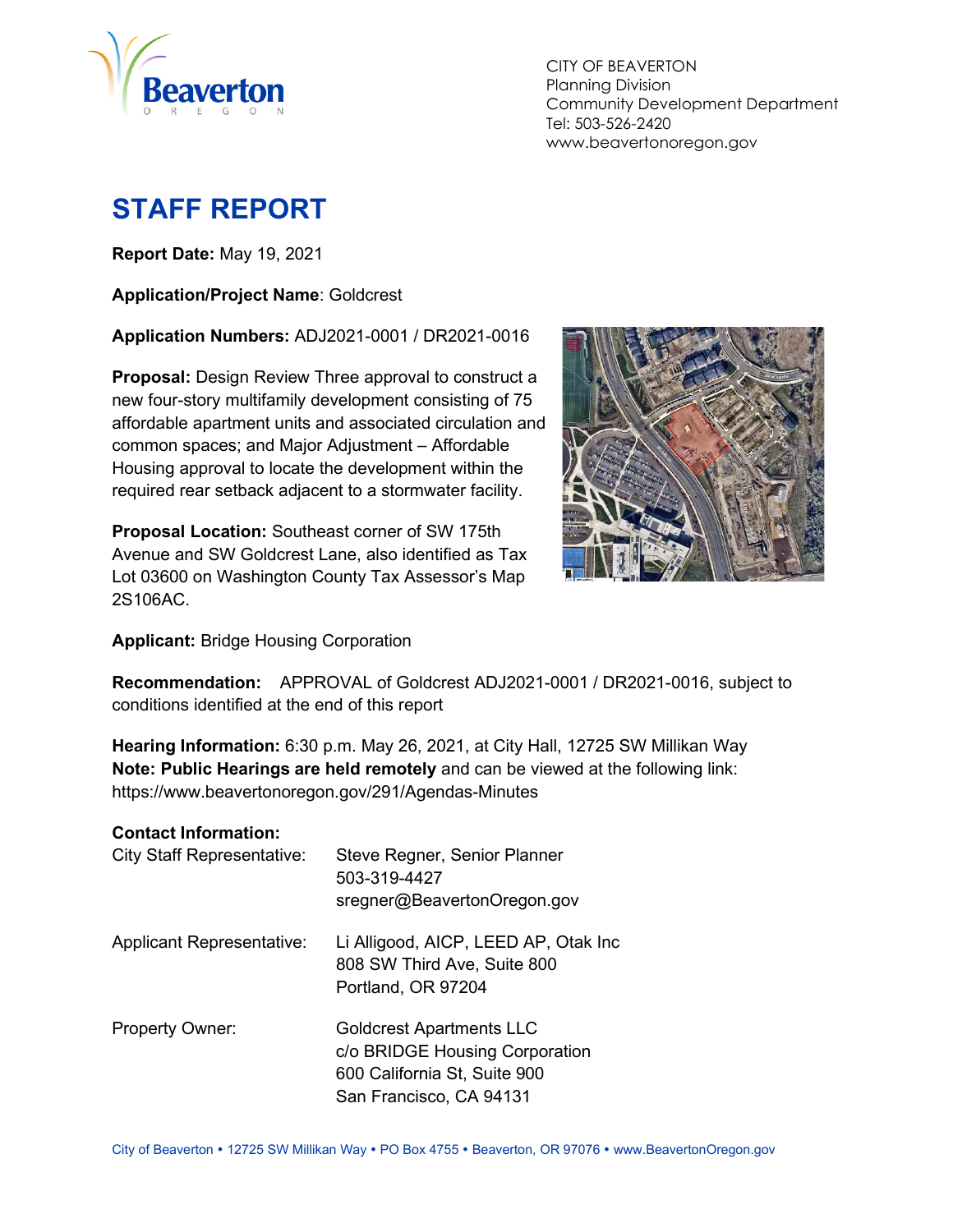# **Existing Conditions**

**Zoning:** Residential Urban High Density District (R1)

Site conditions: Site has been graded and is relatively flat. The site is currently being used for construction staging for development on adjacent properties. Frontage improvements have been completed on all three frontages, as well as a public pedestrian pathway in an easement along the southeast edge of the property.

#### **Site Size:** 2.15 acres

Location: Southeast corner of SW 175<sup>th</sup> Avenue and SW Goldcrest Lane.

Neighborhood Association Committee: Southwest Beaverton NAC

#### **Table 1: Surrounding Uses**

| <b>Direction</b> | <b>Zoning</b>  | <b>Uses</b>                 |
|------------------|----------------|-----------------------------|
| <b>North</b>     | R <sub>2</sub> | <b>Attached Residential</b> |
| South            | R1             | <b>Attached Residential</b> |
| East:            | R <sub>2</sub> | <b>Attached Residential</b> |
| West:            | R1             | Mountainside High School    |

## **Application Information**

#### **Table 2: Application Summaries**

| <b>Application</b> | <b>Application type</b>                     | <b>Proposal summary</b>                                                                                     | Approval criteria<br><b>location</b>            |
|--------------------|---------------------------------------------|-------------------------------------------------------------------------------------------------------------|-------------------------------------------------|
| ADJ2021-0001       | Major Adjustment<br>- Affordable<br>Housing | Locate structure within the<br>rear setback                                                                 | Development Code<br>Section 40.10.15.4.C        |
| DR2021-0016        | <b>Design Review</b>                        | Construction of a 75-unit<br>multifamily building and<br>associated landscape,<br>parking, and circulation. | <b>Development Code</b><br>Section 40.20.15.3.C |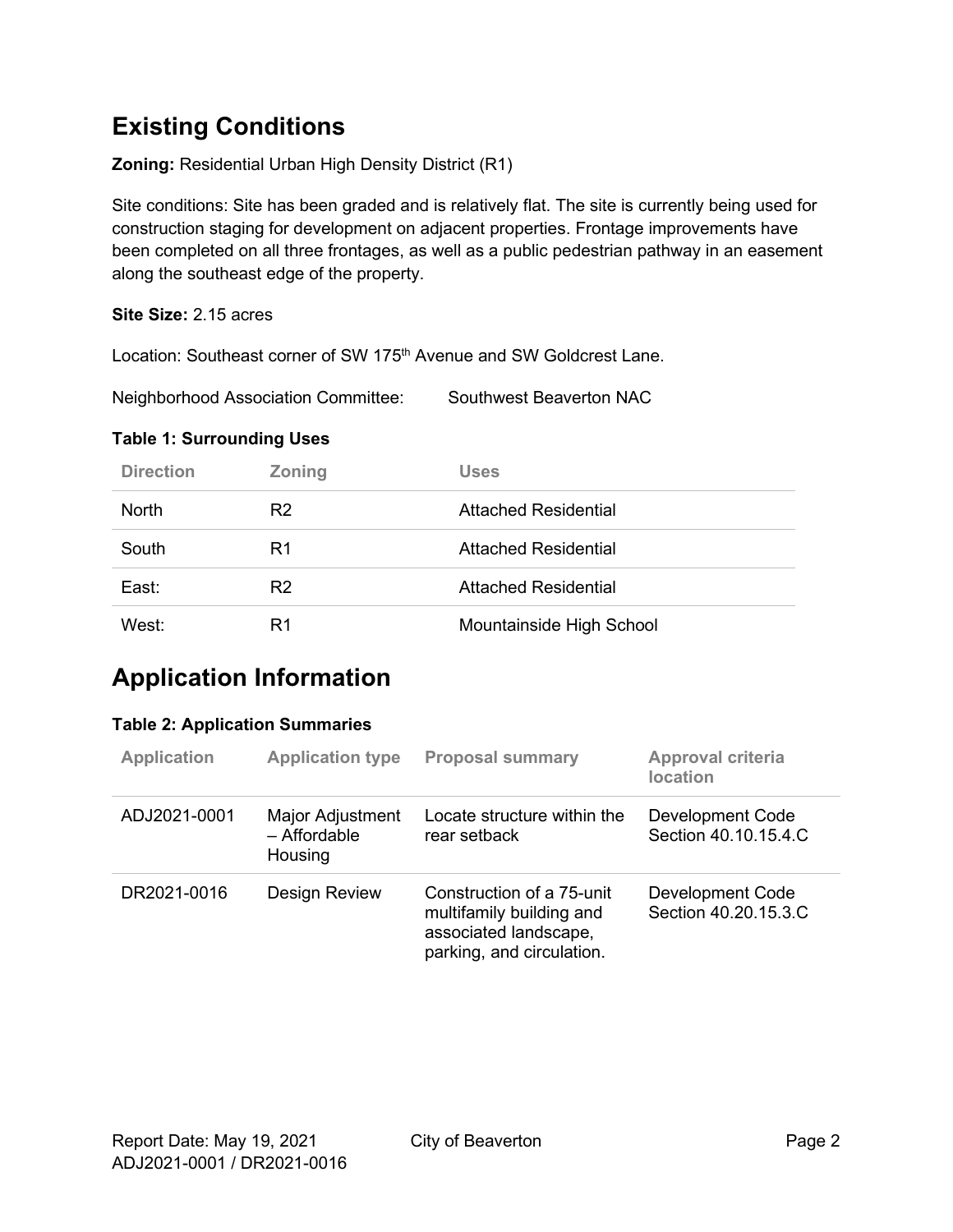### **Table 3: Key Application Dates**

| <b>Application</b> | <b>Submittal Date</b> | <b>Deemed</b><br><b>Complete</b> | $120$ -Day     | $365-Day*$   |
|--------------------|-----------------------|----------------------------------|----------------|--------------|
| ADJ2021-0001       | Feb. 17, 2021         | Apr. 5, 2021                     | August 3, 2021 | Apr. 5, 2022 |
| DR2021-0016        | Feb. 17, 2021         | Apr. 5, 2021                     | August 3, 2021 | Apr. 5, 2022 |

\* Pursuant to Section 50.25.9 of the Development Code this is the latest date, with a continuance, by which a final written decision on the proposal can be made.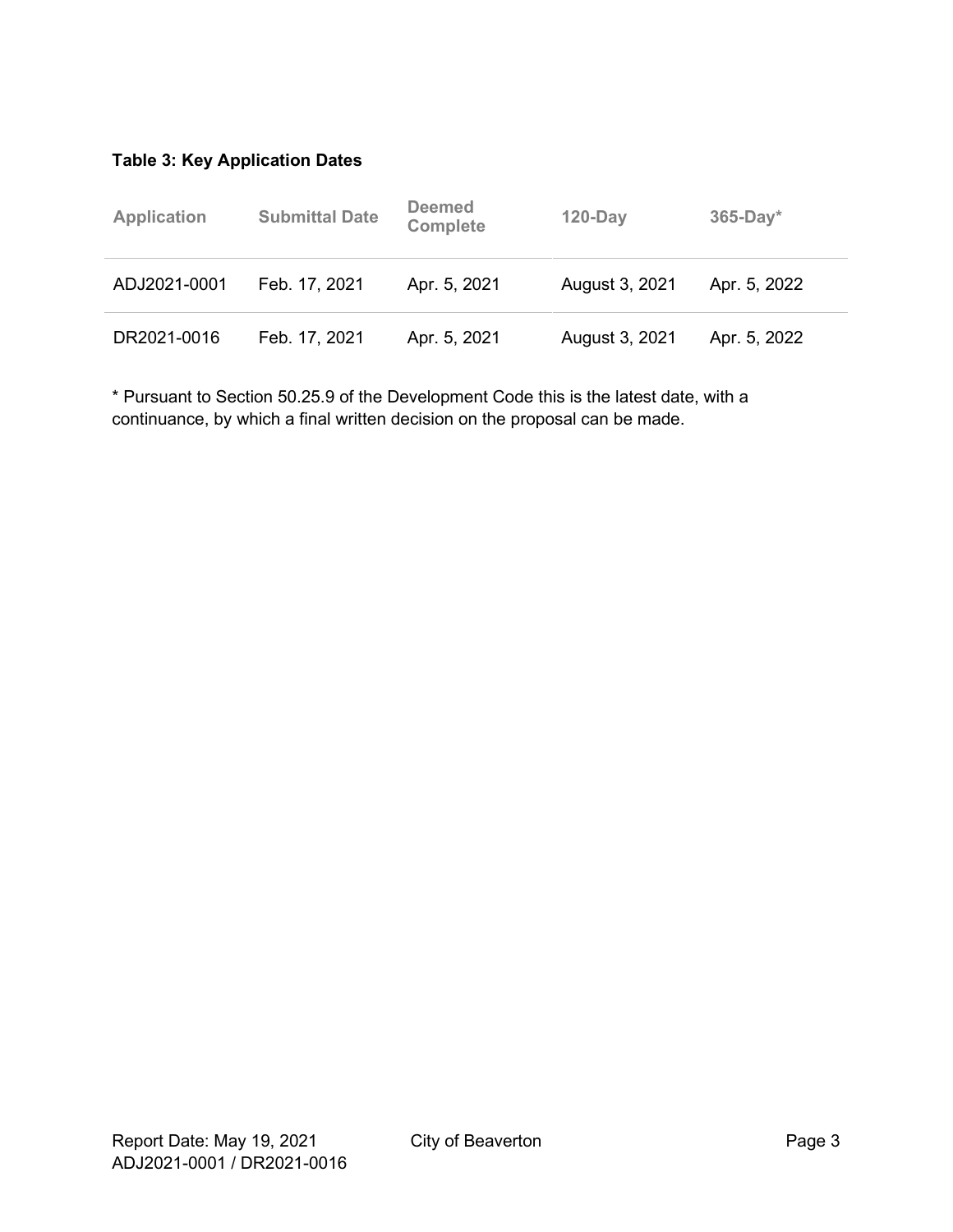# **Table of Contents**

| <b>Exhibits</b>                                                   |  |
|-------------------------------------------------------------------|--|
|                                                                   |  |
|                                                                   |  |
| Attachment B: MAJOR ADJUSTMENT- AFFORDABLE HOUSING ADJ2021-000121 |  |
|                                                                   |  |
|                                                                   |  |

# Exhibit 1. Materials submitted by Staff Exhibit 1.1 Zoning Map (page 5 of this report) Exhibit 1.2 Aerial Map (page 6 of this report) Exhibit 2. Public Comment No Public Comment Received Exhibit 3. Materials submitted by the Applicant Exhibit 3.1 Application Forms Exhibit 3.2 Narrative Exhibit 3.3 Drawings Exhibit 3.4 Stormwater Report Exhibit 3.5 Geotechinical Report Exhibit 3.6 Service Provider Letters Exhibit 3.7 Pre-App Summary Notes Exhibit 3.8 Neighborhood Meeting Documentation Exhibit 3.9 Trip Debiting Letter

Exhibit 3.10 Metro Funds Leter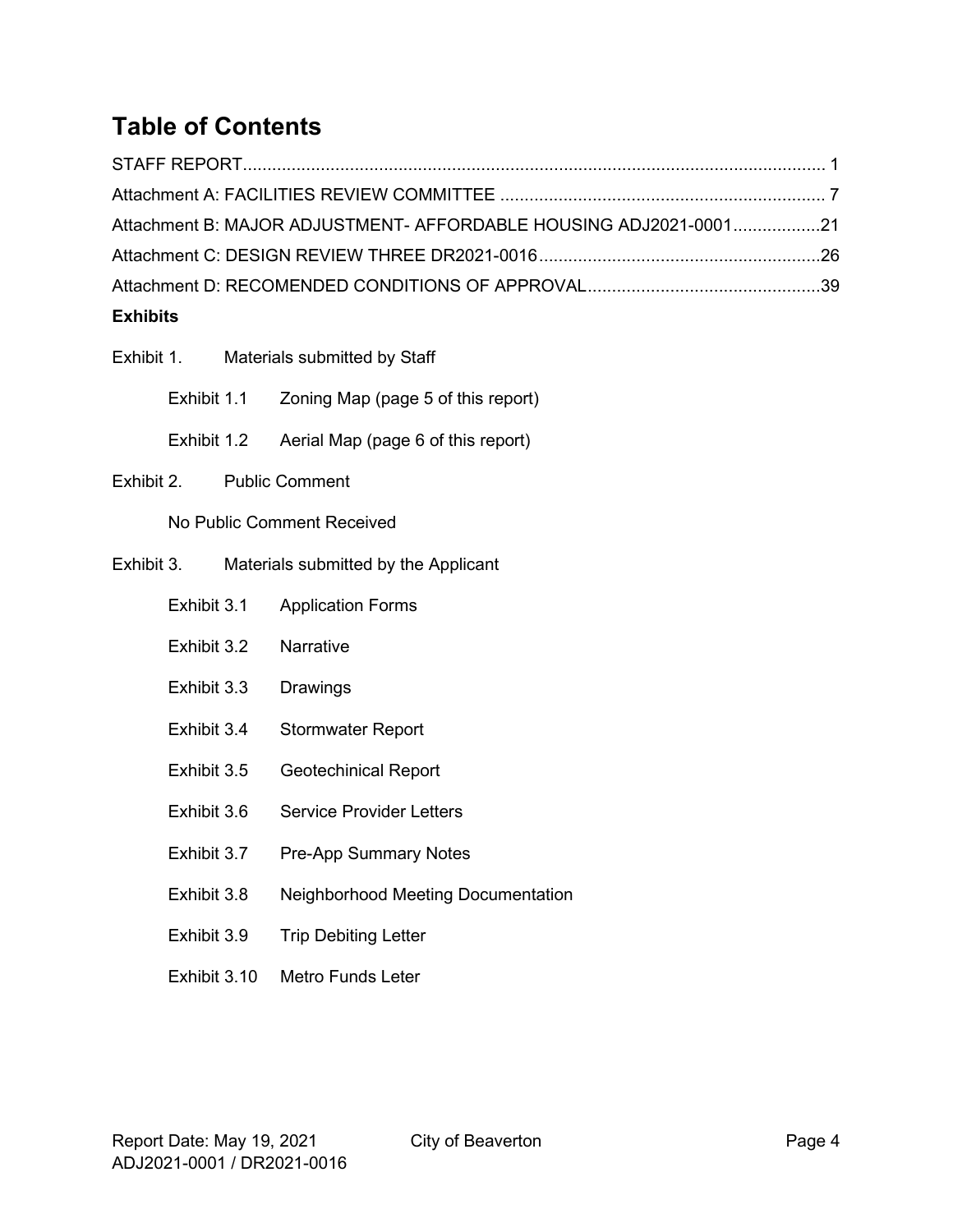### **Exhibit 1.1**



#### **ADJ2021-0001 / DR2021-0016**

#### **Goldcrest**

### **Zoning Map**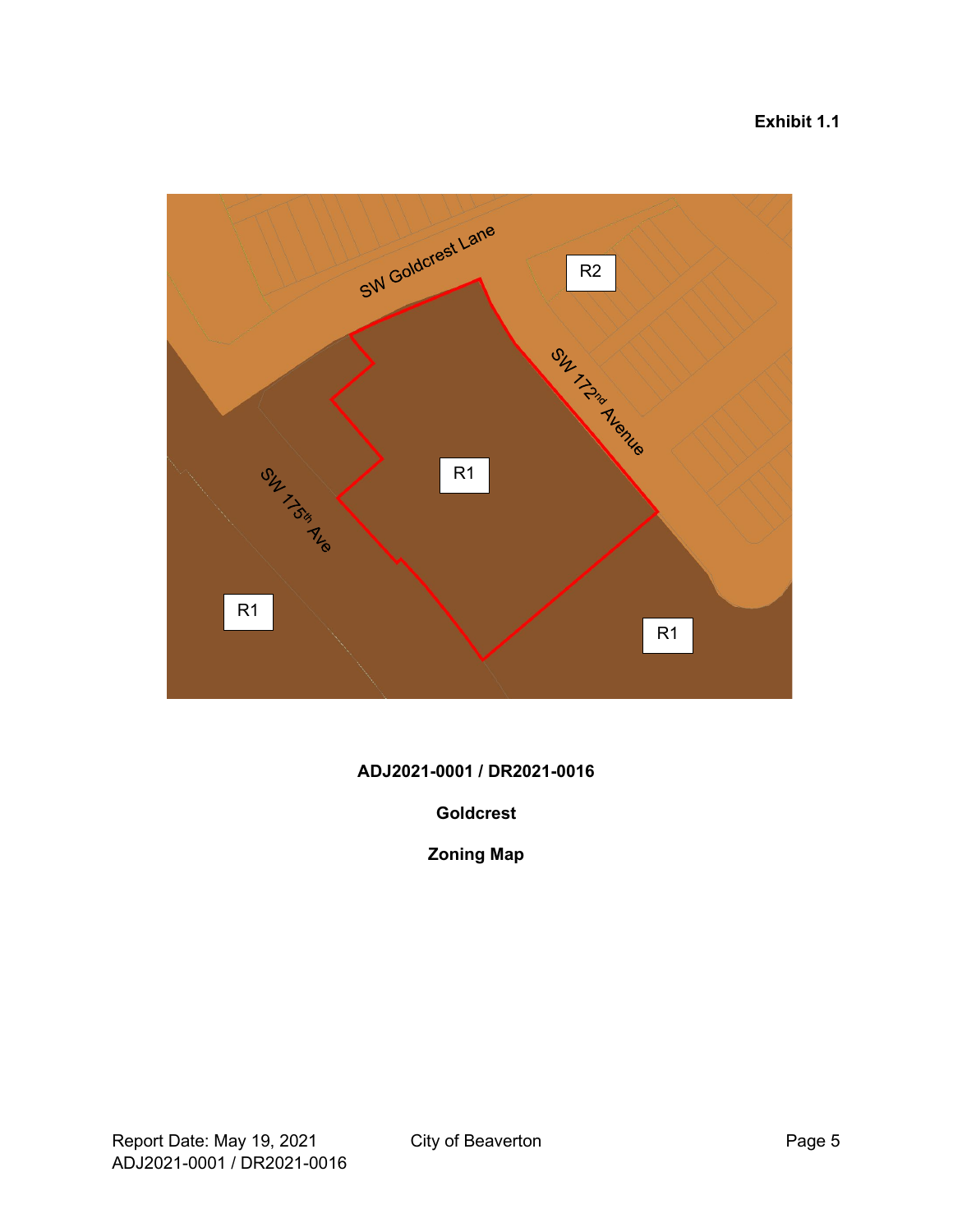

### **ADJ2021-0001 / DR2021-0016**

**Goldcrest**

**Aerial Map**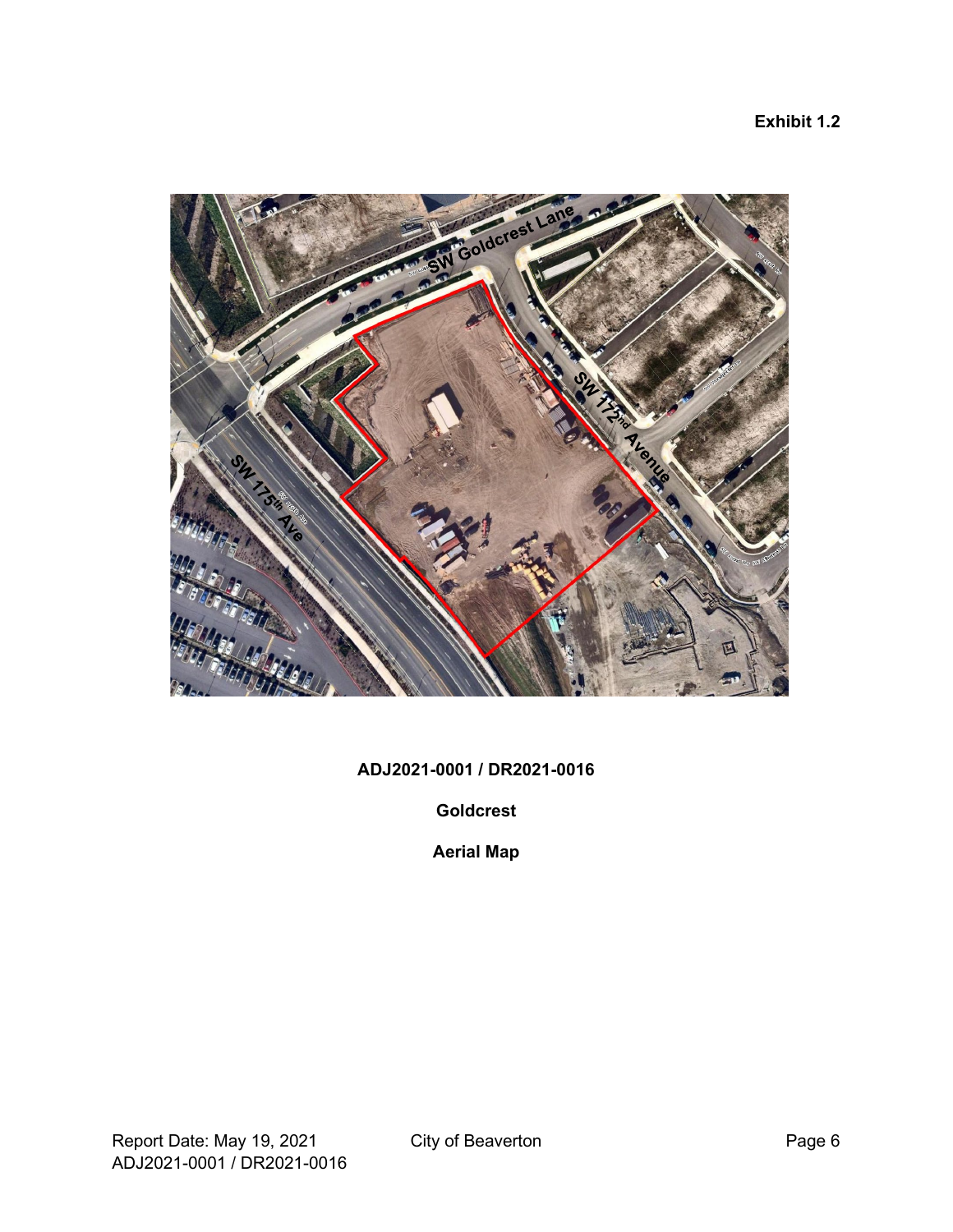# <span id="page-6-0"></span>**Attachment A: FACILITIES REVIEW COMMITTEE**

## TECHNICAL REVIEW AND RECOMMENDATIONS

#### **Application:** Goldcrest

**Proposal:** The applicant, Bridge Housing Corporation, requests approval of a Design Review Three application for a new 75-unit affordable housing multifamily development and a Major Adjustment – Affordable Housing application to locate the structure. within the rear setback.

**Recommendation:** APPROVE ADJ2021-0001 / DR2021-0021

## Section 40.03 Facilities Review Committee:

The Facilities Review Committee has conducted a technical review of the application, in accordance with the criteria contained in Section 40.03 of the Development Code. The Committee's findings and recommended conditions of approval are provided to the decisionmaking authority. As they will appear in the Staff Report, the Facilities Review Conditions may be re-numbered and placed in a different order. The decision-making authority will determine whether the application as presented meets the Facilities Review approval criteria for the subject application and may choose to adopt, not adopt, or modify the Committee's findings.

The Facilities Review Committee Criteria for Approval will be reviewed for all criteria that are applicable to the submitted application(s) as identified below:

- All twelve (12) criteria are applicable to the Design Review Three (DR2021-0016) application as submitted.
- Facilities Review Committee criteria do not apply to the submitted Major Adjustment Affordable Housing (ADJ2021-0001) application.

## **Section 40.03.1.A**

**Approval Criterion:** All critical facilities and services related to the proposed development have, or can be improved to have, adequate capacity to serve the proposed development at the time of its completion.

### FINDINGS:

Chapter 90 of the Development Code defines "critical facilities" to be services that include potable and non-potable public water; public sanitary sewer; stormwater drainage, treatment, and retention; transportation; and fire protection.

**Potable Water:** The property is served by City of Beaverton public water service and the applicant has stated that the water services are adequate to service the proposed development. There is an existing eight-inch water line in SW 172<sup>nd</sup> Terrace. The new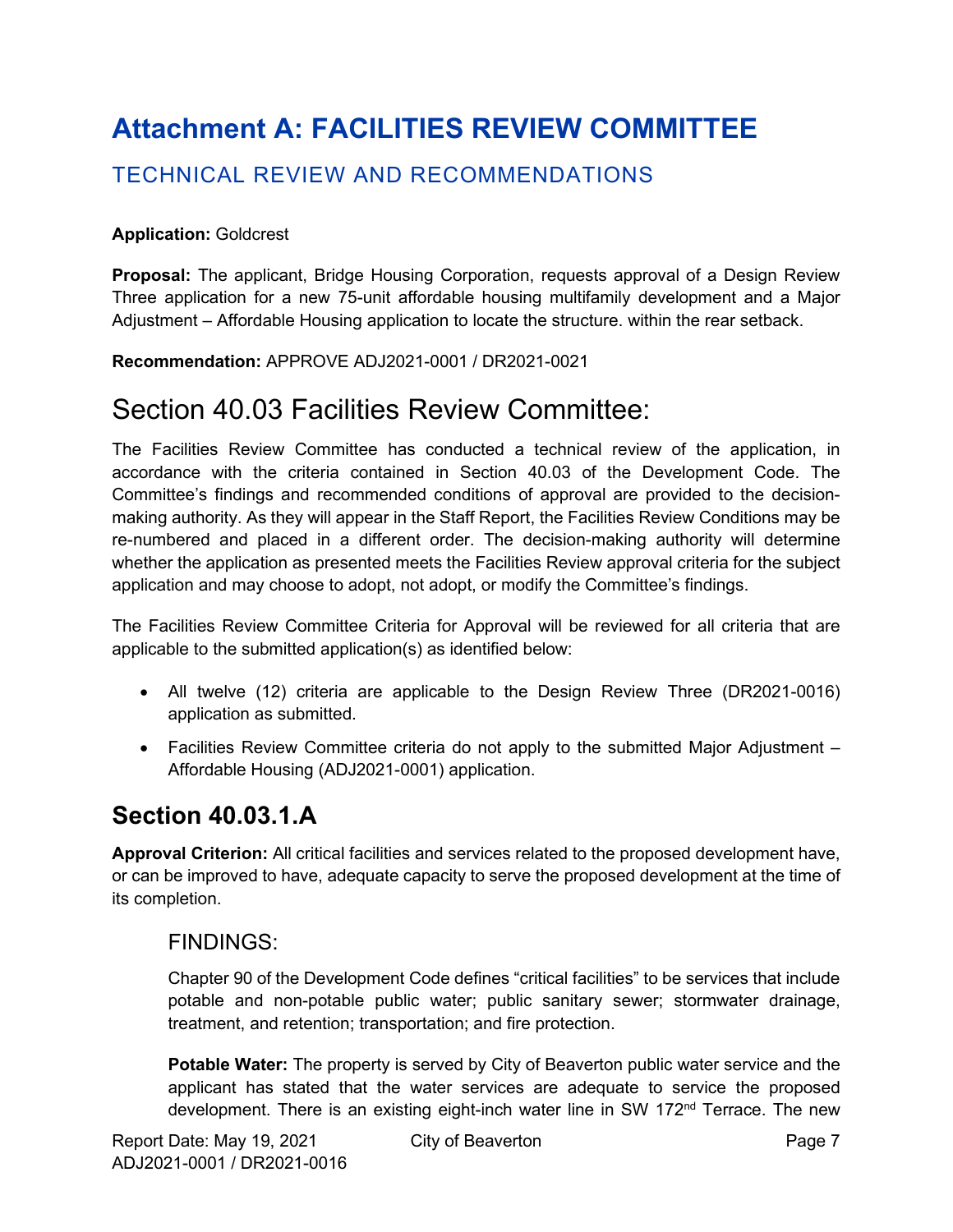building will to connect to the existing eight-inch water line for domestic and fire service water.

City staff reviewed the proposal and stated in their Service Provider Letter that there will be adequate capacity to service the proposed development. Therefore, the Committee finds that adequate potable public water service can be provided to the site to serve the proposed development.

**Non-Potable Water:** The applicant identifies a non-potable water line which has already been installed on the southern portion of the site as a condition of approval of the adjacent development to the south (South Cooper Mountain Heights Multifamily – Spanos DR2018- 0165 / LD2018-0039 / LD2018-0040) The proposed project will connect to this existing line with a new irrigation service and meter. Therefore, the Committee finds that adequate non-potable public water service can be provided to the site to serve the proposed development.

**Sanitary Sewer:** The property is served by City of Beaverton sanitary sewer service and the applicant has stated that the sanitary sewer services are adequate to service the proposed development. There is an existing eight-inch sanitary sewer line in SW 172nd Terrace, adjacent the project site. A new six-inch sanitary sewer lateral will be connected to an existing sanitary sewer manhole in SW 172<sup>nd</sup> Terrace. The Committee finds that adequate sanitary sewer service can be provided to the site to serve the proposed development.

**Stormwater Drainage, Treatment, and Detention:** The property is served by City of Beaverton storm sewer service and the applicant has stated that the storm sewer services are adequate to service the proposed development. The proposed stormwater management system includes vegetated swales, underground detention chambers, and a flow control manhole. A public stormwater line has already been constructed on site as a condition of approval of the adjacent development to the south (South Cooper Mountain Heights Multifamily – Spanos DR2018-0165 / LD2018-0039 / LD2018-0040) to provide public storm conveyance to an outfall at the existing drainage facility east of the site.

The applicant has provided a Preliminary Stormwater Report for the quantity and quality of stormwater resulting from the proposed development. An adjacent, private vegetated swale and a new underground detention system will be used to address water quantity and quality. Stormwater will leave the site via an existing public storm pipe in SW 172<sup>nd</sup> Terrace. The Committee finds that adequate stormwater drainage, treatment, and detention service can be provided to the site to serve the proposed development.

**Transportation:** Vehicular access is provided to the site on SW 172<sup>nd</sup> Terrace, via SW Goldcrest Lane and SW 175<sup>th</sup> Avenue. Future connectivity to the east will be provided with future development, consistent with the South Cooper Mountain Community Plan. Emergency vehicle access is provided on SW 175<sup>th</sup> Avenue, which will be secured by a gate and Knoxbox lock.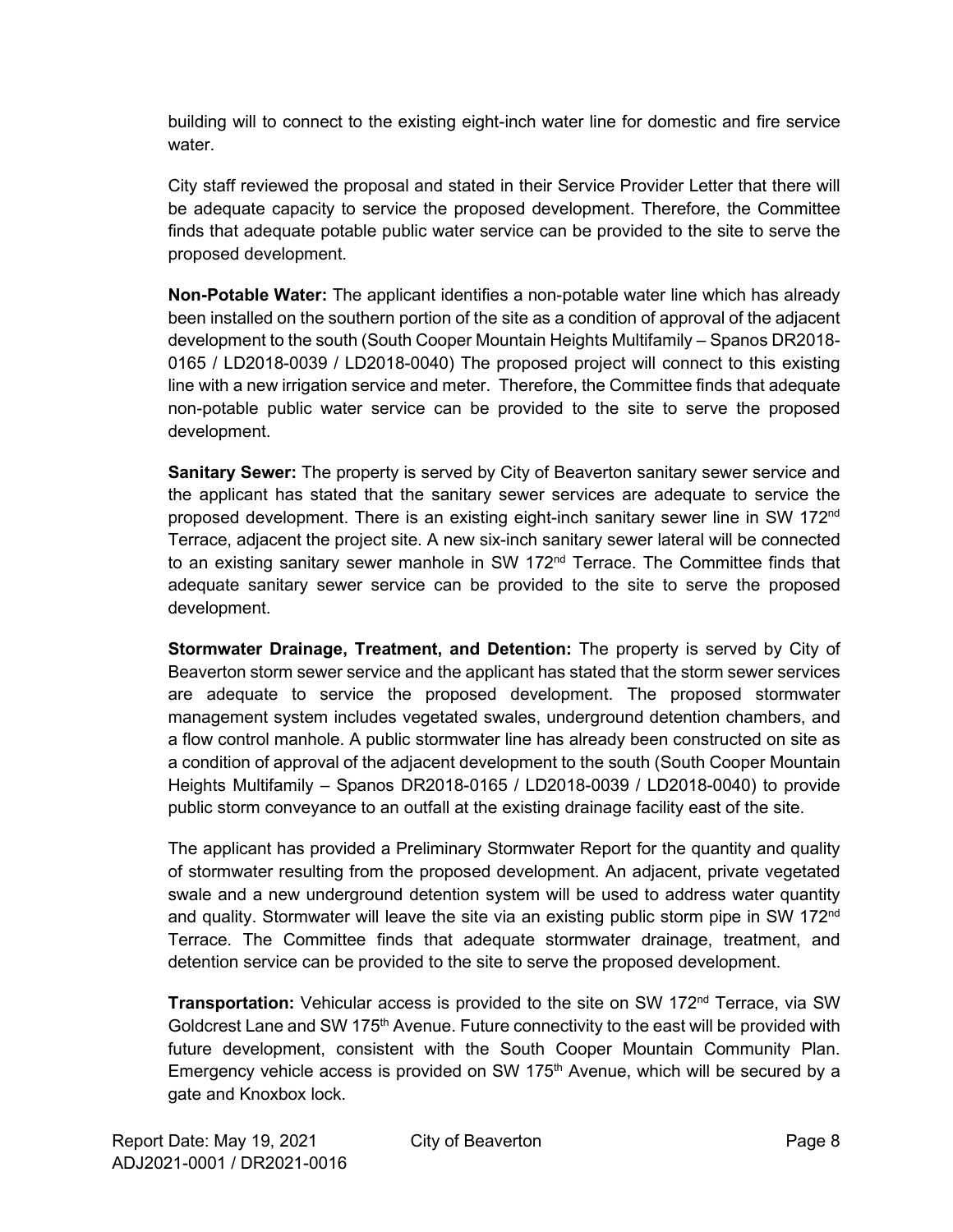Per BDC Section 60.55.20.2.A, a Traffic Impact Analysis (TIA) is required when a proposed development will generate 300 vehicles or more per day in average weekday trips. Trip generation on this parcel was originally analyzed as part of the South Cooper Mountain Heights Planned Unit Development (PUD), where 340 apartment units were approved, with total daily trips projected to be 2,258. These projections were based on rates from the 9<sup>th</sup> Edition of Institute of Transpiration Engineers' (ITE) Trip Generation Manual, which was the most up to date edition at the time of the application.

For the proposed development, the TIA has been revised to reflect 269 apartment units on an adjacent site, and 75 affordable housing multifamily units on the subject site, for a total of 344 total units, a four unit increase from the original approval. This revised TIA utilizes trip generation rates from the 10<sup>th</sup> Edition of the ITE Manual, released after the original PUD approvals. The  $10<sup>th</sup>$  Edition of the ITE Manual includes several more multifamily land use categories, allowing for more refined traffic projections for the proposed development. The projected trip number based on this unit count is 1,872 total daily trips, 386 less than the original PUD approval, which utilized the now out of date trip generation rates. Staff concurs with this analysis, and no modifications are recommended to the surrounding transportation network based on this proposal.

Internal pedestrian circulation is provided by pathways that connect to adjacent right of ways. A pedestrian pathway has been constructed within an easement at the southern end of the site, providing uninterrupted connection from SW 172<sup>nd</sup> Terrace and SW 175<sup>th</sup> Avenue. This was constructed as a condition of approval for (South Cooper Mountain Heights Multifamily – Spanos DR2018-0165 / LD2018-0039 / LD2018-0040)

The Committee finds that adequate transportation facilities are provided to the site to serve the proposed development.

**Fire Protection:** Fire protection will be provided by Tualatin Valley Fire and Rescue (TVF&R). TVF&R staff has reviewed and approved the proposed development's site plan. TVF&R had no comments or concerns regarding the proposal and did not require any conditions of approval. Emergency vehicle access is provided on SW 175<sup>th</sup> Avenue, which will be secured by a gate and Knoxbox lock. Therefore, the Committee finds that adequate fire protection service can be provided to the site to serve the proposed development.

**Conclusion:** Therefore, the Committee finds that by meeting the conditions of approval the proposal meets the approval criterion.

## **Section 40.03.1.B**

**Approval Criteria:** Essential facilities and services related to the proposed development are available, or can be made available, with adequate capacity to serve the development prior to its occupancy. In lieu of providing essential facilities and services, a specific plan may be approved if it adequately demonstrates that essential facilities, services, or both will be provided to serve the proposed development within five (5) years of occupancy.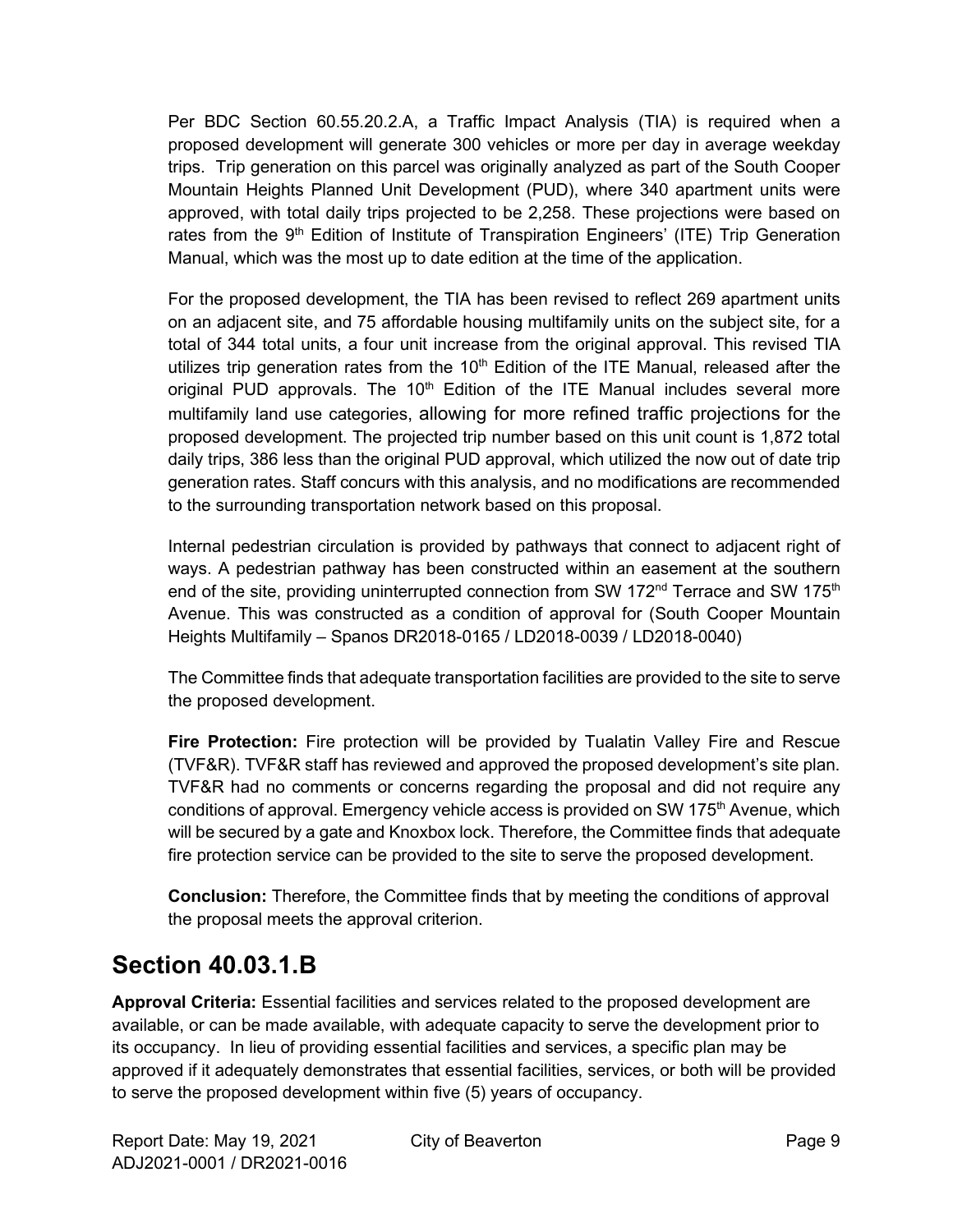### FINDINGS:

Chapter 90 of the Development Code defines "essential facilities" to be services that include schools, transit improvements, police protection, and on-site pedestrian and bicycle facilities in the public right-of-way.

**Schools:** The proposed development is within the Beaverton School District (BSD) boundaries. The Beaverton School District reviewed the proposal and stated in their service provider letter that with the new school capacity scheduled to come online in the years ahead that there will be sufficient capacity to accommodate new students from the project. The district continuously monitors enrollment and capacity at all schools and may from time to time, take additional actions to manage enrollment and capacity issues as needed.

**Transit Improvements:** Currently, there is not transit service to the site. However, TriMet anticipates extending bus service west along Scholls Ferry Road to serve the South Cooper Mountain area in the next few years. Exact locations of the bus stops are unknown at this time. No additional transit improvements are required for this development proposal.

**Police Protection:** The City of Beaverton Police Department will continue to serve the development site. As of the date of this report, Beaverton Police have not provided comments or recommendations to the Committee. Therefore, the Committee finds that adequate police protection service can be provided to the site to serve the proposed development.

**Pedestrian and Bicycle Facilities:** The subject site is part of the South Cooper Mountain Heights Planned Unit Development (South Cooper Mountain Heights Multifamily – Spanos DR2018-0165 / LD2018-0039 / LD2018-0040). All transportation facilities have been constructed along the subject site's frontages. SW  $175<sup>th</sup>$  Avenue west of the site has been improved with sidewalks and striped bike lanes. SW Goldcrest and SW 172<sup>nd</sup>, to the north and east respectively, have been improved with sidewalks and shared bike and vehicular improvements. The proposal is not required to provide any additional pedestrian bicycle improvements to its frontages.

For these reasons, the Committee finds that essential facilities and services related to the proposed development are available with adequate capacity to serve the development.

**Conclusion:** Therefore, the Committee finds that the proposal meets the approval criterion.

## **Section 40.03.1.C**

The proposed development is consistent with all applicable provisions of Chapter 20 (Land Uses) unless the applicable provisions are modified by means of one or more applications which shall be already approved or which shall be considered concurrently with the subject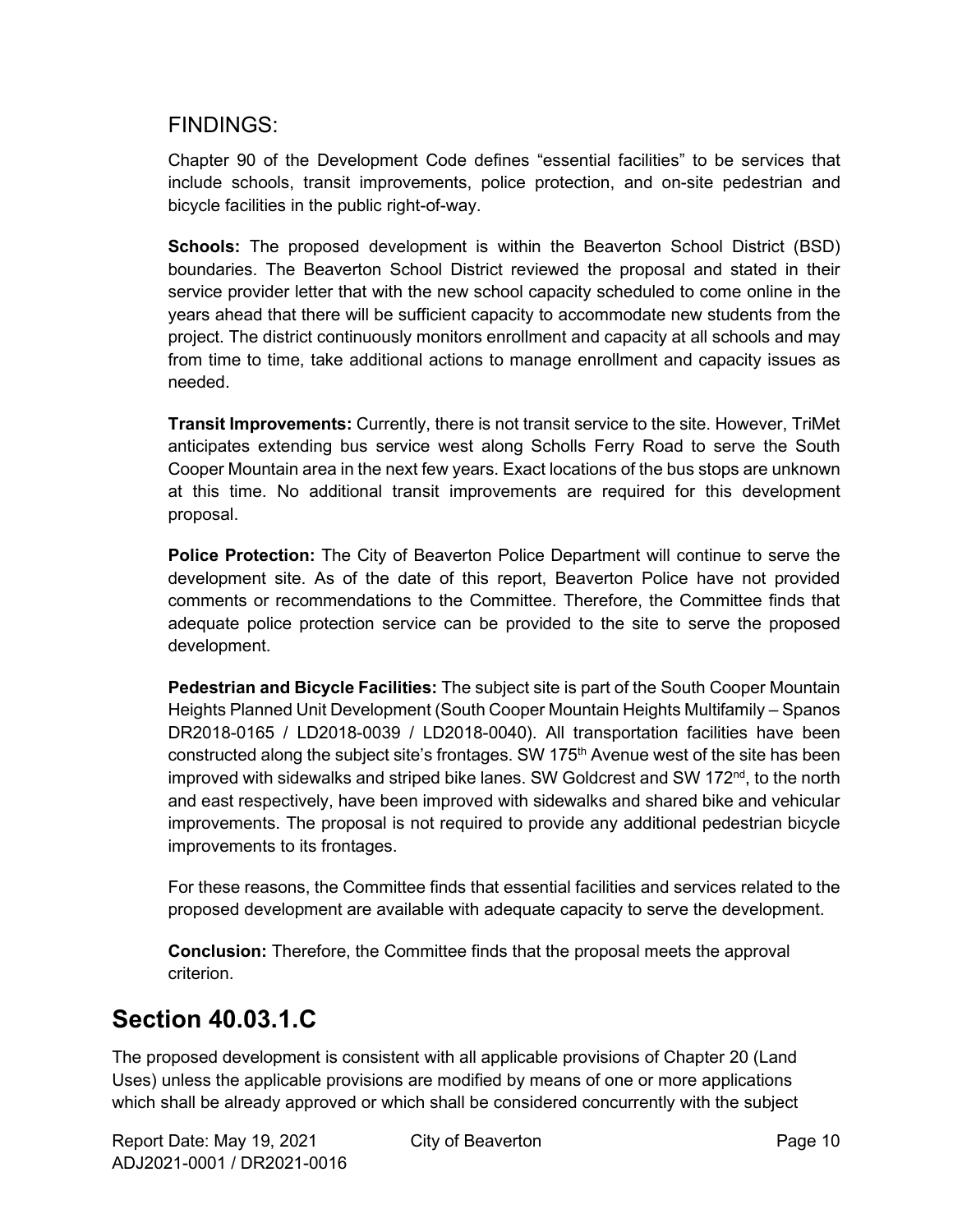application; provided, however, if the approval of the proposed development is contingent upon one or more additional applications, and the same is not approved, then the proposed development must comply with all applicable provisions of Chapter 20 (Land Uses).

## FINDINGS:

The site is zoned Residential Urban High Density District (R1). The Committee refers to the Chapter 20 use and site development requirements table at the end of this report, which evaluates the project as it relates to applicable code requirements of Chapter 20 (Land Uses). Staff will provide findings for the Minor Adjustment to minimum rear setback within the applicable section of the staff report. As demonstrated in the table, the development proposal is consistent with all applicable provisions of Chapter 20 (Land Uses).

**Conclusion:** Therefore, the Committee finds that the proposal meets the approval criterion.

# **Section 40.03.1.D**

The proposed development is consistent with all applicable provisions of Chapter 60 (Special Requirements) and all improvements, dedications, or both, as required by the applicable provisions of Chapter 60 (Special Requirements), are provided or can be provided in rough proportion to the identified impact(s) of the proposed development.

## FINDINGS:

The Committee cites the Code Conformance Analysis chart at the end of this report, which evaluates the proposal as it relates the applicable Code requirements of Chapter 60 (Special Requirements). Staff will provide findings for the Design Review Three request within the applicable section of the staff report.

**Section 60.30 Off-Street Parking:** Per Beaverton Development Code (BDC) Section 60.30.10.5, for site located in a residential zone, the minimum parking ratio requirement for motor vehicles is between 1.25 and 1.75 parking space per attached dwelling unit, depending on the number of bedrooms per unit. The proposal includes 29 one-bedroom units, 39 two-bedroom units, and 7 three-bedroom units. Based on the unit and bedroom count, 107 total spaces are required. The proposal provides 107 spaces.

Per BDC Section 60.30.10.5.B, the minimum parking ratio requirement for short-term bicycle parking is two spaces or one space per 20 dwelling units, whichever is greater. The minimum parking ratio requirement for long-term bicycle parking is one (1) space per dwelling unit. For a multi-dwelling residential development comprised of 75 dwelling units, the minimum parking requirement is four short-term bicycle parking spaces and 75 longterm bicycle parking spaces. The applicant's plans show that that the four short-term bicycle parking spaces will be provided in racks near the primary entrance fronting on SW 172<sup>nd</sup> Terrace. 41 long-term bicycle parking spaces will be provided in a ground floor bike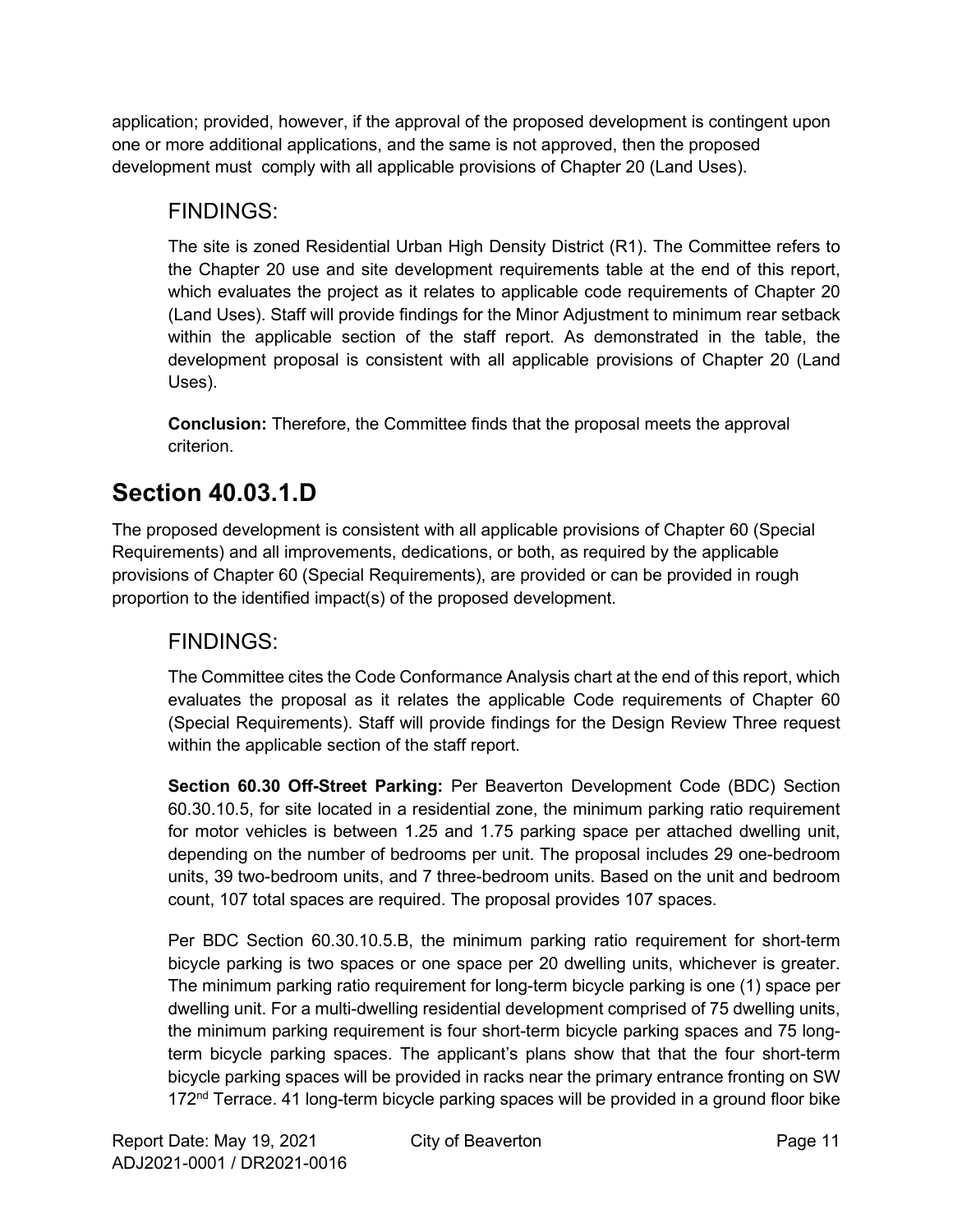room. The remaining 34 required long-term bicycle parking spaces are satisfied via in-unit storage. Per BDC Section 60.30.10.2.B.2, long-term bicycle parking spaces must be covered or sheltered to protect the bicycles from prolonged direct exposure to the elements. Providing long-term bicycle parking spaces within an indoor bike room or within individual dwelling units will meet this requirement.

Per BDC Section 60.30.10.2.B.3, short-term bicycle parking spaces must be designed to the standards of the Engineering Design Manual. The applicant's plans will need to provide more information about the dimensions of each parking space and the location of each rack to fully demonstrate compliance with Engineering Design Manual Section 340 as required by BDC Section 60.30.10.2.B. The committee recommends a condition of approval requiring plans demonstrate compliance with the dimensional requirements of each short-term bicycle parking, as well as the dimensions of the short-term bicycle parking rack.

**Section 60.55 Transportation Facilities:** As stated in the findings for approval criterion 40.03.1.A, above, per BDC Section 60.55.20.2.A, a Traffic Impact Analysis is required when a proposed development will generate 300 vehicles or more per day in average weekday trips. A Traffic Impact Analysis was provided with the original South Cooper Mountain Heights PUD. A traffic generation memo has been provided analyzing the difference in projected trips from the original approval and the projected trips based on the proposed development on the subject site. The memo concludes that 386 fewer trips will be generated by the full PUD than originally projected. Because no additional trips are project based on the proposed development, no specific transportation improvements are recommended.

As discussed in response to BDC Section 40.03.1.A & B, the subject parcel is the last site to be developed in the western portion of the South Cooper Mountain Heights PUD. All transportation facilities required for this site, have been constructed. No additional physical improvements are required.

**Section 60.60 Trees and Vegetation Requirements:** The subject site received original land use approval via the South Cooper Mountain Heights PUD. Removal of any trees or vegetation on-site was approved via the PUD, and the site has been grubbed and cleared of any vegetation, consistent with the original approvals.

**Section 60.65 Utility Undergrounding:** There are no existing above ground utilities along the site frontage, and all new utilities will be required to be undergrounded. To meet the requirements of this section, the Committee recommends a condition of approval requiring that the applicant provide plans for the placement of underground utility lines along street frontages, within the site, and for services to the proposed new development.

**Section 60.67 Significant Natural Resources:** No significant natural resource areas are identified in the City of Beaverton's Comprehensive Plan.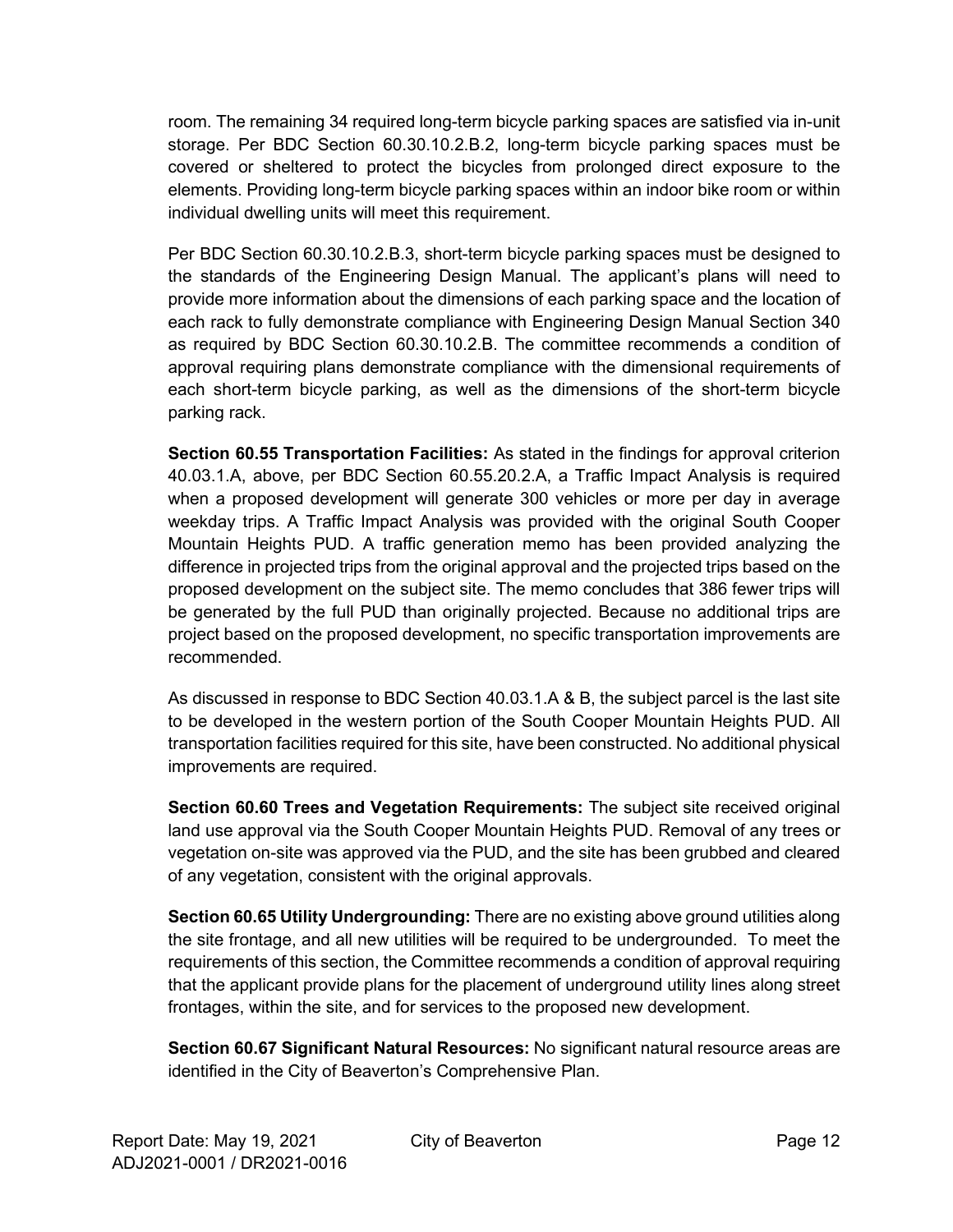**Conclusion:** Therefore, the Committee finds that the proposal meets the approval criterion.

# **Section 40.03.1.E**

Adequate means are provided or can be provided to ensure continued periodic maintenance and necessary normal replacement of the following private common facilities and areas, as applicable: drainage facilities, roads and other improved rights-of-way, structures, recreation facilities, landscaping, fill and excavation areas, screening and fencing, ground cover, garbage and recycling storage areas, and other facilities not subject to maintenance by the City or other public agency.

### FINDINGS:

The applicant states that the applicant, Goldcrest Apartments LLC, will retain ownership of the site and provide regular maintenance. The Committee finds that the proposal as represented does not present any barriers, constraints, or design elements that would prevent or preclude required maintenance of the private infrastructure and facilities on site.

**Conclusion:** Therefore, the Committee finds that the proposal meets the approval criterion.

## **Section 40.03.1.F**

There are safe and efficient vehicular and pedestrian circulation patterns within the boundaries of the development.

### FINDINGS:

The proposed on-site improvements include clear vehicle and pedestrian paths. Safe and efficient internal walkways are designed with scored concrete to differentiate pedestrian connections where pedestrian pathways intersect vehicle drive aisles to limit conflicts.

Pedestrian connections are separated from adjacent vehicle parking and traffic with raised curbs, landscaping, and clearly marked crosswalks. For these reasons, the Committee finds that there are safe and efficient vehicular and pedestrian circulation patterns within the boundaries of the proposed development.

**Conclusion:** Therefore, the Committee finds that the proposal meets the approval criterion.

## **Section 40.03.1.G**

The development's on-site vehicular and pedestrian circulation systems connect to the surrounding circulation systems in a safe, efficient, and direct manner.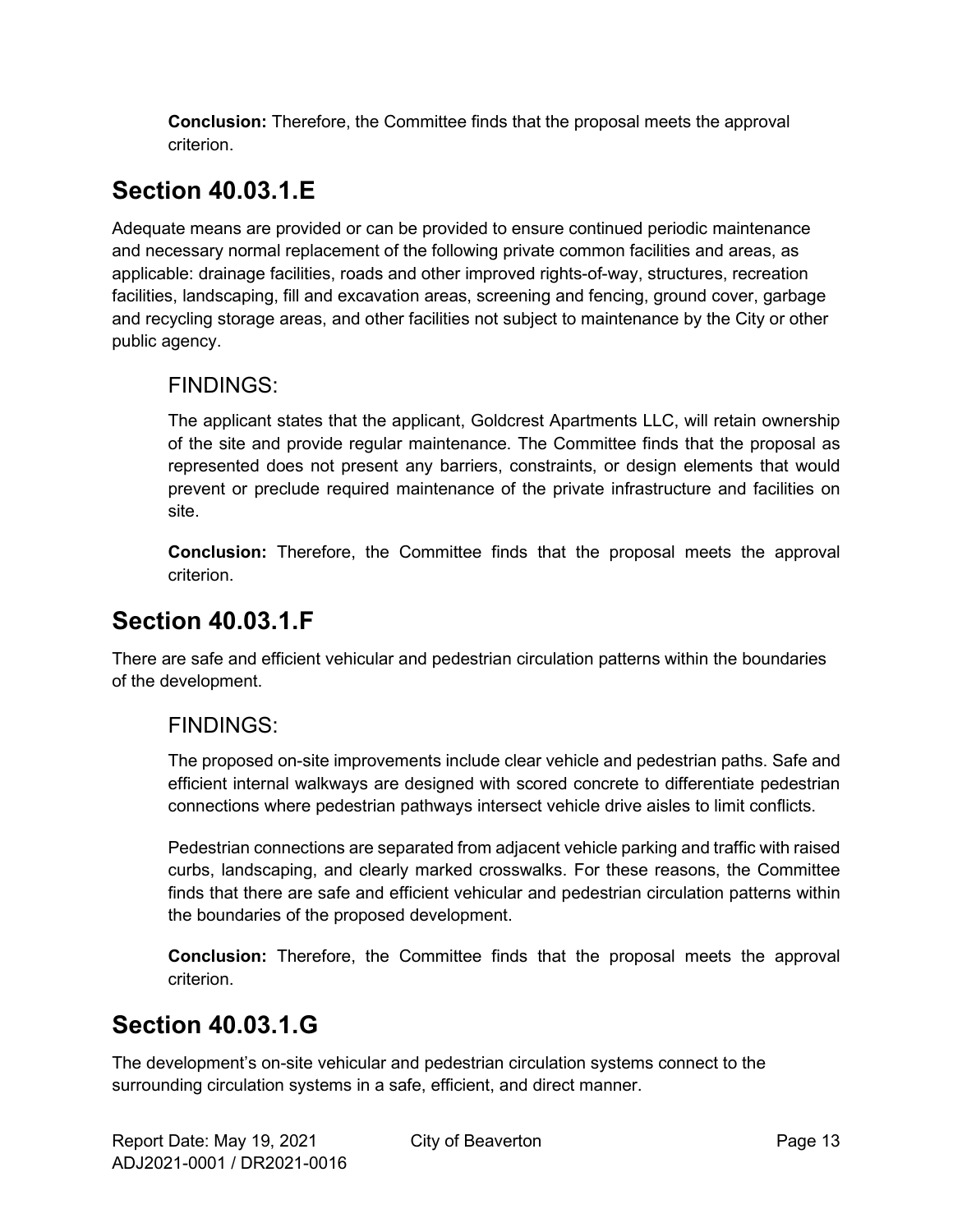### FINDINGS:

Pedestrian access from the development to the public sidewalk system is provided along all three frontages through five-foot-wide pedestrian pathways. Due to grade issues, stairs and accessible ramps are provided near the intersection of SW 172 $<sup>nd</sup>$  Terrace and SW</sup> Goldcrest Lane. A pedestrian pathway has been constructed within an easement at the southern end of the site, providing uninterrupted connection from SW 172<sup>nd</sup> Terrace and SW 175<sup>th</sup> Avenue. This was constructed as a condition of approval for (South Cooper Mountain Heights Multifamily – Spanos DR2018-0165 / LD2018-0039 / LD2018-0040)

Public vehicular access is provided via SW 172<sup>nd</sup> Terrace. Additional emergency access is provided via a secured gate along the frontage of SW 175<sup>th</sup> Terrace.

**Conclusion:** Therefore, the Committee finds that the proposal meets the approval criterion.

## **Section 40.03.1.H**

Structures and public facilities serving the development site are designed in accordance with adopted City codes and standards and provide adequate fire protection, including, but not limited to, fire flow.

### FINDINGS:

Fire protection will be provided by Tualatin Valley Fire and Rescue (TVF&R). The layout of the proposed development provides proper spacing, building access, and turning radii. TVF&R staff has reviewed the proposed development's site plan and endorsed the proposal as shown without any conditions of approval. TVF&R will verify that their requirements are met prior to Site Development Permit issuance. The Committee finds that the site can be designed in accordance with City codes and standards and provide adequate fire protection.

**Conclusion:** Therefore, the Committee finds that the proposal meets the approval criterion.

## **Section 40.03.1.I**

Structures and public facilities serving the development site are designed in accordance with adopted City codes and standards and provide adequate protection from crime and accident, as well as protection from hazardous conditions due to inadequate, substandard, or ill-designed development.

### FINDINGS:

The applicant states that all streets and public facilities are designed in accordance with adopted City codes and standards except where design modifications or exceptions have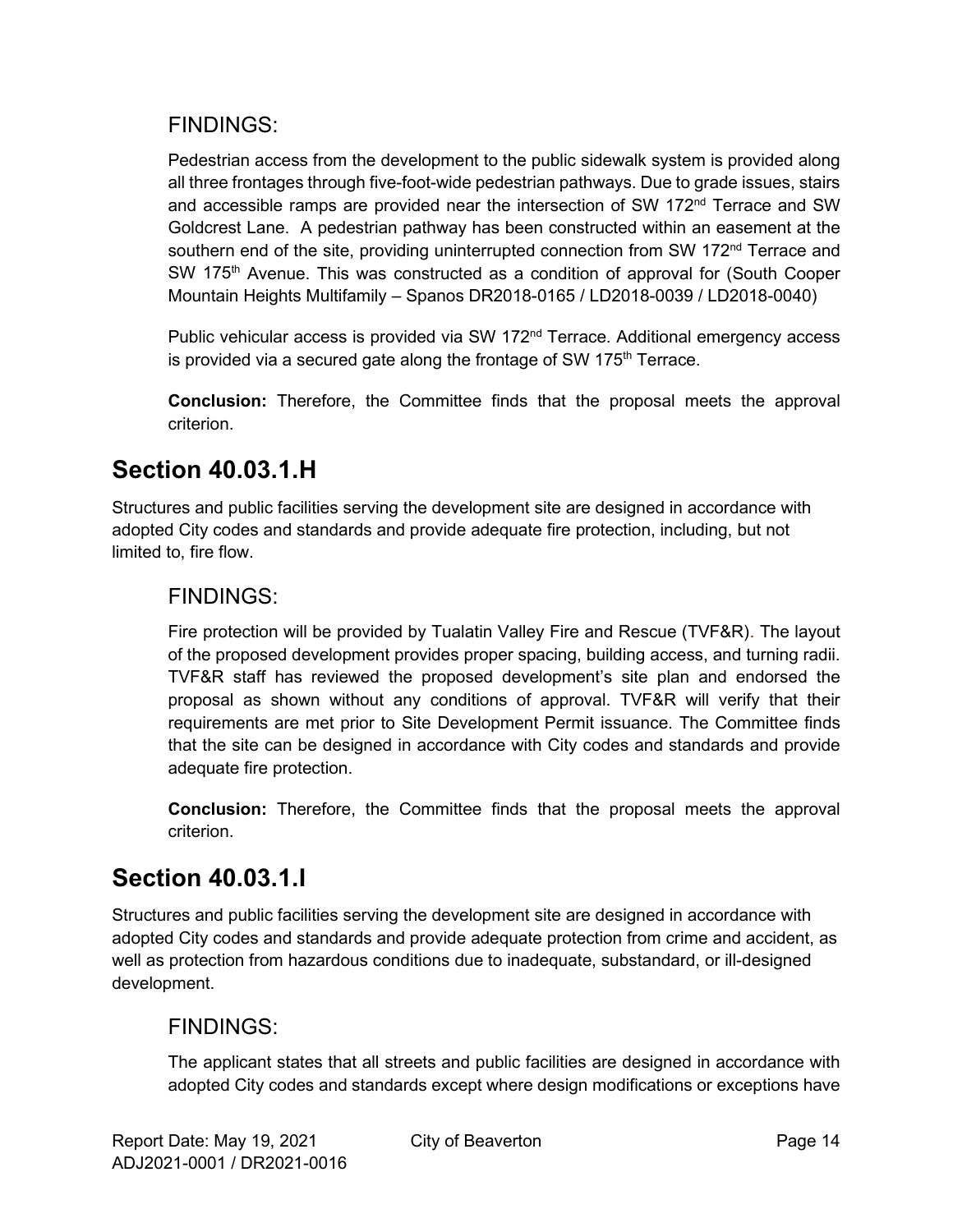been requested. Development permits will be submitted for life and safety review prior to site development.

The Committee finds that review of the construction documents at the Site Development and Building Permit stages will ensure protection from hazardous conditions due to inadequate, substandard, or ill-designed development.

**Conclusion:** Therefore, the Committee finds that by meeting the conditions of approval, the proposal meets the approval criterion.

## **Section 40.03.1.J**

Grading and contouring of the development site is designed to accommodate the proposed use and to mitigate adverse effect(s) on neighboring properties, public right-of-way, surface drainage, water storage facilities, and the public storm drainage system.

### FINDINGS:

The applicant states that the grading plan is compliant with all city codes and regulations.

The Committee has reviewed the proposed preliminary grading plan and finds no adverse effect on neighboring properties, the public right-of-way, or the public storm system. The Committee recommends conditions of approval regarding the grading and contouring of the development site, which will be reviewed and approved prior to Site Development Permit issuance.

**Conclusion:** Therefore, the Committee finds that by meeting the conditions of approval, the proposal meets the approval criterion.

## **Section 40.03.1.K**

Access and facilities for physically handicapped people are incorporated into the development site and building design, with particular attention to providing continuous, uninterrupted access routes.

### FINDINGS:

The applicant states that the proposal complies with all requirements of Beaverton's Engineering Design Manual, and all on-site pedestrian routes will meet Americans with Disabilities Act (ADA) standards and facilitates efficient pedestrian travel. ADA-accessible sidewalk ramps have been constructed at the intersections of SW 172<sup>nd</sup> Terrace and SW Goldcrest Lane, and SW 175<sup>th</sup> Avenue and SW Goldcrest Lane.

The applicant will be required to meet all applicable accessibility standards of the International Building Code, Fire Code, and other standards as required by the ADA. The Committee finds that review of the proposed plans at Site Development and Building Permit stages is sufficient to guarantee compliance with accessibility standards.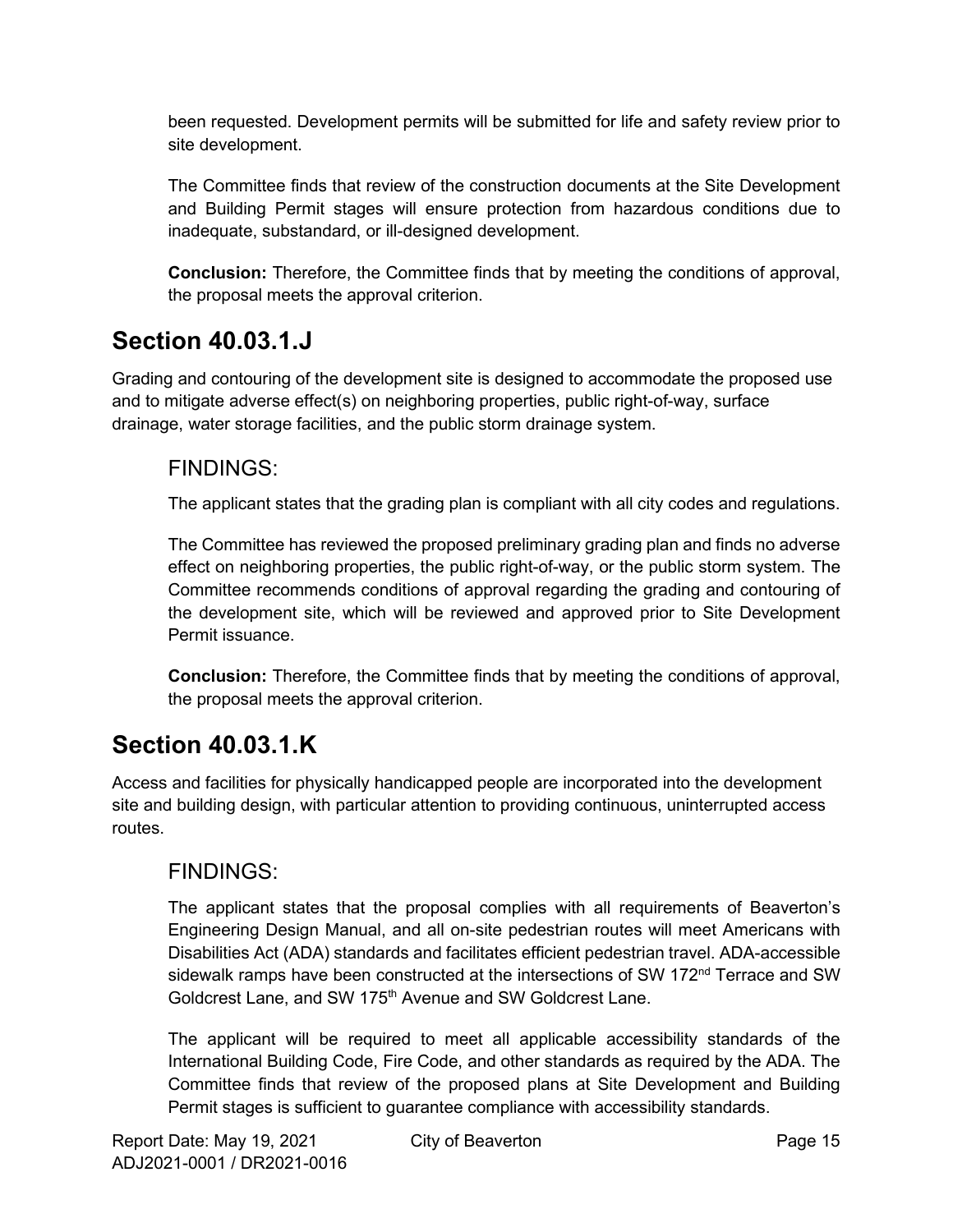**Conclusion:** Therefore, the Committee finds that by meeting the conditions of approval, the proposal meets the approval criterion.

# **Section 40.03.1.L**

The application includes all required submittal materials as specified in Section 50.25.1 of the Development Code.

### FINDINGS:

The applicant submitted the Design Review Three and Major Adjustment – Affordable Housing applications on February 17, 2021, and the application was deemed complete by staff on April 5, 2021.

**Conclusion:** Therefore, the Committee finds that the proposal meets the approval criterion.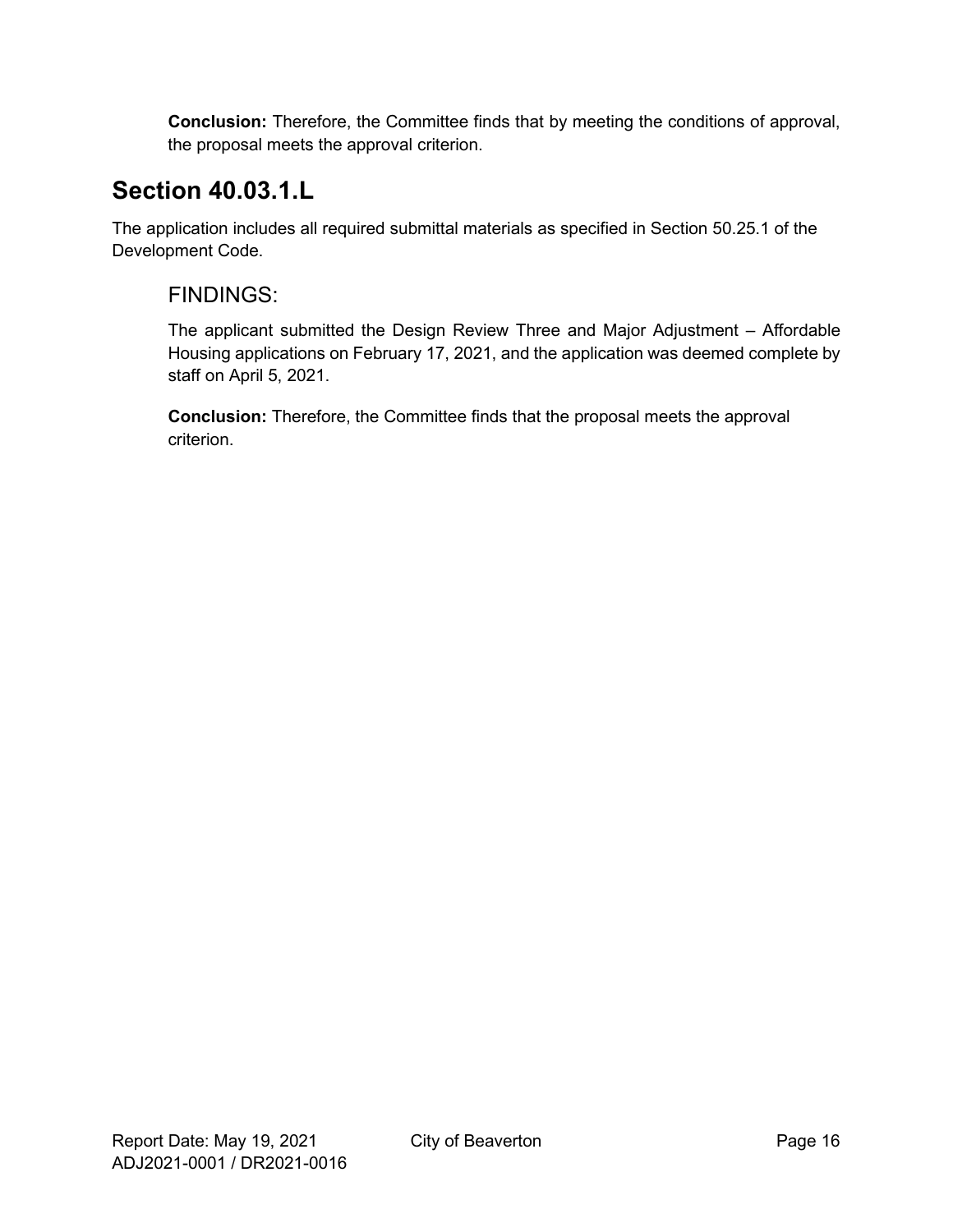## **Zone Conformance Analysis**

## **Chapter 20 Use and Site Development Requirements General Commercial (GC) Zoning District**

| <b>CODE STANDARD</b>                  | <b>CODE REQUIREMENT</b>                | <b>PROJECT PROPOSAL</b>                                                              | <b>MEETS</b><br>CODE? |
|---------------------------------------|----------------------------------------|--------------------------------------------------------------------------------------|-----------------------|
|                                       | Development Code Section 20.10.20 (GC) |                                                                                      |                       |
| <b>Attached Residential Dwellings</b> | Permitted                              | The applicant proposes to construct<br>75 attached dwelling units in one<br>building | <b>YES</b>            |

| Development Code Section 20.10.15 (GC) |                                                                                                                                                                                 |                      |                                            |
|----------------------------------------|---------------------------------------------------------------------------------------------------------------------------------------------------------------------------------|----------------------|--------------------------------------------|
|                                        | Minimum: 1,000 square feet                                                                                                                                                      |                      |                                            |
| Parcel Area                            | Maximum: None                                                                                                                                                                   | $2.15$ acres         | <b>YES</b>                                 |
|                                        | Minimum: 41 units                                                                                                                                                               |                      |                                            |
|                                        | Maximum: 233 units                                                                                                                                                              |                      |                                            |
| <b>Residential Density</b>             | [Per South Cooper Mountain<br>Heights PUD (CU2015-0006); 75 units<br>revised by South Cooper<br>Mountain Heights Multifamily -<br><b>Spanos Modifications</b><br>(DR2019-0104)] |                      | <b>YES</b>                                 |
|                                        | Width: None                                                                                                                                                                     | 277 feet             |                                            |
| <b>Minimum Lot Dimensions</b>          | Depth: None                                                                                                                                                                     | 392 feet             | <b>YES</b>                                 |
| <b>Yard Setbacks</b>                   | Front Minimum: 10 feet                                                                                                                                                          | 10 feet              | <b>YES</b>                                 |
|                                        | Side Minimum: 5 feet                                                                                                                                                            | 10 feet and 110 feet | <b>See ADJ</b>                             |
|                                        | Rear Minimum: 15 feet                                                                                                                                                           | 10 feet              | <b>Findings for</b><br><b>Rear Setback</b> |
| Maximum Building Height                | 65 feet (per CU2017-0005)                                                                                                                                                       | 58 ft 10 in          | <b>YES</b>                                 |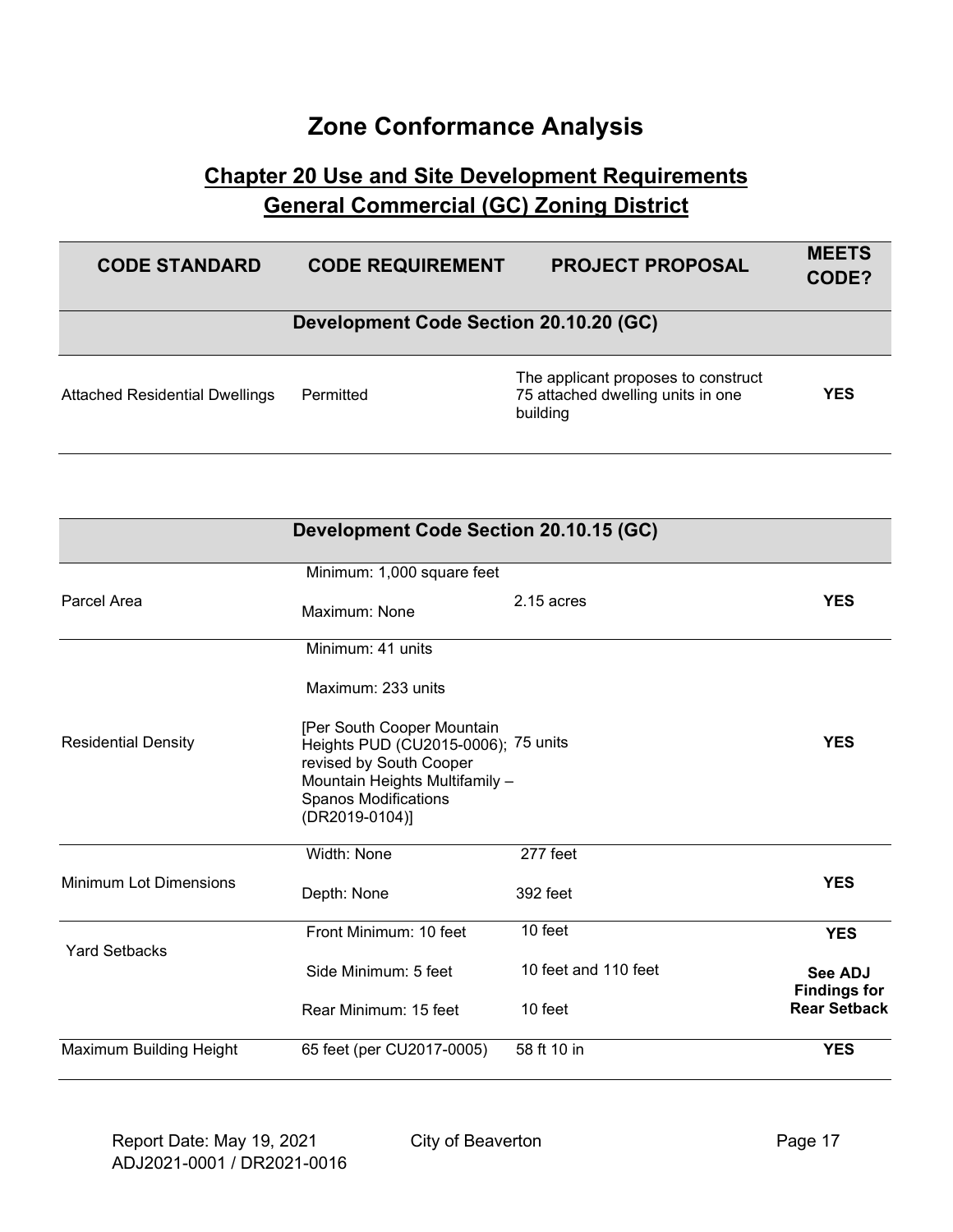## **Chapter 60 Special Requirements**

| <b>CODE STANDARD</b>                                               | <b>CODE REQUIREMENT</b>                                                                                                                    | <b>PROJECT PROPOSAL</b>                                                  | <b>MEETS</b><br>CODE?            |  |  |
|--------------------------------------------------------------------|--------------------------------------------------------------------------------------------------------------------------------------------|--------------------------------------------------------------------------|----------------------------------|--|--|
|                                                                    | <b>Development Code Section 60.05</b>                                                                                                      |                                                                          |                                  |  |  |
| Design Review<br>Principles, Standards,<br>and Guidelines          | Requirements for new<br>development and<br>redevelopment.                                                                                  | The applicant has submitted a Design<br>Review Three application.        | <b>See DR</b><br><b>Findings</b> |  |  |
|                                                                    | <b>Development Code Section 60.07</b>                                                                                                      |                                                                          |                                  |  |  |
| Drive-Up Window<br><b>Facilities</b>                               | Requirements for drive-up,<br>drive-through, and drive-in<br>facilities.                                                                   | No drive-up window facilities are<br>proposed.                           | N/A                              |  |  |
|                                                                    | <b>Development Code Section 60.10</b>                                                                                                      |                                                                          |                                  |  |  |
| <b>Floodplain Regulations</b>                                      | Requirements for properties<br>located in floodplain, floodway,<br>or floodway fringe.                                                     | The site is not located within a<br>floodplain.                          | N/A                              |  |  |
|                                                                    | <b>Development Code Section 60.11</b>                                                                                                      |                                                                          |                                  |  |  |
| Food Cart Pod Regulations                                          | Requirements for food carts<br>and food cart pods.                                                                                         | No food cart pods are proposed.                                          | N/A                              |  |  |
|                                                                    | <b>Development Code Section 60.12</b>                                                                                                      |                                                                          |                                  |  |  |
| Habitat Friendly and Low<br><b>Impact Development</b><br>Practices | Optional program offering<br>various credits available for use<br>of specific Habitat Friendly or<br>Low Impact Development<br>techniques. | No Habitat Friendly or Low Impact<br>Development credits are requested.  | N/A                              |  |  |
|                                                                    | <b>Development Code Section 60.15</b>                                                                                                      |                                                                          |                                  |  |  |
| <b>Land Division Standards</b>                                     | On-site contouring within 25<br>feet of a property line within or<br>abutting any residentially zoned<br>property.                         | The proposed grading along the south<br>lot line meets these provisions. | <b>YES</b>                       |  |  |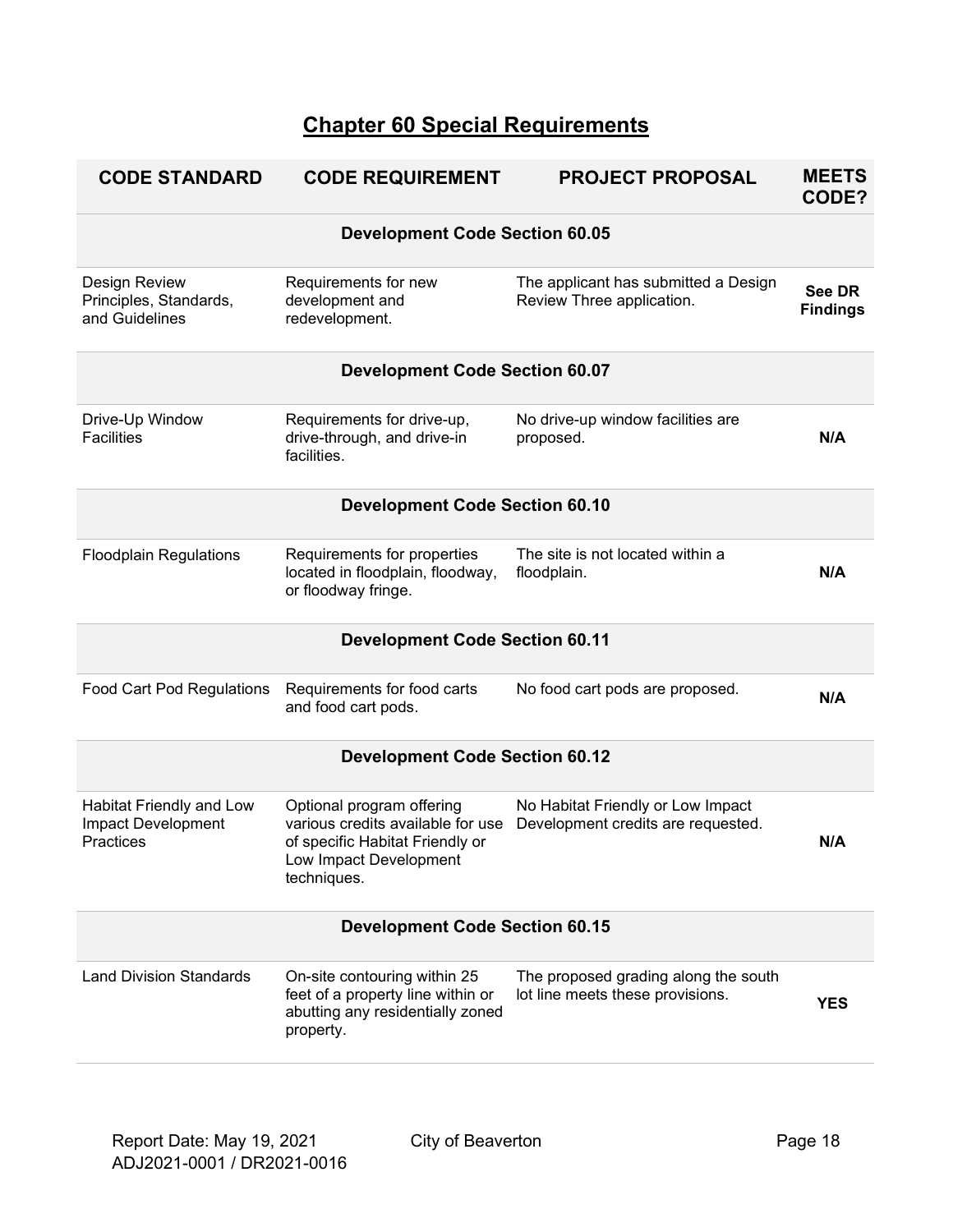| <b>CODE STANDARD</b>                                              | <b>CODE REQUIREMENT</b>                                                | <b>PROJECT PROPOSAL</b>                                                                                                                                                                                                                                                  | <b>MEETS</b><br>CODE? |
|-------------------------------------------------------------------|------------------------------------------------------------------------|--------------------------------------------------------------------------------------------------------------------------------------------------------------------------------------------------------------------------------------------------------------------------|-----------------------|
|                                                                   | <b>Development Code Section 60.20</b>                                  |                                                                                                                                                                                                                                                                          |                       |
| Mobile and Manufactured<br>Home Regulations                       | Requirements for the<br>placement of mobile and<br>manufactured homes. | No mobile or manufactured homes are<br>proposed.                                                                                                                                                                                                                         | N/A                   |
|                                                                   | <b>Development Code Section 60.25</b>                                  |                                                                                                                                                                                                                                                                          |                       |
| Off-Street Loading<br>Requirements                                | Minimum: None                                                          | No loading space is proposed.                                                                                                                                                                                                                                            | N/A                   |
|                                                                   | <b>Development Code Section 60.30</b>                                  |                                                                                                                                                                                                                                                                          |                       |
| <b>Off-Street Motor</b><br>Vehicle Parking                        | Minimum: 107<br>Maximum: 144                                           | The applicant proposes 107 parking<br>spaces, refer to the Facilities Review<br>Committee findings herein.                                                                                                                                                               | <b>YES</b>            |
|                                                                   | <b>Development Code Section 60.30</b>                                  |                                                                                                                                                                                                                                                                          |                       |
| <b>Required Bicycle</b><br>Parking                                | Short-term: 4 spaces<br>Long-term: 75 spaces                           | The applicant proposes 4 short term<br>parking spaces and 116 long term<br>parking spaces. 41 spaces are<br>provided in secure bike room, and one<br>space is credited in each of the 75<br>dwelling units. Refer to the Facilities<br>Review Committee findings herein. | YES w/<br><b>COA</b>  |
|                                                                   | <b>Development Code Section 60.33</b>                                  |                                                                                                                                                                                                                                                                          |                       |
| Park and Recreation<br><b>Facilities and Service</b><br>Provision | Requirements for annexing<br>property to THPRD.                        | The site is already within THPRD's<br>houndaries                                                                                                                                                                                                                         | N/A                   |
| <b>Development Code Section 60.35</b>                             |                                                                        |                                                                                                                                                                                                                                                                          |                       |
| <b>Planned Unit Development</b>                                   | Development and design<br>principles for Planned Unit<br>Developments. | The subject site is part of the approved<br>South Cooper Mountain Heights PUD,<br>the applicant does not propose to<br>modify the PUD approval and<br>proposes a development which is<br>consistent with the approvals.                                                  | N/A                   |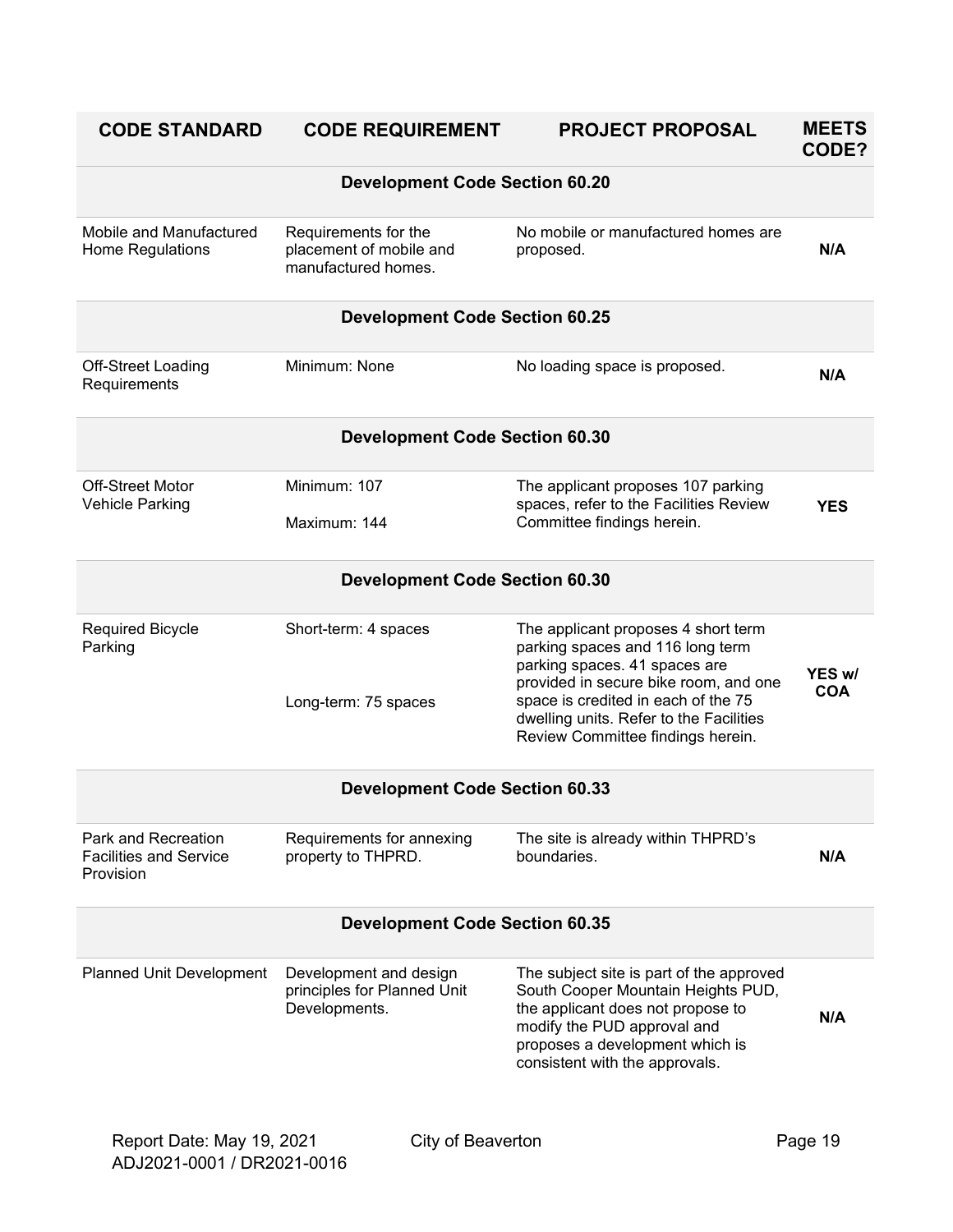| <b>CODE STANDARD</b>                               | <b>CODE REQUIREMENT</b>                                                                          | <b>PROJECT PROPOSAL</b>                                             | <b>MEETS</b><br>CODE? |  |
|----------------------------------------------------|--------------------------------------------------------------------------------------------------|---------------------------------------------------------------------|-----------------------|--|
|                                                    | <b>Development Code Section 60.40</b>                                                            |                                                                     |                       |  |
| <b>Sign Regulations</b>                            | Requirements for signs.                                                                          | No signs are proposed                                               | N/A                   |  |
|                                                    | <b>Development Code Section 60.45</b>                                                            |                                                                     |                       |  |
| <b>Solar Access Protection</b>                     | Solar access requirements for<br>subdivisions and single-family<br>homes.                        | No subdivisions or single-family<br>homes are proposed.             | N/A                   |  |
|                                                    | <b>Development Code Section 60.50</b>                                                            |                                                                     |                       |  |
| Accessory Uses and<br><b>Structures</b>            | Requirements for accessory<br>uses and structure.                                                | No accessory uses or structures are<br>proposed.                    | N/A                   |  |
|                                                    | <b>Development Code Section 60.55</b>                                                            |                                                                     |                       |  |
| <b>Transportation Facilities</b>                   | Requirements pertaining to the<br>construction or reconstruction<br>of transportation facilities | Refer to the Facilities Review<br>Committee findings herein.        | <b>YES</b>            |  |
|                                                    | <b>Development Code Section 60.60</b>                                                            |                                                                     |                       |  |
| <b>Trees and Vegetation</b>                        | Regulations pertaining to tree<br>removal and preservation.                                      | Refer to the Facilities Review<br>Committee findings herein.        | <b>YES</b>            |  |
|                                                    | <b>Development Code Section 60.65</b>                                                            |                                                                     |                       |  |
| <b>Utility Undergrounding</b>                      | Requirements for placing<br>overhead utilities underground.                                      | <b>Refer to the Facilities Review</b><br>Committee findings herein. | <b>YES</b>            |  |
|                                                    | <b>Development Code Section 60.67</b>                                                            |                                                                     |                       |  |
| Significant Natural<br><b>Resources</b>            | Regulations pertaining to<br>wetlands and riparian corridors.                                    | <b>Refer to the Facilities Review</b><br>Committee findings herein. | <b>YES</b>            |  |
|                                                    | <b>Development Code Section 60.70</b>                                                            |                                                                     |                       |  |
| <b>Wireless Communication</b><br><b>Facilities</b> | Regulations pertaining to<br>wireless facilities.                                                | No wireless communication facilities<br>are proposed.               | N/A                   |  |
| Report Date: May 19, 2021                          | City of Beaverton                                                                                |                                                                     | Page 20               |  |

ADJ2021-0001 / DR2021-0016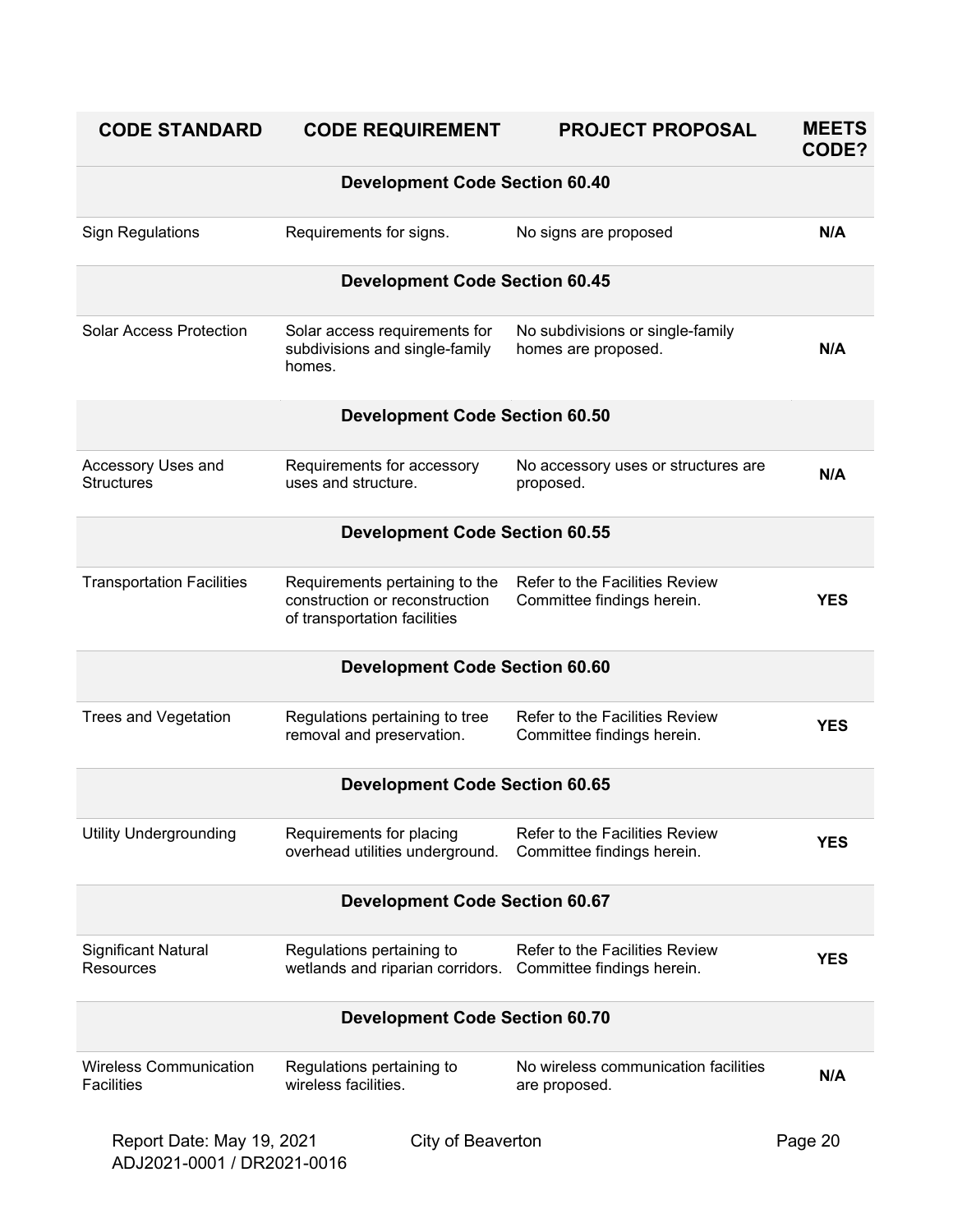# <span id="page-20-0"></span>**Attachment B: MAJOR ADJUSTMENT- AFFORDABLE HOUSING ADJ2021-0001**

## ANALYSIS AND FINDINGS FOR MAJOR ADJUSTMENT-AFFORDABLE HOUSING APPROVAL

**Recommendation:** Based on the facts and findings presented below, staff recommends **APPROVAL** of **ADJ2021-0001**, subject to the applicable conditions identified in Attachment D.

# Section 40.10.05 Purpose:

The purpose of an Adjustment application is to provide a mechanism by which certain regulations in the Development Code may be adjusted if the proposed development continues to meet the intended purpose of such regulations. This Section is carried out by the approval criteria listed herein.

# Planning Commission Standards for Approval:

Section 40.10.15.4.C of the Development Code provides standards to govern the decisions of the Commission as they evaluate and render decisions on Major Adjustment – Affordable Housing Applications. The Commission will determine whether the application as presented, meets the Major Adjustment – Affordable Housing approval criteria. In this portion of the report, staff evaluates the application in accordance with the criteria for New Conditional Use.

To approve a New Conditional Use application, the decision-making authority shall make findings of fact based on evidence provided by the applicant demonstrating that all the following criteria are satisfied:

# **Section 40.10.15.4.C.1**

The proposal satisfies the threshold requirements for a Major Adjustment – Affordable Housing application.

### FINDING:

The applicant proposes development that qualifies as regulated affordable housing as defined in Chapter 90 of the Development Code, which seeks an adjustment of 33% for the rear setback requirements of Section 20.05.15. The required rear setback of the R1 zone is 15 feet. The applicant is requesting a rear setback of 10 feet.

**Conclusion:** Therefore, staff finds the proposal meets the criterion for approval.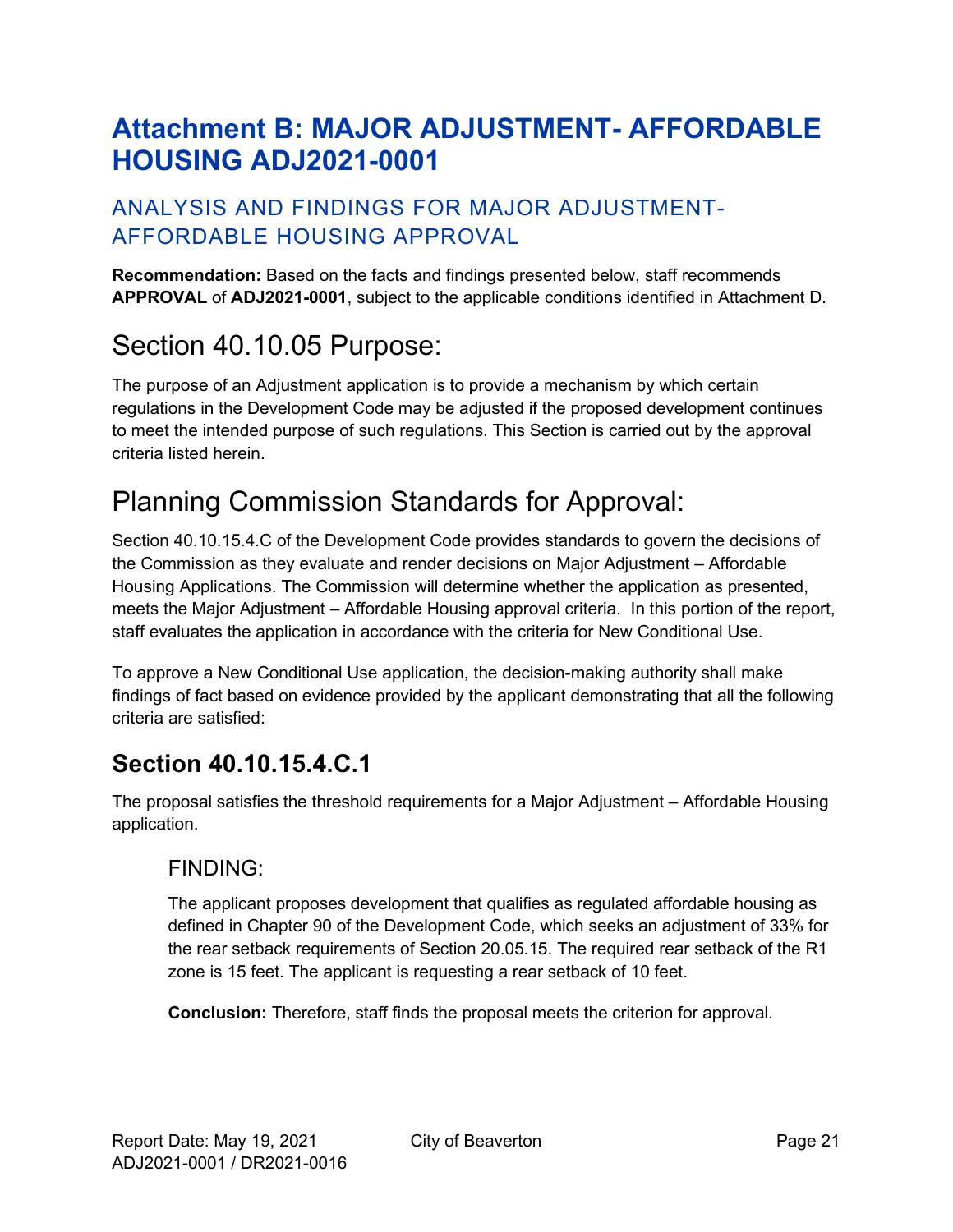## **Section 40.10.15.4.C.2**

The application complies with all applicable submittal requirements as specified in Section 50.25.1. and includes all applicable City application fees.

### FINDING:

The City of Beaverton received all submittal requirements and the appropriate fee for a Major Adjustment – Affordable Housing application.

**Conclusion:** Therefore, staff finds the proposal meets the criterion for approval.

## **Section 40.10.15.4.C.3**

Granting the adjustment as part of the overall proposal will not obstruct pedestrian or vehicular movement.

### FINDING:

The applicant states that no pedestrian or vehicular movement is proposed southwest of the building, and the requested adjustment will not obstruct pedestrian or vehicular movement. Staff concurs that the structure, as proposed, does not obstruct pedestrian or vehicular movement.

**Conclusion:** Therefore, staff finds the proposal meets the criterion for approval.

## **Section 40.10.15.4.C.4**

If more than one adjustment and/or variance is being requested concurrently, the cumulative effect of the modifications will result in a proposal which is still consistent with the overall purpose of the applicable zoning district.

### FINDING:

The applicant requests only one Adjustment and no Variances. This criterion does not apply.

**Conclusion:** Therefore, staff finds the criterion not applicable.

## **Section 40.10.15.4.C.5**

The proposal incorporates building, structure, or site design features or some combination thereof that compensate for the requested adjustment.

### FINDING:

The applicant requests to locate the proposed building within 10 feet of an L-shaped stormwater facility, which also functions as a rear lot line, instead of the required 15 feet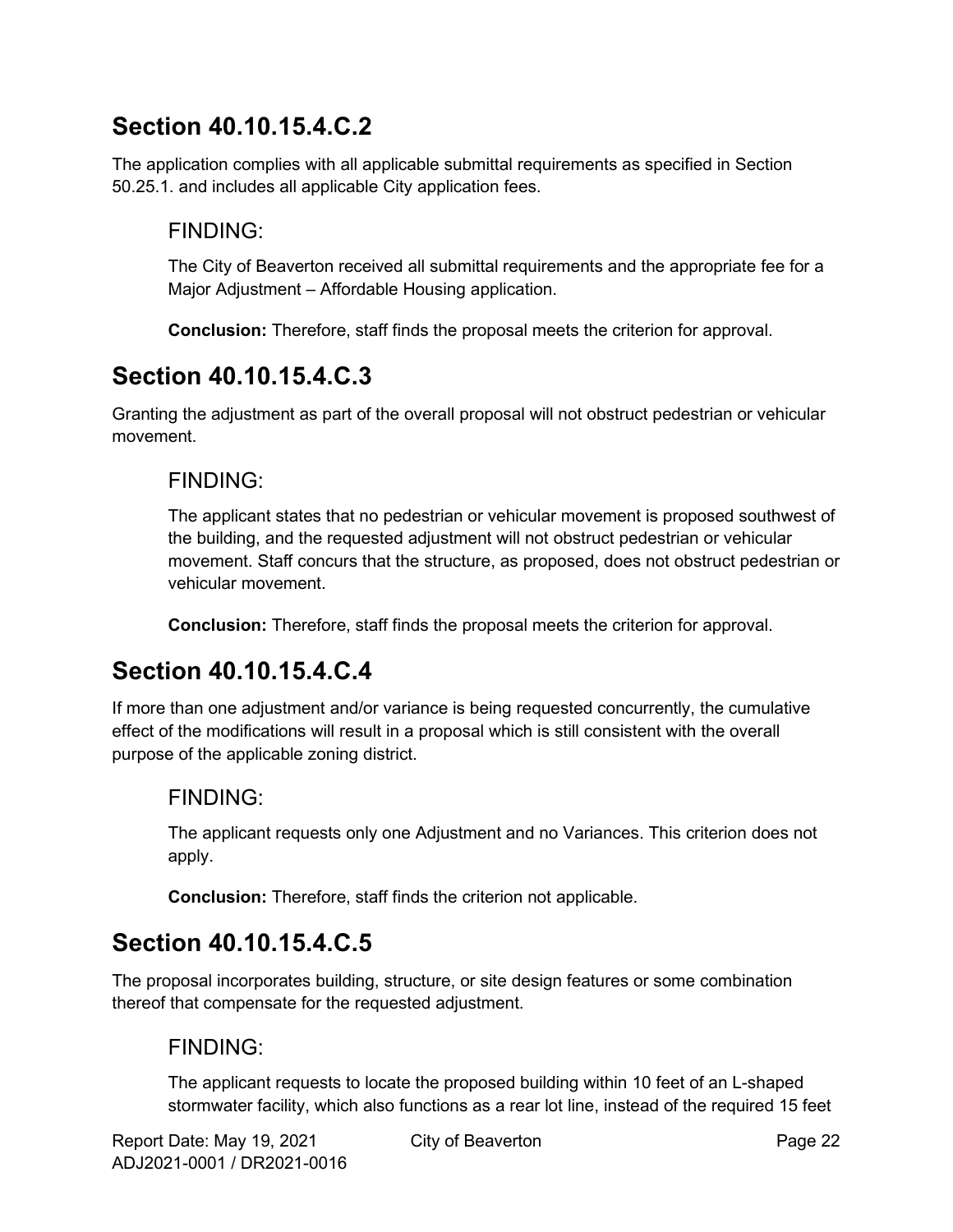setback. The applicant states the shape of the stormwater facility, which is located on a separate parcel, creates an unusual shaped lot for development. The stormwater facility, located at the corner of SW 175<sup>th</sup>, which would otherwise function as the rear lot line. The stormwater facility provides significant separation between the proposed building and the right of way of SW 175<sup>th</sup>. The stormwater facility is heavily landscaped and provides a visual and physical buffer between the proposed building and the right of way.

Staff observes that the entire length of the building is approximately 265 feet, but the portion of the building proposed located in the rear setback area is approximately 57 feet, only about 22% of the building length. The applicant states that shape and orientation of the building minimize the portion of the building occupying area within the rear setback. Significant landscaping proposed between the building and the stormwater facility, including ground cover, trees, and shrubs, further soften the edges of the building.

**Conclusion:** Therefore, staff finds the proposal meets the criterion for approval.

# **Section 40.10.15.4.C.6**

The proposal is consistent with all applicable provisions of Chapter 20 (Land Uses) unless applicable provisions are modified by means of one or more applications that already have been approved or are considered concurrently with the subject proposal.

## FINDING:

Except for the rear setback reduction reduced through this Adjustment application, the proposal all applicable provisions of Chapter 20.

**Conclusion:** Therefore, staff finds the proposal meets the criterion for approval.

# **Section 40.10.15.4.C.7**

The proposal is consistent with all applicable provisions of Chapter 60 (Special Requirements) and all improvements, dedications, or both required by the applicable provisions of Chapter 60 (Special Requirements) are provided or can be provided in rough proportion to the identified impact(s) of the proposal.

## FINDING:

The applicant states that the proposal is consistent with applicable provision of Chapter 60, and no off-site dedications or improvements are required. Staff concurs that all applicable provisions of Chapter 60 have been met, citing findings in response to Section 40.03.1.D in Attachment A of this report. Staff also concurs that all off-site improvements have been completed by previous development projects, and no further off-site improvements are required.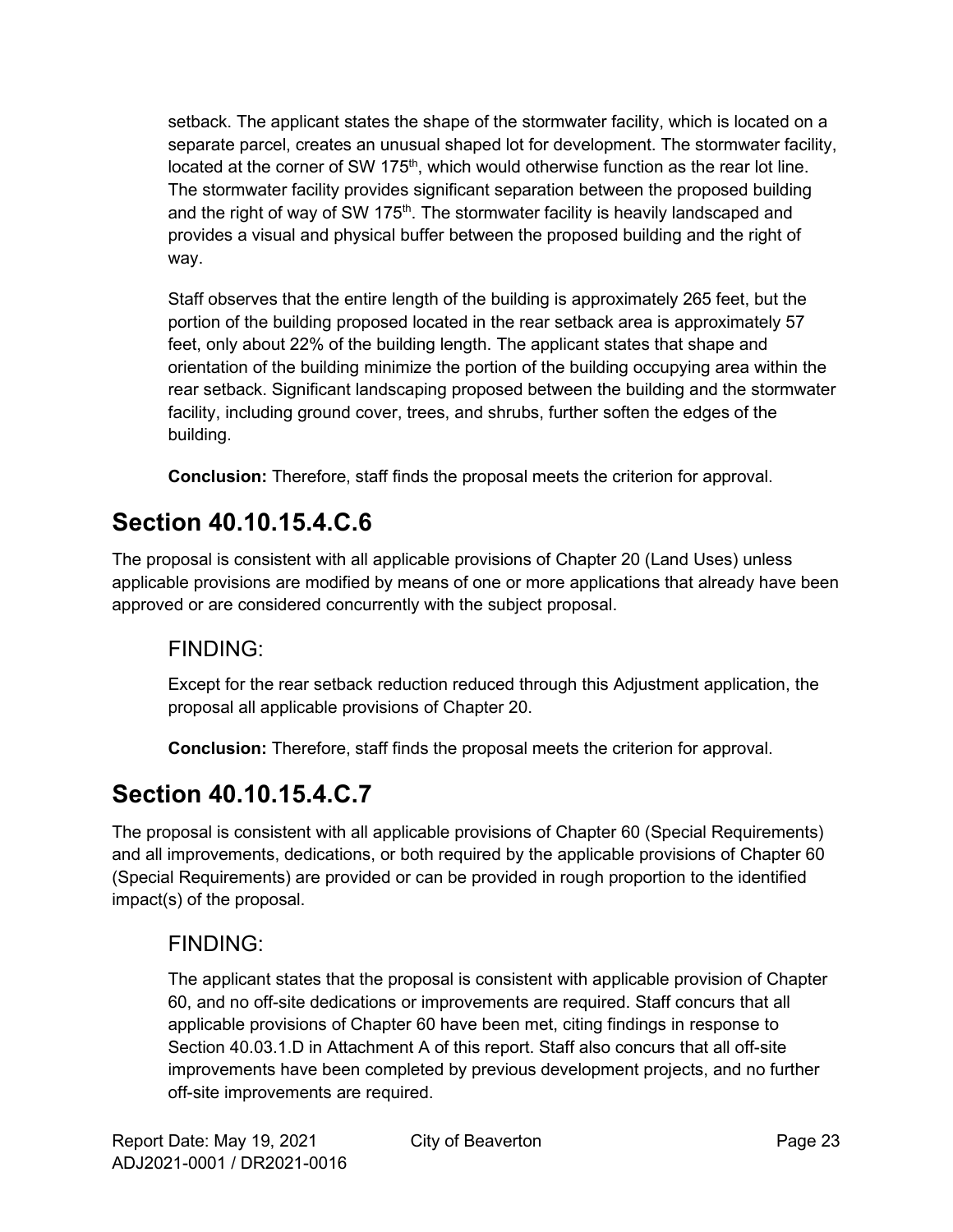**Conclusion:** Therefore, staff finds the proposal meets the criterion for approval.

# **Section 40.10.15.4.C.8**

In the case of an adjustment to the numerical requirements contained in Section 60.30. (Off-Street Parking), any part of the site of the proposed development shall be connected by a public route that is no longer than one-quarter mile from a bus transit stop that has 20-minute or more frequent peak-hour transit service or connected by a public route that is no longer than one-half mile to a light-rail platform. Alternatively, the application shall provide a parking analysis demonstrating that the actual parking needs of the development can be accommodated onsite. The parking analysis shall include examples from at least two other comparable developments. Additional examples may be required by the City Engineer or designee.

### FINDING:

No adjustment is requested to Off-Street Parking regulations, the proposal is consistent will all applicable provisions of Section 60.30

**Conclusion:** Therefore, staff finds the criterion is not applicable.

# **Section 40.10.15.4.C.9**

Adequate means are provided or can be provided to ensure continued periodic maintenance and necessary normal replacement of the following private common facilities and areas: drainage ditches, roads and other improved rights-of-way, structures, recreation facilities, landscaping, fill and excavation areas, screening and fencing, ground cover, garbage and recycling storage areas and other facilities, not subject to periodic maintenance by the City or other public agency.

### FINDING:

The applicant states that the ten-foot-wide area between the proposed structure and rear property line will allow for periodic maintenance and repair. Staff concurs that the proposal does not create any barriers to periodic maintenance.

**Conclusion:** Therefore, staff finds the proposal meets the criterion for approval.

# **Section 40.10.15.4.C.10**

If the proposal includes lot area averaging as specified in Section 20.05.15.D, the request for the Major Adjustment – Affordable Housing is not for an adjustment to minimum land area standards.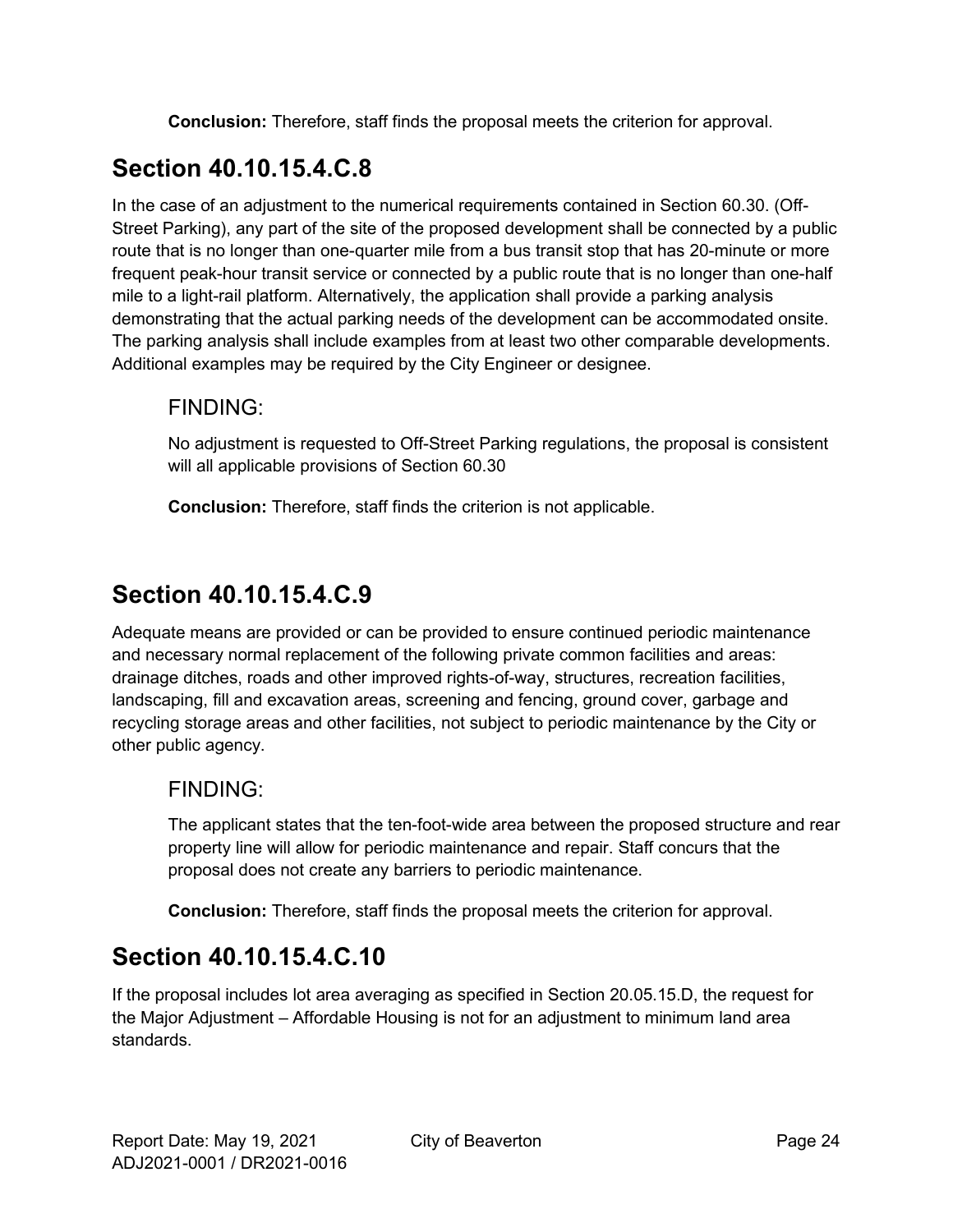## FINDING:

The proposal does not include a request for lot averaging.

**Conclusion:** Therefore, staff finds the criterion is not applicable.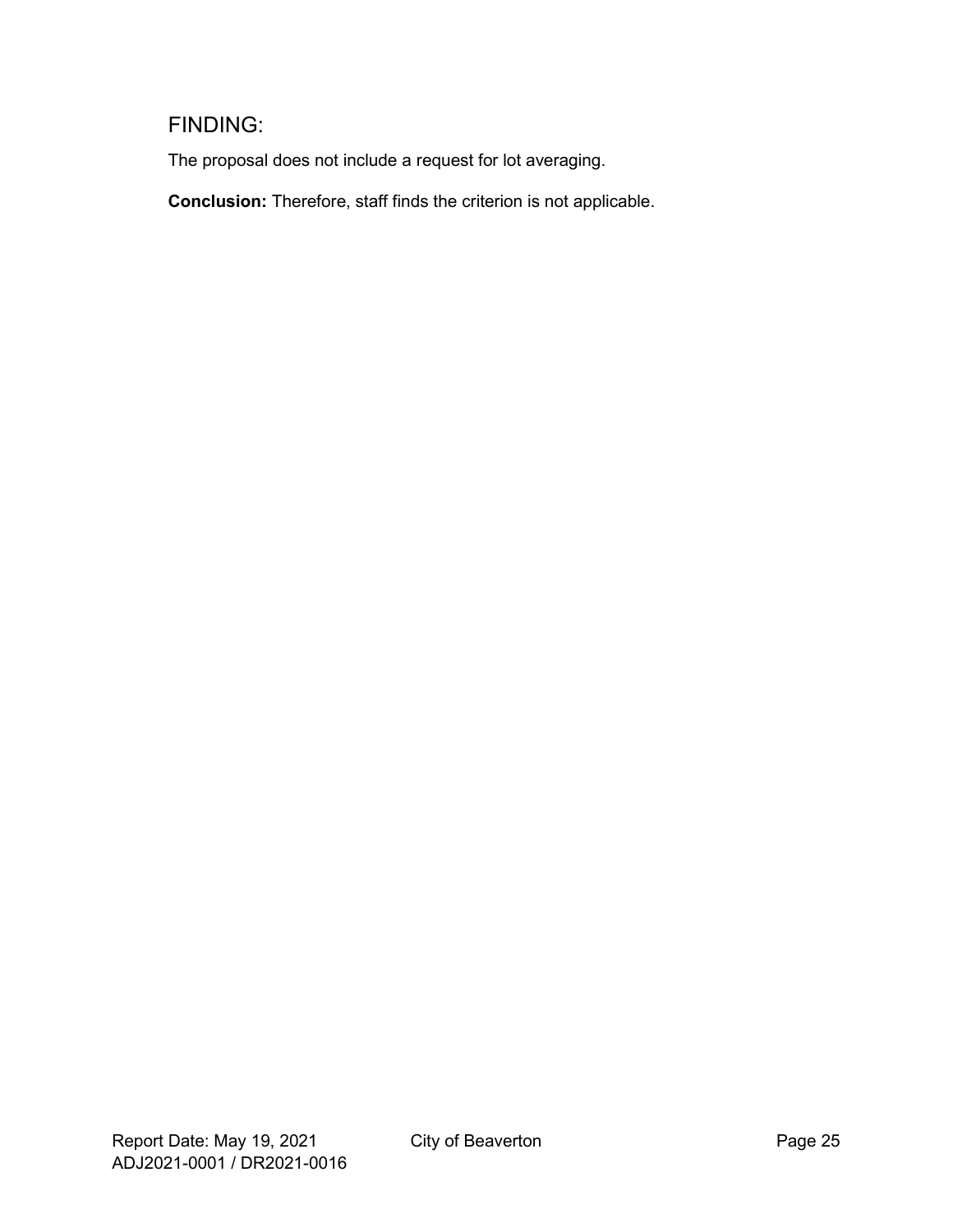# <span id="page-25-0"></span>**Attachment C: DESIGN REVIEW THREE DR2021-0016**

## ANALYSIS AND FINDINGS FOR DESIGN REVIEW THREE APPROVAL

**Recommendation:** Based on the facts and findings presented below, staff recommends **APPROVAL** of **DR2021-0016**, subject to the applicable conditions identified in Attachment D.

# Section 40.03.1 Facilities Review Approval Criteria:

The applicant for development must establish that the application complies with all relevant standards in conformance with Section 50.25.1.B, and all the following criteria have been met:

## **Facilities Review Approval Criteria Section 40.03.1.A-L**

### FINDING:

Staff has reviewed the applicable Facilities Review criteria in Attachment A to this report. Staff cites the findings presented in Attachment A in response to the Facilities Review approval criteria. As identified in Attachment A, above, the proposal meets Criteria A-L, and therefore meets the criterion for approval.

**Conclusion:** Therefore, the Committee finds that the proposal meets the criteria.

# Section 40.20.05 Purpose:

The purpose of Design Review is to promote Beaverton's commitment to the community's appearance, quality pedestrian environment, and aesthetic quality. It is intended that monotonous, drab, unsightly, dreary, and inharmonious development will be discouraged. Design Review is also intended to conserve the City's natural amenities and visual character by ensuring the proposals are properly related to their sites and to their surroundings by encouraging compatible and complementary development. The purpose of Design Review as summarized in this Section is carried out by the approval criteria listed herein.

# Planning Commission Standards for Approval:

Section 40.20.15.3.C of the Development Code provides standards to govern the decisions of the Commission as they evaluate and render decisions on Design Review Applications. The Commission will determine whether the application as presented, meets the Design Review Three approval criteria. The Commission may choose to adopt, not adopt or modify the Committee's findings. In this portion of the report, staff evaluates the application in accordance with the criteria for Type Three Design Review.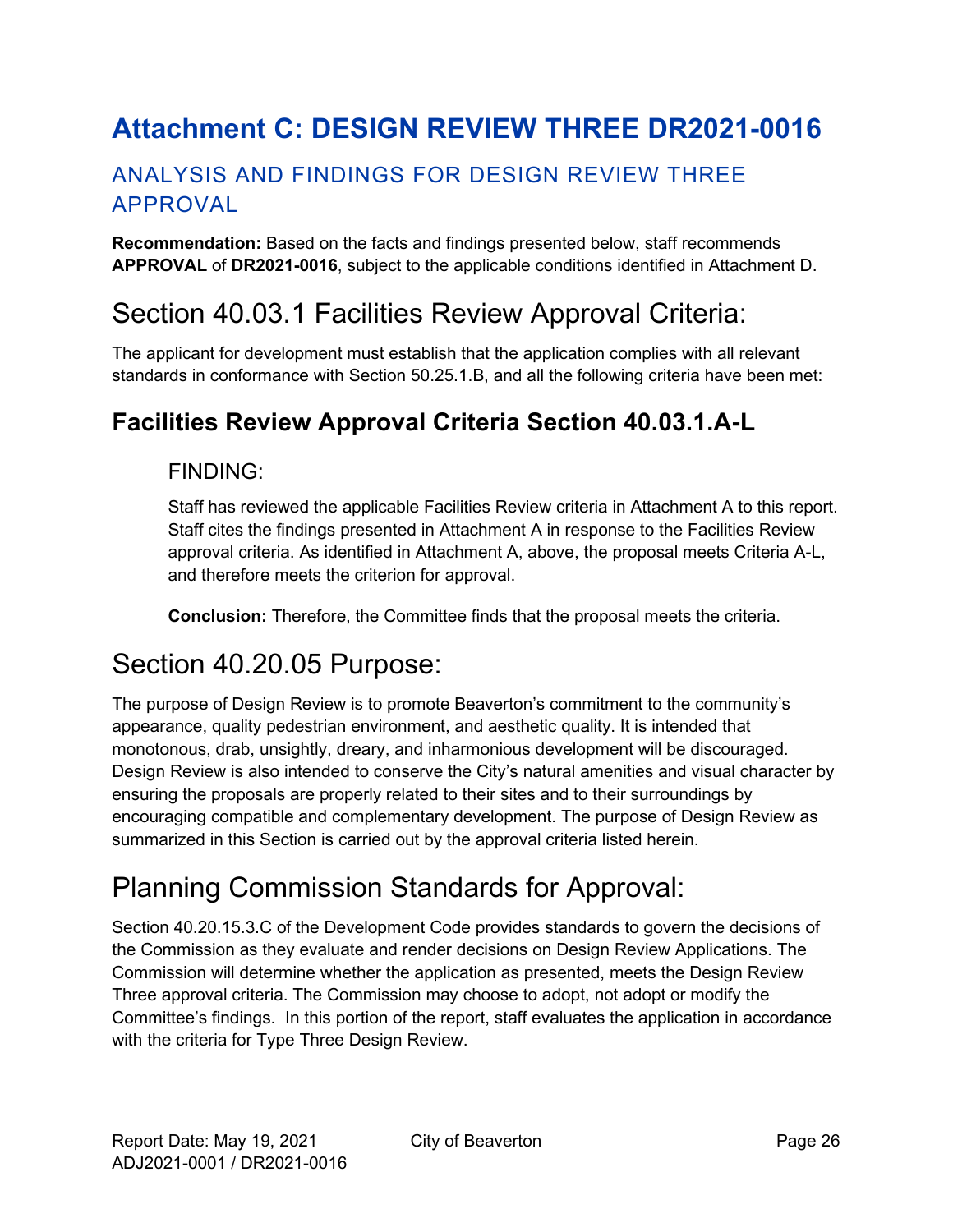To approve a Design Review Three application, the decision-making authority shall make findings of fact based on evidence provided by the applicant demonstrating that all the following criteria are satisfied:

## **Section 40.20.15.3.C.1**

The proposal satisfies the threshold requirements for a Design Review Three application.

### FINDING:

The applicant proposes to construct one new residential building. The proposal could be processed as a Design Review Two if the project met all applicable Design Standards. However, the applicant elects to be reviewed under a combination of Design Standards and Design Guidelines. Threshold 8 of Design Review 3 reads "A project meeting the Design Review Two thresholds which does not meet an applicable Design Standard." Therefore, the application meets Threshold 8 for Design Review Three.

**Conclusion:** Therefore, staff finds the proposal meets the criterion for approval.

## **Section 40.20.15.3.C.2**

All City application fees related to the application under consideration by the decision-making authority have been submitted.

### FINDING:

The City of Beaverton received the appropriate fee for a Design Review Three application.

**Conclusion:** Therefore, staff finds the proposal meets the criterion for approval.

## **Section 40.20.15.3.C.3**

For proposals meeting Design Review Three application thresholds numbers 1 through 6, the proposal is consistent with all applicable provisions of Sections 60.05.35 through 60.05.50 (Design Guidelines).

### FINDING:

The applicant meets Design Review Three threshold 8. This criterion does not apply

**Conclusion:** Therefore, staff finds the criterion is not applicable.

## **Section 40.20.15.3.C.4**

For additions to or modifications of existing development, the proposal is consistent with all applicable provisions of Sections 60.05.35 through 60.05.50 (Design Guidelines) or can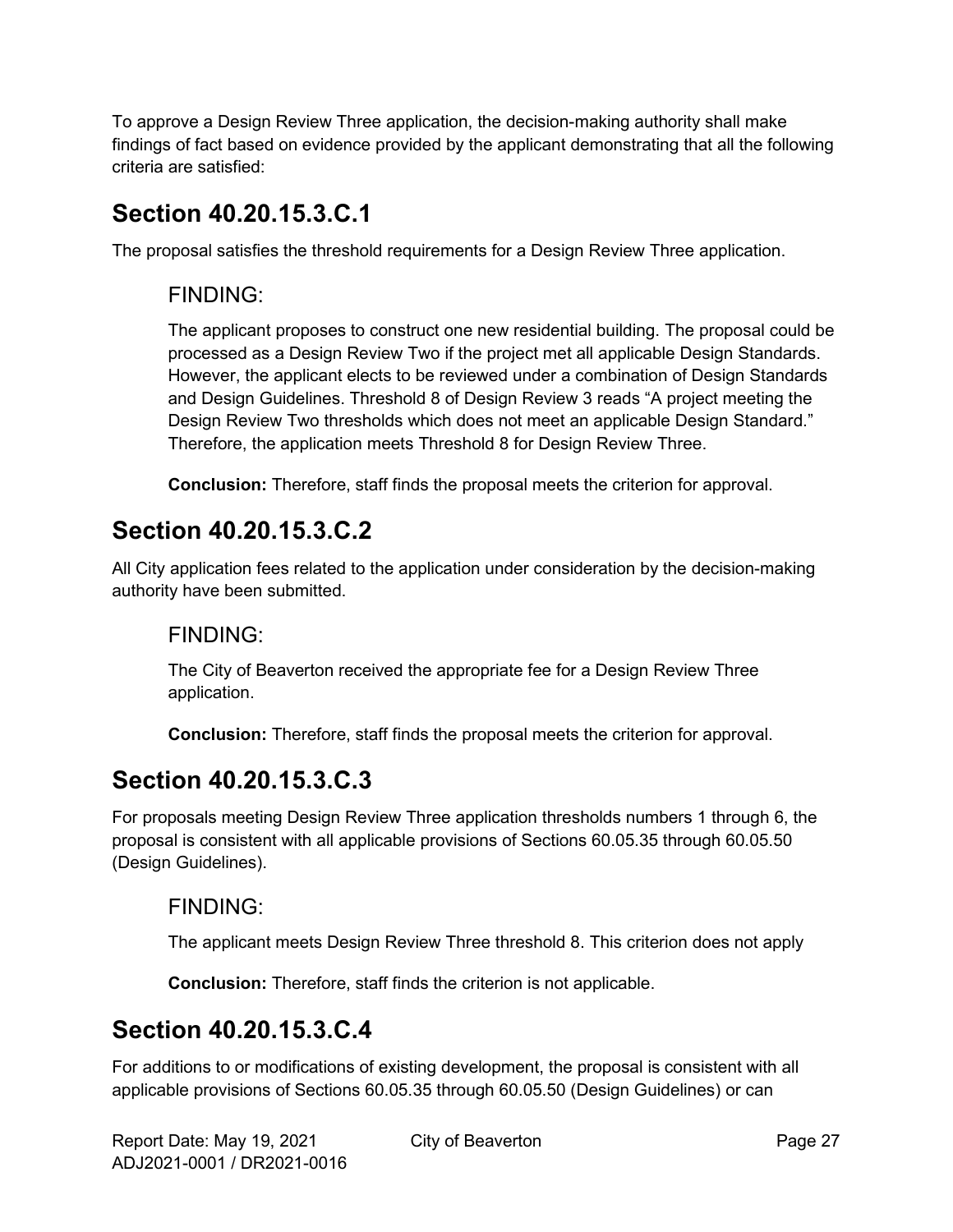demonstrate that the additions or modifications are moving towards compliance with specific Design Guidelines if any of the following conditions exist:

- a. A physical obstacle such as topography or natural feature exists and prevents the full implementation of the applicable guideline; or
- b. The location of existing structural improvements prevent the full implementation of the applicable guideline; or
- c. The location of the existing structure to be modified is more than 300 feet from a public street.

## FINDING:

The proposal is new development, not an addition or modification of an existing development.

**Conclusion:** Therefore, staff finds the criterion is not applicable.

## **Section 40.20.15.3.C.5**

For DRBCP proposals which involve the phasing of required floor area, the proposed project shall demonstrate how future development of the site, to the minimum development standards established in this Code or greater, can be realistically achieved at ultimate build out of the DRBCP.

### FINDING:

The applicant does not propose a Design Review Build-out Concept Plan (DRBCP).

**Conclusion:** Therefore, staff finds the criterion is not applicable.

# **Section 40.20.15.3.C.6**

For proposals meeting Design Review Three application Threshold numbers 7 or 8, where the applicant has decided to address a combination of standards and guidelines, the proposal is consistent with all applicable provisions of Sections 60.05.15 through 60.05.30 (Design Standards) except for the Design Standard(s) where the proposal is instead subject to the applicable corresponding Design Guideline(s).

### FINDING:

The applicant has elected to respond to a combination of Design Standards and Design Guidelines. Staff cites the Design Standards table as well as the Design Guidelines Analysis at the end of this Design Review section, which evaluates the project as it relates to the applicable Design Review Standards and Guidelines found in Section 60.05.05 through 60.05.50 of the Development Code.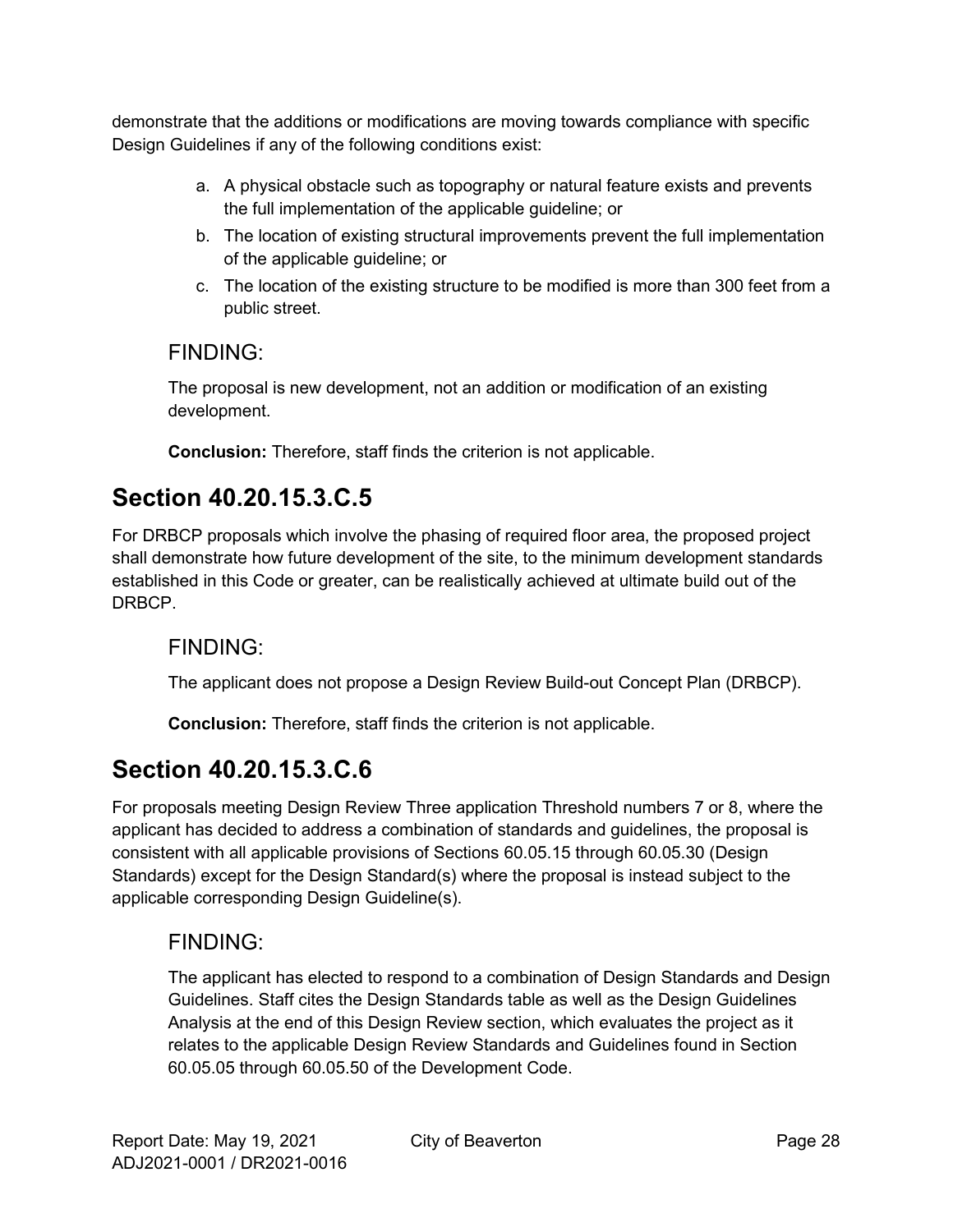**Conclusion:** Therefore, staff finds the proposal will meet the criterion for approval by meeting the conditions of approval.

# **Section 40.20.15.3.C.7**

For proposals meeting Design Review Three application Threshold numbers 7 or 8, where the applicant has decided to address Design Guidelines only, the proposal is consistent with the applicable provisions of Sections 60.05.35 through 60.05.50 (Design Guidelines).

## FINDING:

The applicant has elected to address a combination of Design Standards and Design Guidelines.

**Conclusion:** Therefore, staff finds the criterion is not applicable.

## **Section 40.20.15.3.C.8**

Applications and documents related to the request, which will require further City approval, shall be submitted to the City in the proper sequence.

### FINDING:

The applicant has submitted this Design Review Three application with associated Major Adjustment – Affordable Housing application. Concurrent review of the applications satisfies this criterion. No other applications are required of the applicant at this stage of City review.

**Conclusion:** Therefore, staff finds the proposal meets the criterion for approval.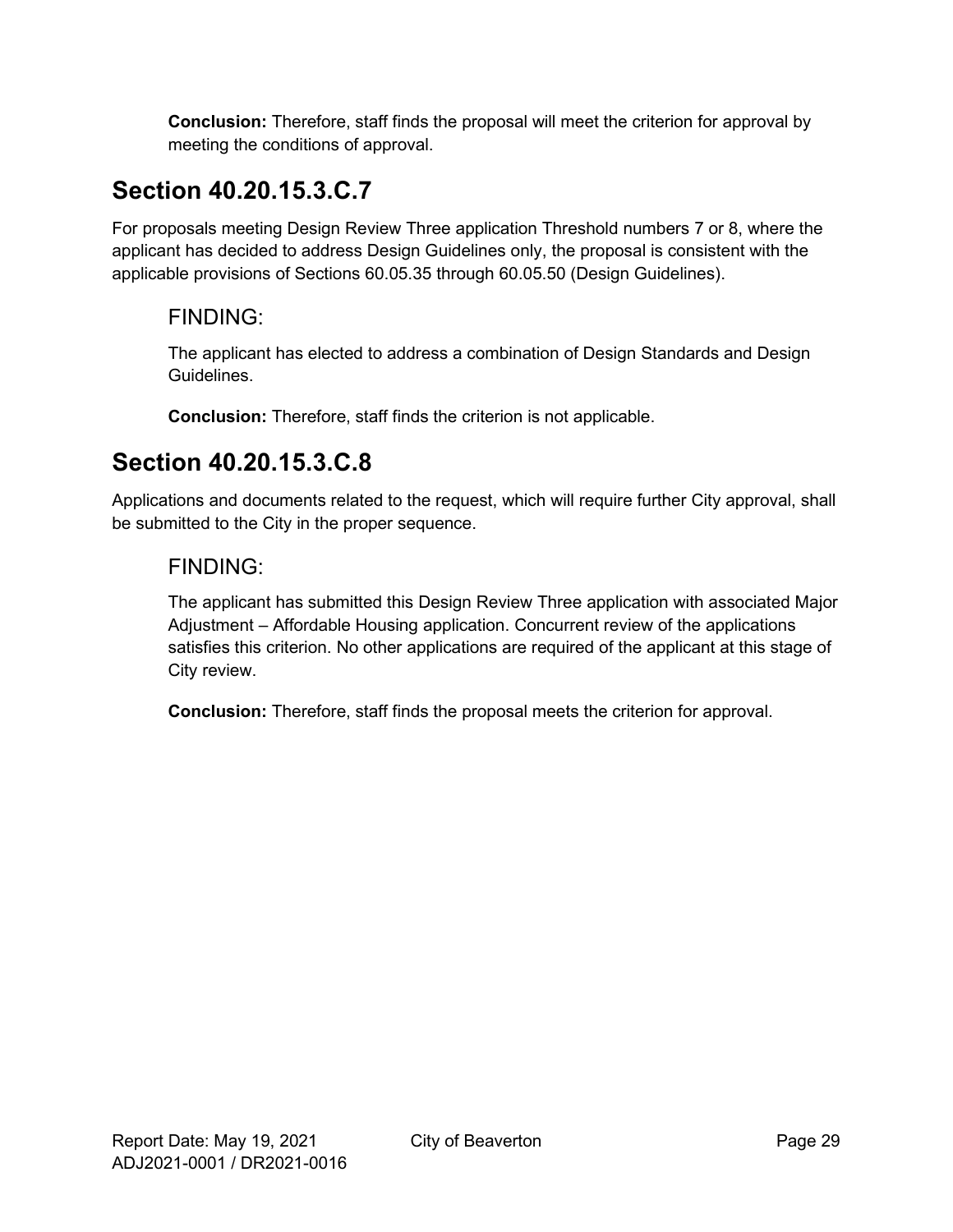### **Design Standards Analysis Section 60.05.15 Building Design and Orientation**

| <b>DESIGN STANDARD</b>                                                            | <b>PROJECT PROPOSAL</b>                                                                                                                                                                                                                                                                                 | <b>MEETS</b><br><b>STANDARD</b>                                        |
|-----------------------------------------------------------------------------------|---------------------------------------------------------------------------------------------------------------------------------------------------------------------------------------------------------------------------------------------------------------------------------------------------------|------------------------------------------------------------------------|
|                                                                                   | <b>Building Articulation and Variety</b>                                                                                                                                                                                                                                                                |                                                                        |
| 60.05.15.1.A<br>Max length of attached<br>residential buildings                   | The applicant as elected to be evaluated<br>under the corresponding Design Guideline                                                                                                                                                                                                                    | <b>SEE DESIGN</b><br><b>GUIDELINE</b><br><b>FINDINGS</b><br>60.05.35.1 |
| 60.05.15.1.B<br>Min 30% articulation                                              | New Showroom Building<br>SW 172 <sup>nd</sup> Facade: 31.4%<br>SW Goldcrest: 34.5%<br>SW 175 <sup>th</sup> : 30%                                                                                                                                                                                        | <b>YES</b>                                                             |
| 60.05.15.1.C<br>Max 40' between<br>architectural features                         | The maximum space between architectural<br>features is 40' on any elevation.                                                                                                                                                                                                                            | <b>YES</b>                                                             |
| 60.05.15.1.D<br>Max 150 sq. ft.<br>undifferentiated blank<br>walls facing streets | The applicant as elected to be evaluated<br>under the corresponding Design Guideline                                                                                                                                                                                                                    | <b>SEE DESIGN</b><br><b>GUIDELINE</b><br><b>FINDINGS</b><br>60.05.35.1 |
|                                                                                   | <b>Roof Forms</b>                                                                                                                                                                                                                                                                                       |                                                                        |
| 60.05.15.2.A<br>Min roof pitch = $4:12$                                           | All sloped roofs have a minimum pitch of<br>4/12.                                                                                                                                                                                                                                                       | <b>YES</b>                                                             |
| 60.05.15.2.B<br>Min roof eave $= 12$ "                                            | All roof eaves extend at least 12 inches.                                                                                                                                                                                                                                                               | <b>YES</b>                                                             |
| 60.05.15.2.C<br>Flat roofs need parapets                                          | All portions of the building with a flat roof<br>utilize a parapet 12 inches in height.                                                                                                                                                                                                                 | <b>YES</b>                                                             |
| 60.05.15.2.D<br>New structures in<br>existing development be<br>similar           | The proposal is new development, not part<br>of an existing development                                                                                                                                                                                                                                 | N/A                                                                    |
| 60.05.15.2.E<br>4:12 roof standard is N/A<br>to smaller feature roofs             | No feature roofs are proposed.                                                                                                                                                                                                                                                                          | N/A                                                                    |
|                                                                                   | <b>Primary Building Entrances</b>                                                                                                                                                                                                                                                                       |                                                                        |
| 60.05.15.3<br>Weather protection for<br>primary entrance                          | The primary street facing entrance is<br>recessed and protected by an overhead<br>canopy measuring eight feet wide and five<br>feet deep. The two main building entrances<br>not facing the street are protected by an<br>overhead canopy that is seven feet deep<br>and runs the length of the façade. | <b>YES</b>                                                             |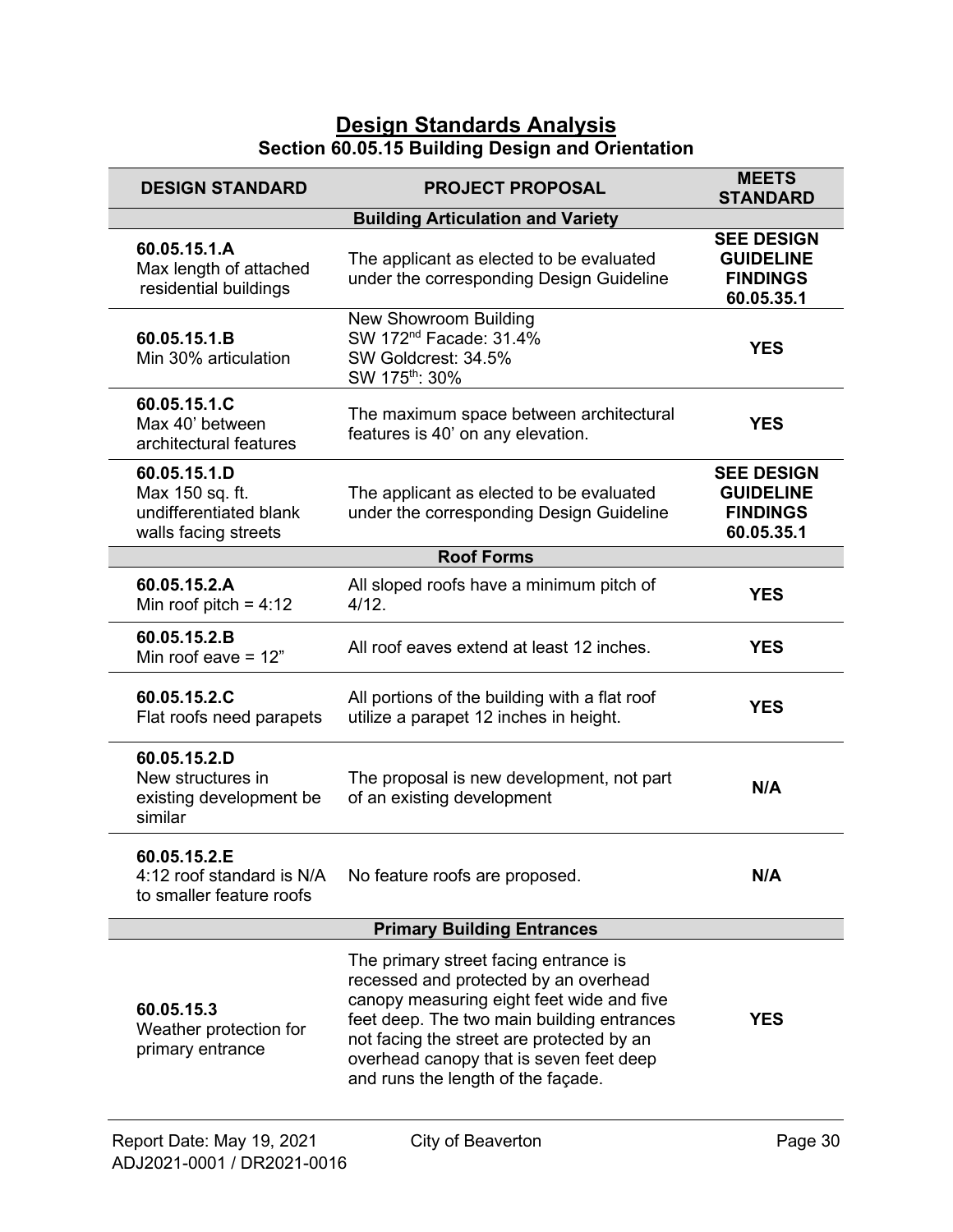| <b>DESIGN STANDARD</b>                                                                         | <b>PROJECT PROPOSAL</b>                                                                                                                               | <b>MEETS</b><br><b>STANDARD</b> |  |
|------------------------------------------------------------------------------------------------|-------------------------------------------------------------------------------------------------------------------------------------------------------|---------------------------------|--|
|                                                                                                | <b>Exterior Building Materials</b>                                                                                                                    |                                 |  |
| 60.05.15.4.A<br>Residential double wall<br>construction                                        | All walls of the building are double wall<br>construction.                                                                                            | <b>YES</b>                      |  |
| 60.05.15.4.B<br>Maximum 30% of primary<br>elevation to be made of<br>unfinished concrete block | The proposal is a residential use in a<br>residential zone.                                                                                           | N/A                             |  |
| 60.05.15.4.C<br>Foundations                                                                    | The proposal is a residential use in a<br>residential zone.                                                                                           | N/A                             |  |
|                                                                                                | <b>Roof-Mounted Equipment</b>                                                                                                                         |                                 |  |
| 60.05.15.5.A through C<br><b>Equipment screening</b>                                           | Roof-mounted equipment will be screened<br>by parapet walls and set back from street<br>facing elevations to not be visible from the<br>right of way. | <b>YES w/ COA</b>               |  |
| Building Location and Orientation along Streets in MU and Com. Districts                       |                                                                                                                                                       |                                 |  |
| 60.05.15.6.A-F<br>Street frontage in Multiple<br>Use zones                                     | The proposal is located in a residential<br>zone.                                                                                                     | N/A                             |  |
|                                                                                                | <b>Building Scale along Major Pedestrian Routes</b>                                                                                                   |                                 |  |
| 60.05.15.7.A through C<br>22' Height Minimum<br>60' Height Maximum                             | The site is not located on an MPR.                                                                                                                    | N/A                             |  |
| <b>Ground Floor Elevation on Commercial and Multiple Use Buildings</b>                         |                                                                                                                                                       |                                 |  |
| 60.05.15.8.A-B<br><b>Glazing and Weather</b><br>Protection                                     | A residential building is proposed.                                                                                                                   | N/A                             |  |
| <b>Compact Detached Housing Design</b>                                                         |                                                                                                                                                       |                                 |  |
| 60.05.15.9.A-K                                                                                 | Compact Detached Housing is not<br>proposed.                                                                                                          | N/A                             |  |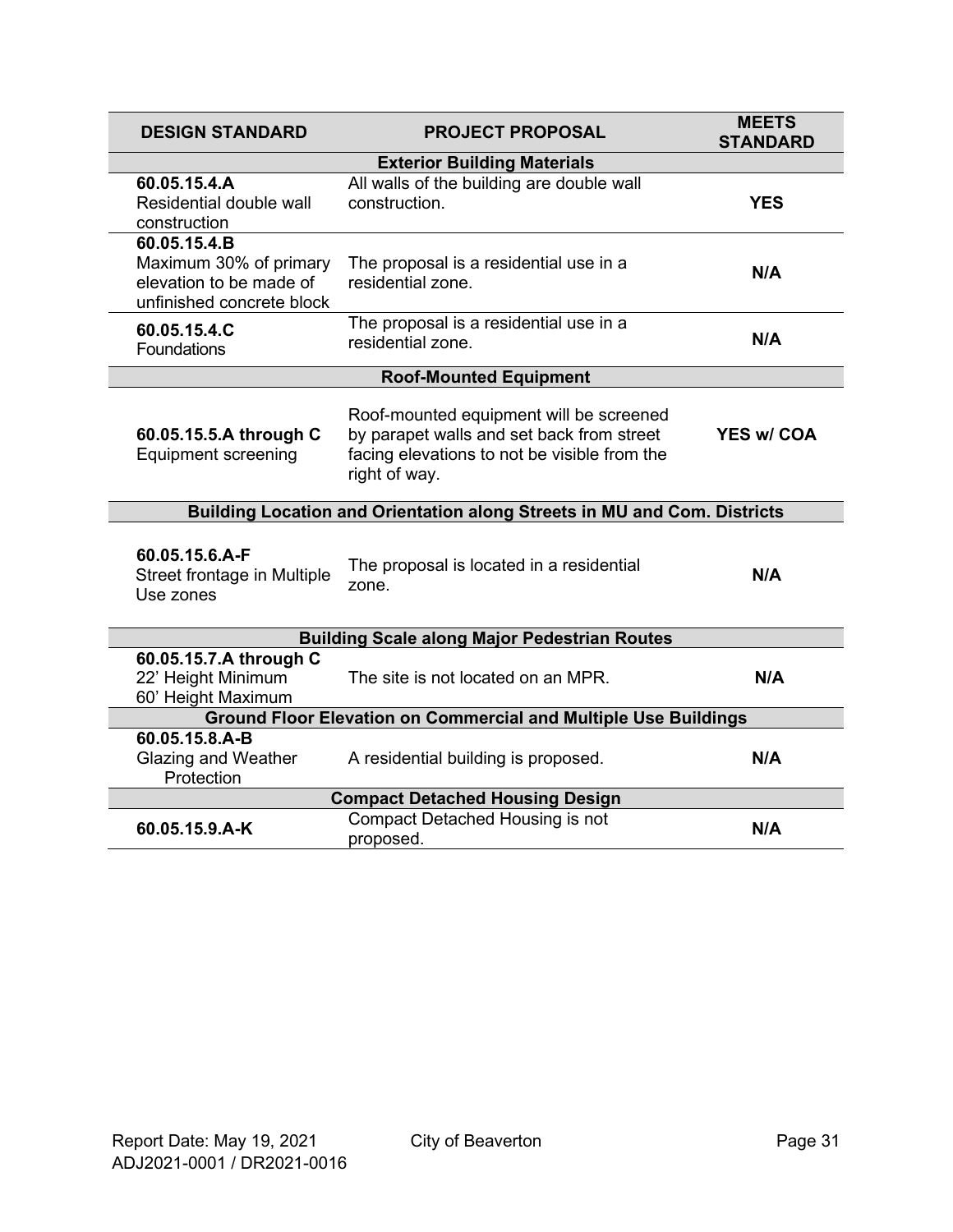| <b>DESIGN STANDARD</b>                                                                | <b>PROJECT</b><br><b>PROPOSAL</b>                                                                                                                                                                                                                                                                                                                                                                                           | <b>MEETS</b><br><b>STANDARD</b> |
|---------------------------------------------------------------------------------------|-----------------------------------------------------------------------------------------------------------------------------------------------------------------------------------------------------------------------------------------------------------------------------------------------------------------------------------------------------------------------------------------------------------------------------|---------------------------------|
| <b>Connections to the public street system</b>                                        |                                                                                                                                                                                                                                                                                                                                                                                                                             |                                 |
| 60.05.20.1<br>Connect on-site<br>circulation to existing and<br>planned street system | The Comprehensive Plan Transportation<br>Element has not yet incorporated South<br>Cooper Mountain Plan Area. However, all<br>site frontages have been constructed with<br>public streets including pedestrian, bicycle,<br>and motor vehicle facilities. On-site<br>circulation connects directly to the existing<br>right of way facilities, as well as the<br>multiuse trail along the southeast portion of<br>the site. | <b>YES</b>                      |
|                                                                                       | Loading Areas, solid waste facilities and similar improvements                                                                                                                                                                                                                                                                                                                                                              |                                 |
| 60.05.20.2.A<br>Screen from public view                                               | No outdoor service, storage, waste storage,<br>or similar facility is proposed. Solid waste<br>and recycling will be within the building.<br>Utility vaults location is not known at this<br>time. Screening will be conditioned.                                                                                                                                                                                           | <b>YES w/ COA</b>               |
| 60.05.20.2.B<br>Loading areas shall be<br>screened                                    | No loading areas or loading docks are<br>proposed.                                                                                                                                                                                                                                                                                                                                                                          | N/A                             |
| 60.05.20.2.C<br>Screening with walls,<br>hedge, wood                                  | No outdoor service, storage, waste storage,<br>or similar facility is proposed. Solid waste<br>and recycling will be within the building.<br>Utility vaults location is not known at this<br>time. Screening will be conditioned.                                                                                                                                                                                           | <b>YES w/ COA</b>               |
| 60.05.20.2.D<br>Chain-link screening<br>prohibited                                    | No chain link is proposed for screening.                                                                                                                                                                                                                                                                                                                                                                                    | <b>YES</b>                      |
| 60.05.20.2.E<br>Screening of loading<br>waived in some zones.                         | The site is in a residential zone, applicant<br>does not propose a loading zone.                                                                                                                                                                                                                                                                                                                                            | N/A                             |
| <b>Pedestrian Circulation</b>                                                         |                                                                                                                                                                                                                                                                                                                                                                                                                             |                                 |
| 60.05.20.3.A<br>Link to adjacent facilities                                           | The Comprehensive Plan Transportation<br>Element has not yet incorporated South<br>Cooper Mountain Plan Area. Sidewalks<br>have been constructed along the frontages<br>of SW 175 <sup>th</sup> Avenue, SW Goldcrest Lane,<br>and SW 172 <sup>nd</sup> Terrace. On-site connections<br>are provided to connect each building to the<br>public right of way.                                                                 | <b>YES</b>                      |
| 60.05.20.3.B<br>Direct walkway connection                                             | On-site connections are provided to<br>connect the building to the public right of<br>way.                                                                                                                                                                                                                                                                                                                                  | <b>YES</b>                      |

### **Section 60.05.20 Circulation and Parking Design**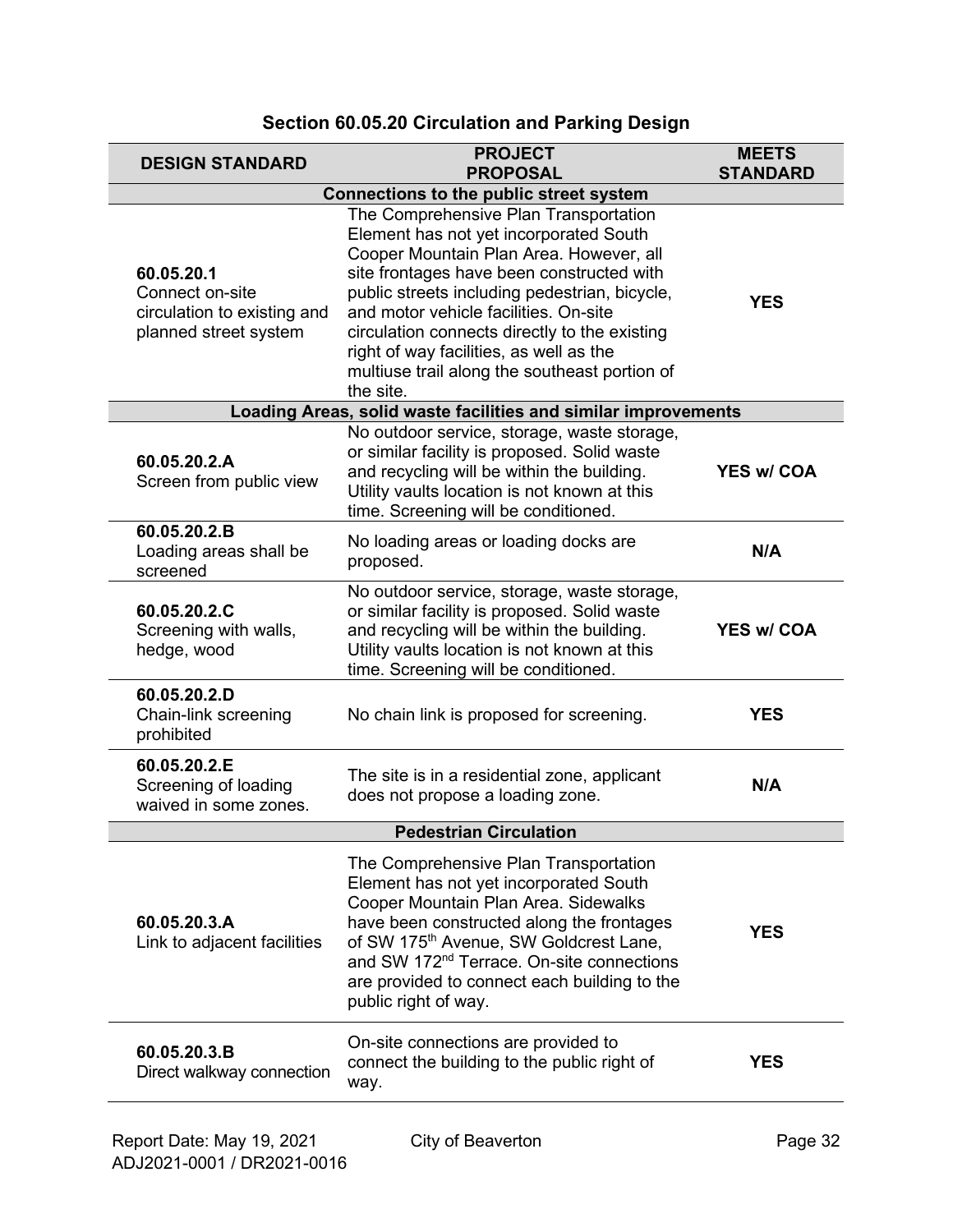| <b>DESIGN STANDARD</b>                                        | <b>PROJECT</b><br><b>PROPOSAL</b>                                                                                                                                                                                                                                                                                                                                                                                                                                 | <b>MEETS</b><br><b>STANDARD</b>                                        |
|---------------------------------------------------------------|-------------------------------------------------------------------------------------------------------------------------------------------------------------------------------------------------------------------------------------------------------------------------------------------------------------------------------------------------------------------------------------------------------------------------------------------------------------------|------------------------------------------------------------------------|
| 60.05.20.3.C<br>Walkways every 300'                           | The site has approximately 765 lineal feet<br>of site frontage and has six walkways into<br>the site, not including the multiuse trail at<br>the southeastern portion of the site and<br>mechanical room access. No vehicle<br>parking is located between the building and<br>the street along SW Goldcrest Lane and<br>SW 172 <sup>nd</sup> Terrace. Two pedestrian<br>walkways are provided along SW 175 <sup>th</sup><br>Avenue, approximately 220 feet apart. | <b>YES</b>                                                             |
| 60.05.20.3.D<br>Physical separation                           | Pedestrian connections through parking lots<br>are physically separated through curbs and<br>landscaping.                                                                                                                                                                                                                                                                                                                                                         | <b>YES</b>                                                             |
| 60.05.20.3.E<br>Distinct paving                               | Pedestrian connections through parking lots<br>will be composed of concrete to be made<br>distinct from asphalt, the primary paving<br>material of the parking lot.                                                                                                                                                                                                                                                                                               | <b>YES</b>                                                             |
| 60.05.20.3.F<br>5' minimum width                              | Pedestrian walkways are a minimum of five<br>feet and will be paved with scored concrete.<br>Walkways meet ADA standards.                                                                                                                                                                                                                                                                                                                                         | <b>YES</b>                                                             |
|                                                               | <b>Street Frontages and Parking Areas</b>                                                                                                                                                                                                                                                                                                                                                                                                                         |                                                                        |
| 60.05.20.4.A<br>Perimeter Landscaping                         | Parking lots abut portions of SW 175 <sup>th</sup> Ave<br>and SW 172 <sup>nd</sup> Terrace. Landscape buffers<br>are approximately 13 feet wide and<br>landscaped with trees, groundcover and<br>shrubs.                                                                                                                                                                                                                                                          | <b>YES</b>                                                             |
|                                                               | <b>Parking and Landscaping</b>                                                                                                                                                                                                                                                                                                                                                                                                                                    |                                                                        |
| 60.05.20.5.A.1<br>1 Landscape island per 8<br>spaces          | The applicant as elected to be evaluated<br>under the corresponding Design Guideline                                                                                                                                                                                                                                                                                                                                                                              | <b>SEE DESIGN</b><br><b>GUIDELINE</b><br><b>FINDINGS</b><br>60.05.40.5 |
| 60.05.20.5.B<br>70 sq. ft.                                    | All landscape islands are a minimum of 70<br>square feet and contain a tree and other<br>vegetation.                                                                                                                                                                                                                                                                                                                                                              | <b>YES</b>                                                             |
| 60.05.20.5.C<br><b>Raised Sidewalks</b>                       | Raised sidewalks are not proposed to be<br>counted towards the number of landscape<br>islands. Design proposal includes sufficient<br>number of islands.                                                                                                                                                                                                                                                                                                          | N/A                                                                    |
| 60.05.20.5.D<br><b>Trees from Street Tree</b><br>List         | All proposed trees are on the City of<br><b>Beaverton Street Tree List.</b>                                                                                                                                                                                                                                                                                                                                                                                       | <b>YES</b>                                                             |
| <b>Off-Street Parking Frontages in Multiple-Use Districts</b> |                                                                                                                                                                                                                                                                                                                                                                                                                                                                   |                                                                        |
| 60.05.20.6.A<br>50% Max on MPR 1<br>65% Max on MPR 2          | The site is not located in Multiple-Use<br><b>District</b>                                                                                                                                                                                                                                                                                                                                                                                                        | N/A                                                                    |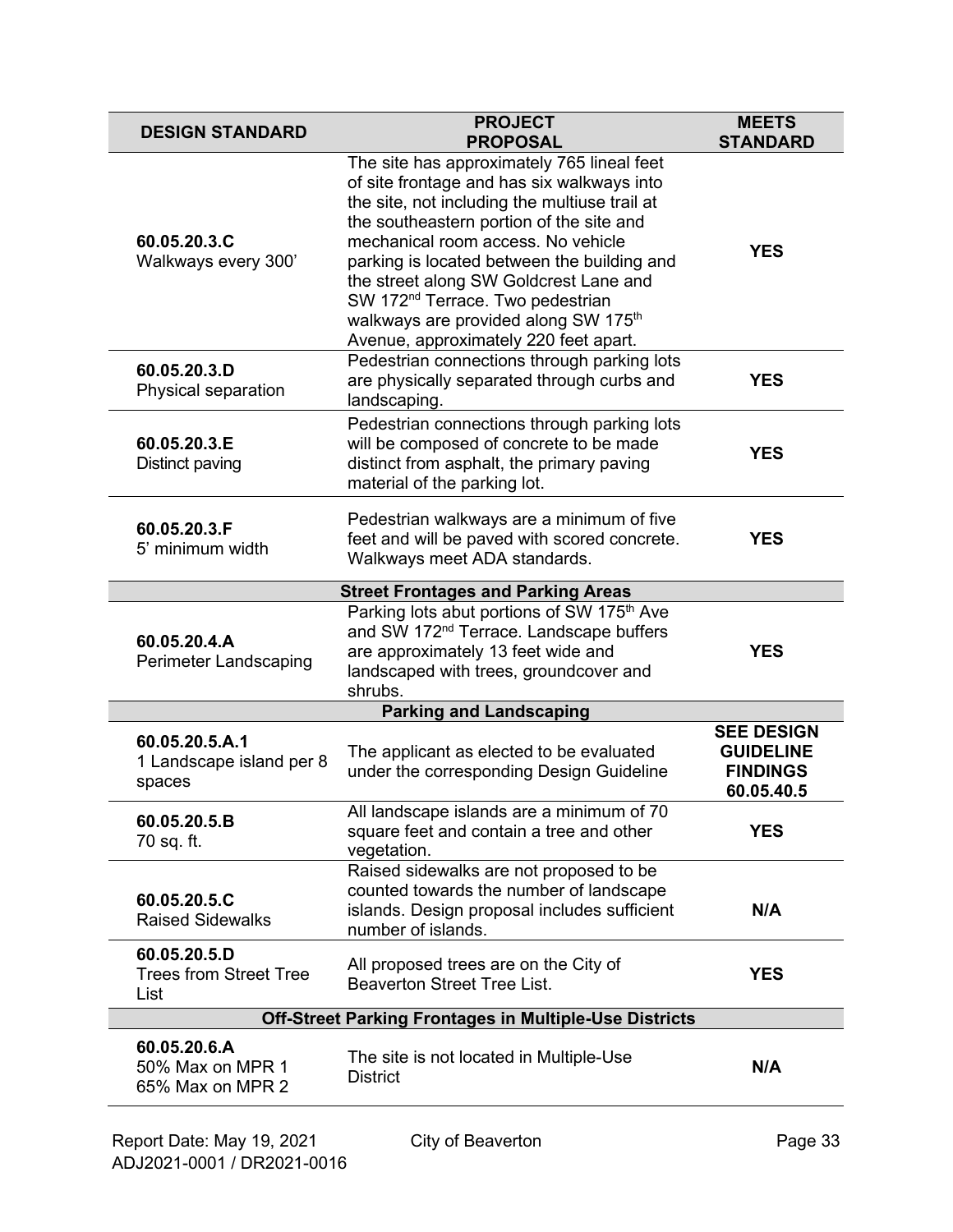| <b>DESIGN STANDARD</b>                                                                                                                                          | <b>PROJECT</b><br><b>PROPOSAL</b>                                           | <b>MEETS</b><br><b>STANDARD</b> |
|-----------------------------------------------------------------------------------------------------------------------------------------------------------------|-----------------------------------------------------------------------------|---------------------------------|
|                                                                                                                                                                 | Sidewalks Along Streets and Primary Building Elevations in Multiple-Use and |                                 |
|                                                                                                                                                                 | <b>Commercial Districts</b>                                                 |                                 |
| $60.05.20.7.A - B$                                                                                                                                              |                                                                             |                                 |
| Required                                                                                                                                                        | The proposal is located in a residential                                    | N/A                             |
| sidewalk/internal                                                                                                                                               | zone.                                                                       |                                 |
| pathway widths                                                                                                                                                  |                                                                             |                                 |
| Connect on-site buildings, parking, and other improvements with identifiable streets<br>and drive aisles in Residential, Multiple-Use, and Commercial Districts |                                                                             |                                 |
| 60.05.20.8.A                                                                                                                                                    |                                                                             |                                 |
| Drive aisles to be designed                                                                                                                                     | Drive aisles provide access to                                              | N/A                             |
| as public streets, if                                                                                                                                           | perpendicular parking spaces.                                               |                                 |
| applicable                                                                                                                                                      |                                                                             |                                 |
| <b>Ground Floor uses in parking structures</b>                                                                                                                  |                                                                             |                                 |
| 60.05.20.9                                                                                                                                                      | No parking structures are proposed.                                         | N/A                             |
| <b>Parking Structures</b>                                                                                                                                       |                                                                             |                                 |

### **Section 60.05.25 Landscape, Open Space, and Natural Areas Design Standards**

| <b>DESIGN STANDARD</b>                        | <b>PROJECT</b><br><b>PROPOSAL</b>                                                                                                                                                                                                                                                                                                                                                                                                                       | <b>MEETS</b><br><b>STANDARD</b> |
|-----------------------------------------------|---------------------------------------------------------------------------------------------------------------------------------------------------------------------------------------------------------------------------------------------------------------------------------------------------------------------------------------------------------------------------------------------------------------------------------------------------------|---------------------------------|
|                                               | <b>Minimum Landscaping</b>                                                                                                                                                                                                                                                                                                                                                                                                                              |                                 |
| 60.05.25.3.A<br>Common Open Space             | The site is part of the South Cooper<br>Mountain Heights PUD. The subject parcel<br>and the abutting parcel to the southeast are<br>considered Phase 5 of the PUD (CU2017-<br>0005). The abutting parcel to the southeast<br>provides all required common open space<br>for the entirety of Phase 5, including the<br>subject parcel, approved as South Cooper<br>Mountain Heights Multifamily - Spanos<br>DR2018-0165 / LD2018-0039 / LD2018-<br>0040. | YES                             |
| 60.05.25.3.H<br><b>Phased Development</b>     | The proposed development is part of Phase<br>5 of the South Cooper Mountain Heights<br>PUD (CU2017-0005). Phase 5 is required<br>to provide 0.87 acres of open space. The<br>development to the southeast, approved as<br>South Cooper Mountain Heights Multifamily<br>- Spanos DR2018-0165 / LD2018-0039 /<br>LD2018-0040 provides all required common<br>open space for Phase 5.                                                                      | <b>YES</b>                      |
| <b>Additional Minimum Landscaping</b>         |                                                                                                                                                                                                                                                                                                                                                                                                                                                         |                                 |
| 60.05.25.4.A<br><b>Front Yard Landscaping</b> | All front yard areas and unpaved areas are<br>landscaped.                                                                                                                                                                                                                                                                                                                                                                                               | YES                             |
|                                               |                                                                                                                                                                                                                                                                                                                                                                                                                                                         |                                 |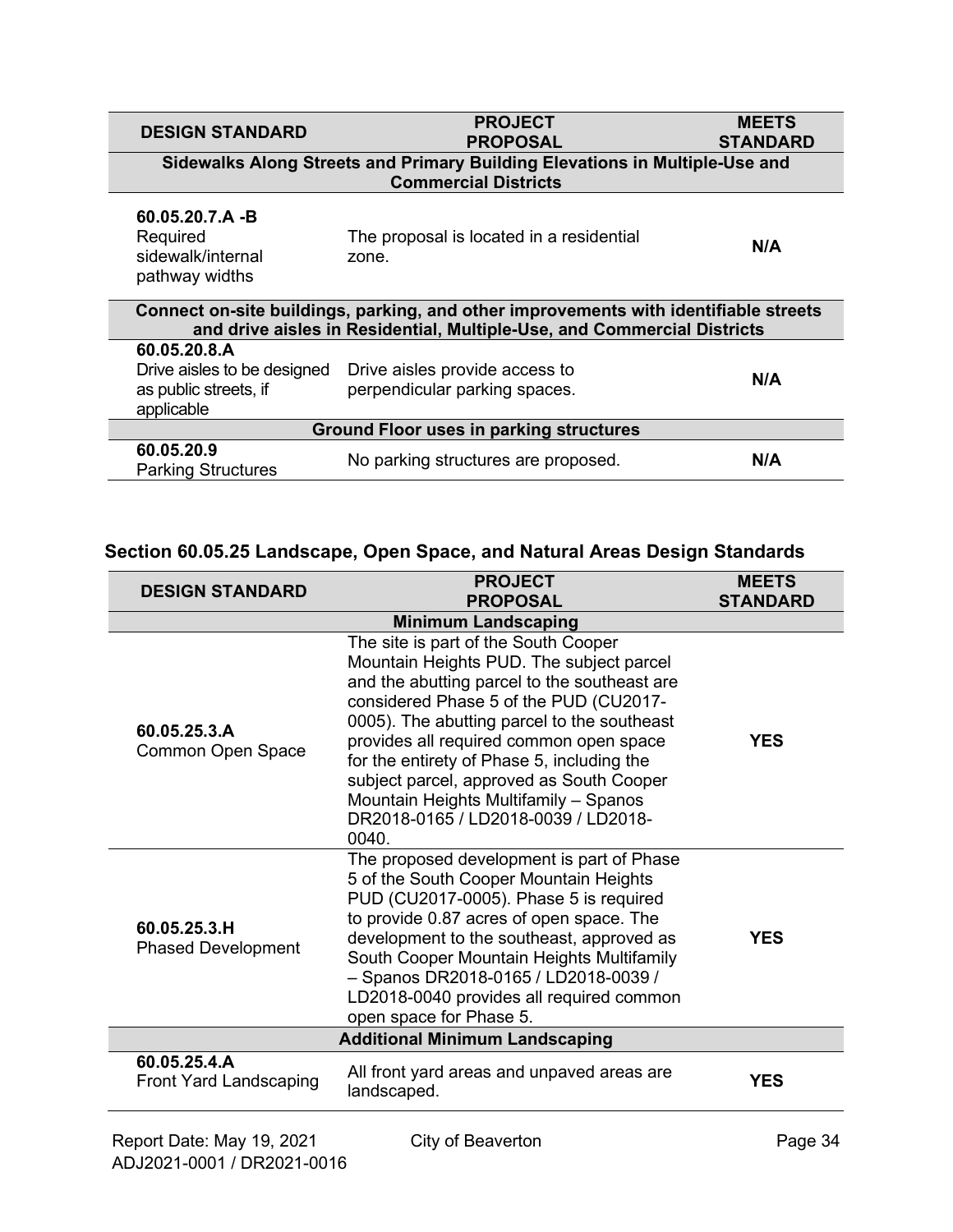| <b>DESIGN STANDARD</b>                                                                                    | <b>PROJECT</b><br><b>PROPOSAL</b>                                                                                                                                                                                                                    | <b>MEETS</b><br><b>STANDARD</b> |
|-----------------------------------------------------------------------------------------------------------|------------------------------------------------------------------------------------------------------------------------------------------------------------------------------------------------------------------------------------------------------|---------------------------------|
| 60.05.25.4.B<br><b>Bare Gravel Maximum</b><br>(25%)                                                       | Bare gravel and bark are limited to less<br>than 25% of the landscape area.                                                                                                                                                                          | <b>YES</b>                      |
| 60.05.25.4.C<br><b>Vehicle Circulation</b>                                                                | Vehicular circulation and parking areas are<br>not considered part of these calculations.                                                                                                                                                            | <b>YES</b>                      |
| 60.05.25.4.D<br>Landscaping along<br>foundations                                                          | Landscaping is provided in front of all street<br>facing elevations along the foundation                                                                                                                                                             | <b>YES</b>                      |
| 60.05.25.4.E<br>Minimum Planting<br>Requirements                                                          | Landscaped areas exceed planting<br>requirements                                                                                                                                                                                                     | <b>YES</b>                      |
| 60.05.25.4.F<br>Pedestrian Plaza                                                                          | A combined 4,200 square feet of plazas are<br>proposed, but not counted towards required<br>landscaping.                                                                                                                                             | N/A                             |
|                                                                                                           | <b>Retaining Walls</b>                                                                                                                                                                                                                               |                                 |
| 60.05.25.8<br><b>Retaining Walls</b>                                                                      | A seat wall is proposed at the northeast<br>corner of the site is more than 50 feet in<br>length. The applicant's materials show a<br>treatment with scoring and texture to<br>provide visual interest.                                              | <b>YES</b>                      |
|                                                                                                           | <b>Fences and Walls</b>                                                                                                                                                                                                                              |                                 |
| 60.05.25.9.A through E<br><b>Materials</b>                                                                | No fencing is proposed in required yards.<br>Fencing around play areas are composed<br>of vertical metal pickets.                                                                                                                                    | <b>YES</b>                      |
| Minimize Significant Changes To Existing On-Site Surface Contours<br><b>At Residential Property Lines</b> |                                                                                                                                                                                                                                                      |                                 |
| 60.05.25.10<br>Minimize grade changes                                                                     | Grading adjacent to abutting properties<br>complies with requirements of 60.15.10, as<br>no grading is proposed within 25 feet of the<br>shared property line or significant trees.                                                                  | <b>YES</b>                      |
| Integrate water quality, quantity, or both facilities                                                     |                                                                                                                                                                                                                                                      |                                 |
| 60.05.25.11<br>Location of facilities                                                                     | Underground detention facilities and LIDA<br>swales are proposed. LIDA swales do not<br>exceed a 2:1 slope.                                                                                                                                          | N/A                             |
|                                                                                                           | <b>Natural Areas</b>                                                                                                                                                                                                                                 |                                 |
| 60.05.25.12<br>No encroachment into<br>buffer areas.                                                      | No natural areas exist on site                                                                                                                                                                                                                       | <b>YES</b>                      |
| <b>Landscape Buffering Requirements</b>                                                                   |                                                                                                                                                                                                                                                      |                                 |
| 60.05.25.13<br>Landscape buffering<br>between contrasting<br>zoning districts                             | Landscape buffers five feet wide meeting<br>the B1 standard are required along the SW<br>Goldcrest and SW 172 <sup>nd</sup> frontages. The<br>required buffer is provided along Goldcrest<br>Lane. The SW 172 <sup>nd</sup> frontage is subject to a | <b>YES</b>                      |
| Report Date: May 19, 2021                                                                                 | City of Beaverton                                                                                                                                                                                                                                    | Page 35                         |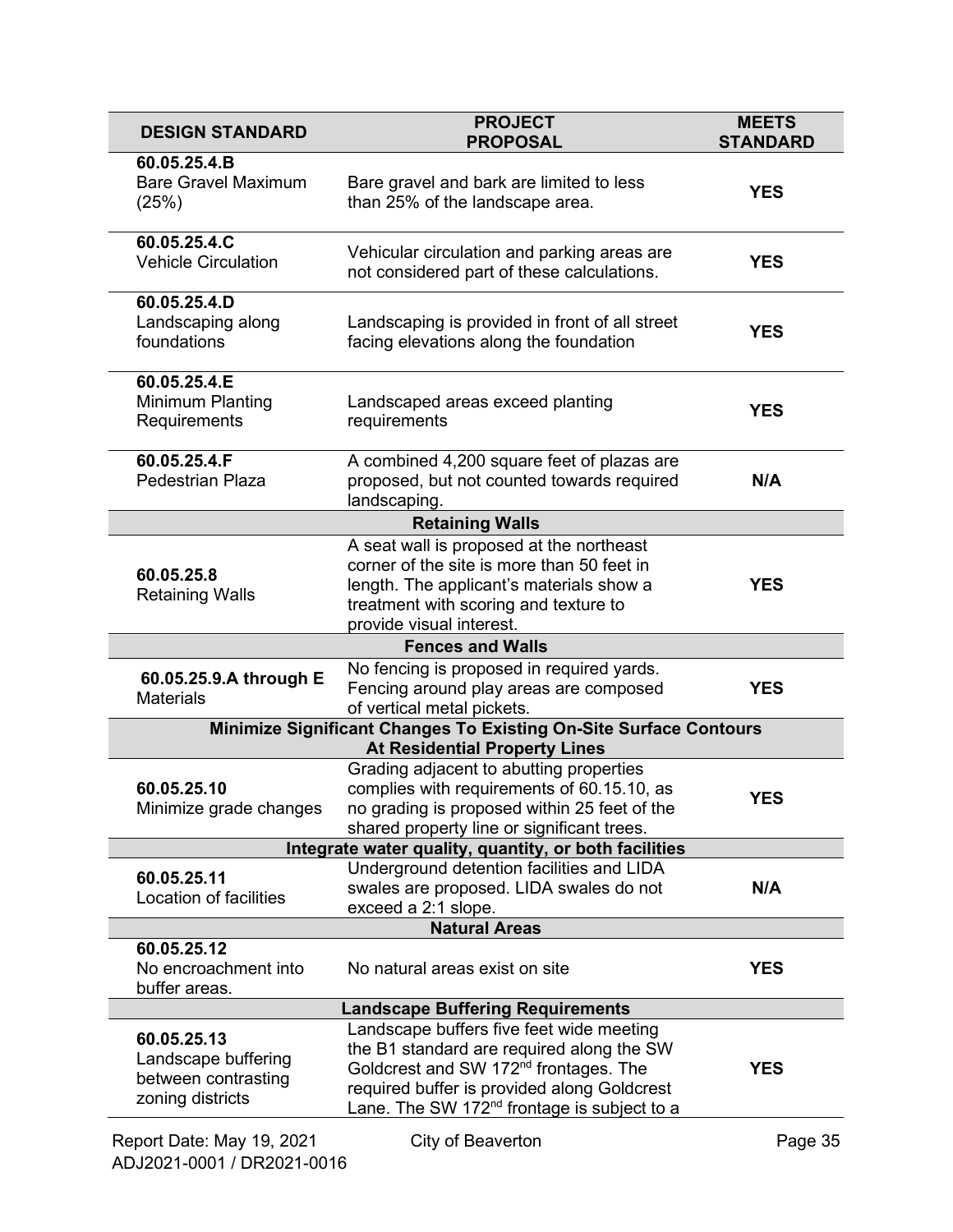| <b>DESIGN STANDARD</b> | <b>PROJECT</b><br><b>PROPOSAL</b>                                                                                                                     | <b>MEETS</b><br><b>STANDARD</b> |
|------------------------|-------------------------------------------------------------------------------------------------------------------------------------------------------|---------------------------------|
|                        | public utility easement, exempting the tree<br>requirement of the B1 buffer. Shrubs and<br>groundcover are provided consistent with<br>the B1 buffer. |                                 |

### **Section 60.05.30 Lighting Design Standards**

| <b>DESIGN STANDARD</b>                                                                      | <b>PROJECT</b><br><b>PROPOSAL</b>                                                                                                                | <b>MEETS</b><br><b>STANDARD</b> |
|---------------------------------------------------------------------------------------------|--------------------------------------------------------------------------------------------------------------------------------------------------|---------------------------------|
|                                                                                             | Adequate on-site lighting and minimize glare on adjoining properties                                                                             |                                 |
| 60.05.30.1.A<br>Lighting complies with<br>the City's Technical<br><b>Lighting Standards</b> | The applicant provides a lighting plan with<br>photometric details demonstrating on-site<br>lighting meets the minimum lighting<br>requirements. | <b>YES</b>                      |
| 60.05.30.1.B<br>Lighting provided for<br>vehicle and pedestrian<br>circulation              | The applicant provides a lighting plan with<br>photometric details demonstrating on-site<br>lighting meets the minimum lighting<br>requirements. | <b>YES</b>                      |
| 60.05.30.1.C<br>Lighting of Ped Plazas                                                      | The applicant's lighting plan shows that the<br>courtyard is lit consistent with the Technical<br><b>Lighting Standards</b>                      | <b>YES</b>                      |
| 60.05.30.1.D<br>Lighting of building<br>entrances                                           | The applicant's lighting plan shows lighting<br>at building entrances.                                                                           | <b>YES</b>                      |
| 60.05.30.1.E<br>Canopy lighting<br>recessed                                                 | Canopy lighting is proposed to be recessed.                                                                                                      | <b>YES</b>                      |
|                                                                                             | Pedestrian-scale on-site lighting                                                                                                                |                                 |
| 60.05.30.2.A<br>Pedestrian Lighting                                                         | The applicant states that the parking lot will<br>be lit by poles 14 feet tall.                                                                  | <b>YES</b>                      |
| 60.05.30.2.B<br><b>Non-Pole Mounted</b><br>Lighting                                         | All wall mounted lights appear to comply<br>with City's Technical Lighting Standards                                                             | <b>YES</b>                      |
| 60.05.30.2.C<br><b>Lighted Bollards</b>                                                     | No bollards are proposed.                                                                                                                        | N/A                             |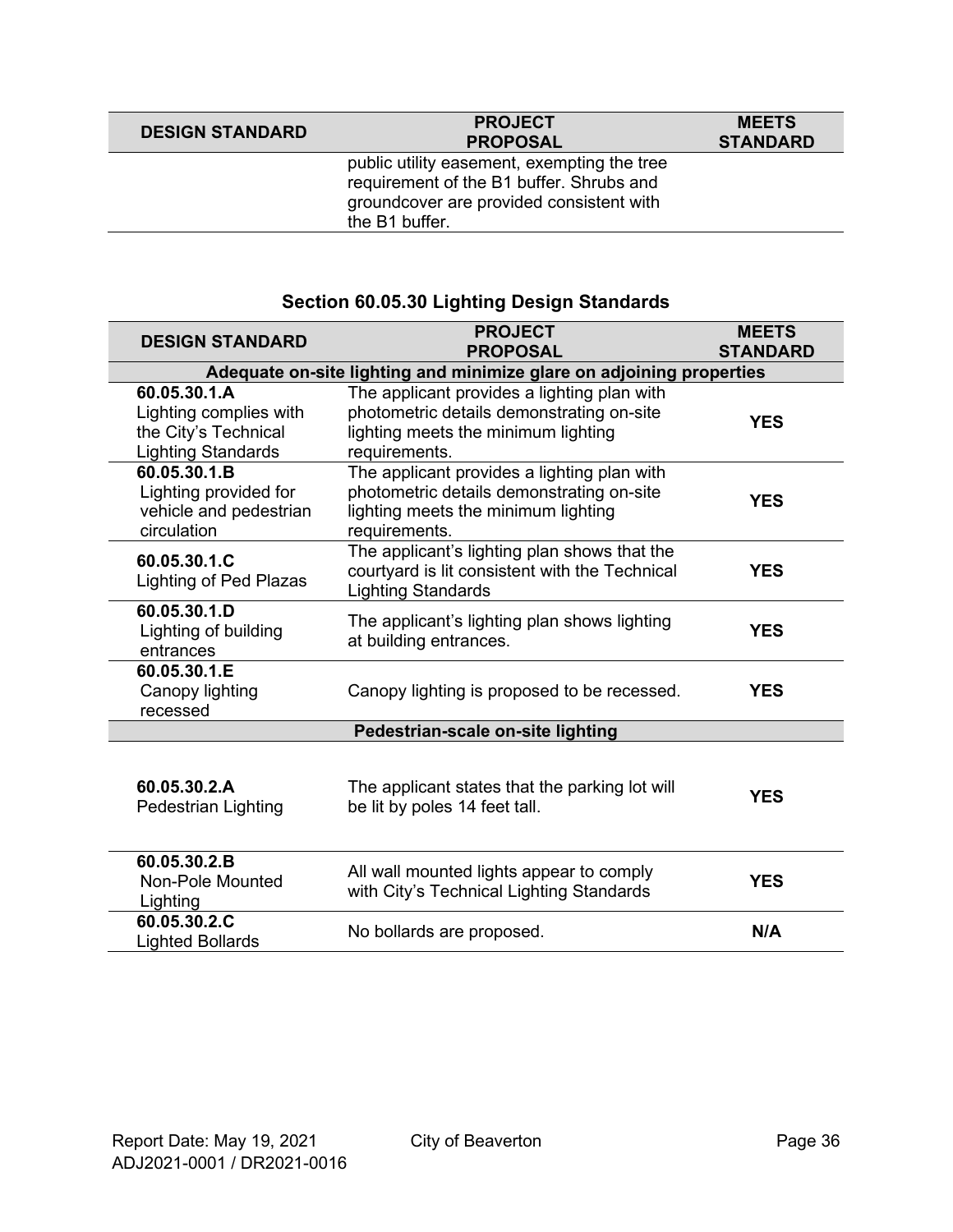# Design Review Guidelines Analysis

In the following analysis, staff has only identified the Design Guidelines that are relevant to the subject development proposal. Non-relevant Guidelines have been omitted.

### **60.05.35 Building Design and Orientation Guidelines.** Unless

otherwise noted, all guidelines apply in all zoning districts.

### **1. Building Articulation and Variety**

**A. Residential buildings should be of a limited length in order to avoid undifferentiated building elevations, reduce the mass of individual buildings, and create a scale of development that is pedestrian friendly and allow circulation between buildings by pedestrians. (Standard 60.05.15.1.A)**

The eastern building façade along SW 172 $<sup>nd</sup>$  Terrace measures over 200 feet in length</sup> but is broken up into three different masses to break up the apparent length of the building. Changes in building plane, roof pitch, and materials help define each of the building masses. Multiple building entrances along this façade provide options for pedestrian circulation through the building and the site. Staff concurs that the building design avoids undifferentiated building elevations and minimizes the apparent length of the building.

#### **Therefore, staff find the Guideline is met.**

**E. Building elevations visible from and within 200 feet of an adjacent street or major parking area should be articulated with architectural features such as windows, dormers, off-setting walls, alcoves, balconies or bays, or by other design features that reflect the building's structural system. Undifferentiated blank walls facing a street, common green, shared court, or major parking area should be avoided. (Standards 60.05.15.1.B, C, and D)**

The applicant states that the street facing elevations and the elevation containing the primary building entrances use a combination of features to create articulation. These features include a repeating window pattern, a series of alternating projecting bays and recessed insets. Primary entries are recessed and covered by a canopy, creating additional articulation. Building materials incorporate vertical and horizontal elements to create a juxtaposition of patterns.

Staff agrees that the proposal includes a variety of architectural features that provide visual interest, and undifferentiated walls are minimized.

#### **Therefore, staff find the Guideline is met.**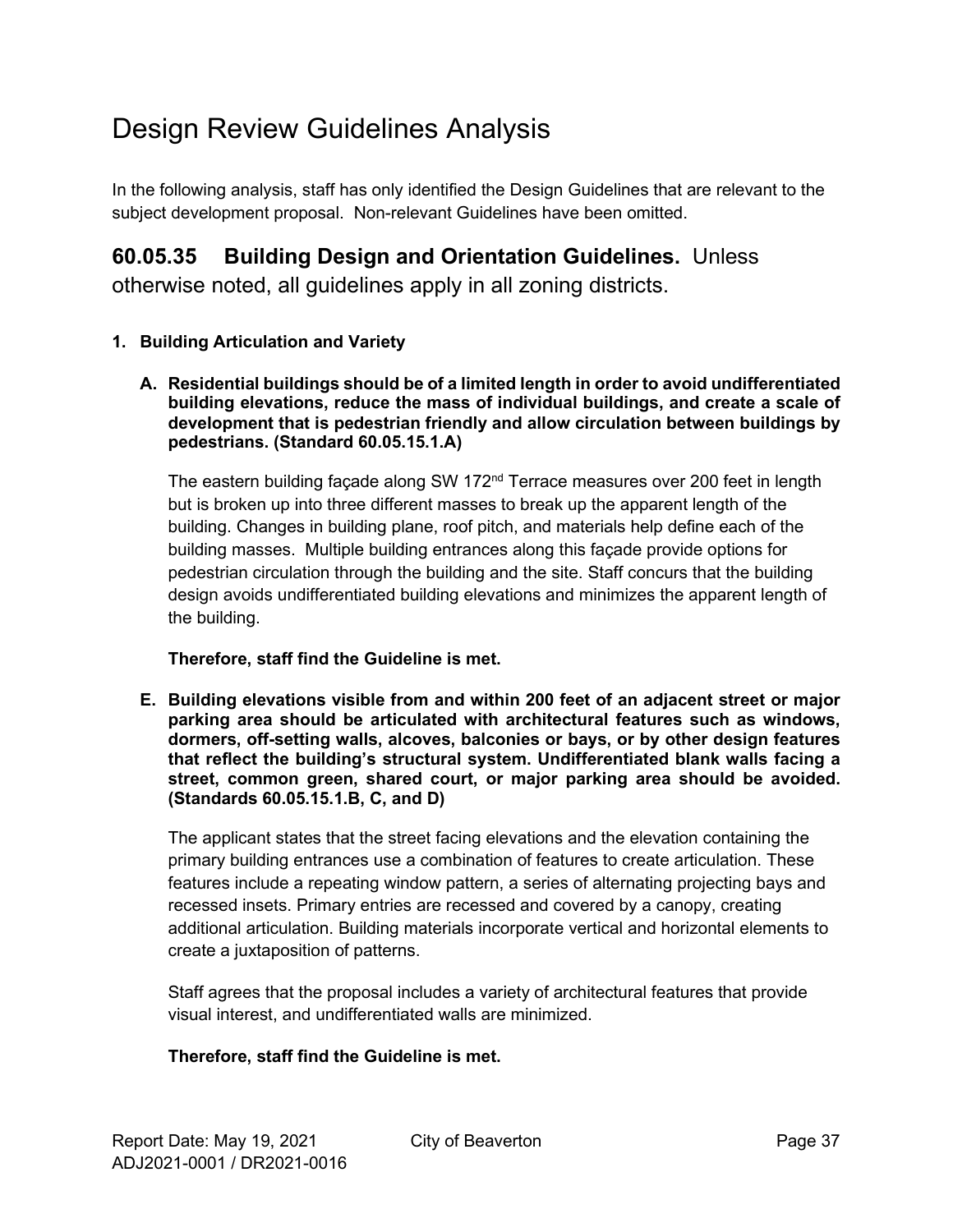### **60.05.40 Circulation and Parking Design Guidelines.** Unless

otherwise noted, all guidelines apply in all zoning districts.

#### **5. Parking area landscaping. Landscape islands and a tree canopy should be provided to minimize the visual impact of large parking areas. (Standards 60.05.20.5.A through D)**

The applicant states that landscaped planter islands are generally provided every 8 contiguous parking spaces, consistent with the Design Standard, except for three areas that exceed this number, where there are eleven and twelve contiguous parking spaces. The applicant states that significant landscaping and tree canopy are provided throughout. Staff finds that landscaping proposed sufficiently minimizes the impact of the parking area, particularly the canopies provided by the Oregon oak and big leaf maple.

**Therefore, staff find the Guideline is met.**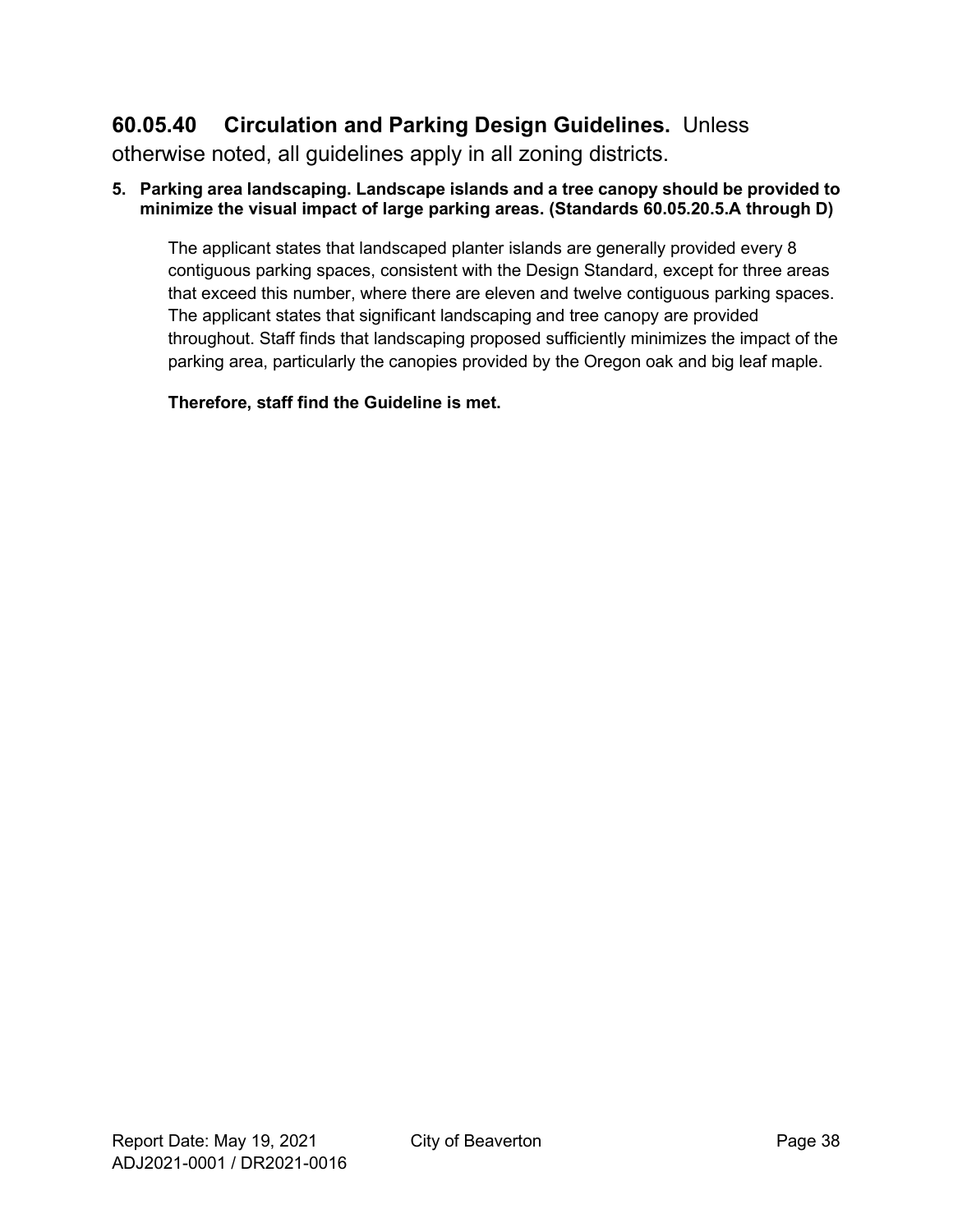# <span id="page-38-0"></span>**Attachment D: RECOMENDED CONDITIONS OF APPROVAL**

### **ADU2021-0001**

1. The applicant shall ensure that the Design Review Three (DR2021-0016 application has been approved and is consistent with the submitted plans. (Planning/SR)

#### **DR2021-0016**

1. The applicant shall ensure that the Major Adjustment – Affordable Housing (ADJ2021-0001) has been approved and is consistent with the submitted plans. (Planning/SR)

#### **A. Prior to site development permit issuance, the applicant shall:**

- 2. Submit the required plans, application form, fee, and other items needed for a complete site development permit application per the applicable review checklist. (Site Development Div. / SAS)
- 3. Contract with a professional engineer to design and monitor the construction for any work governed by Beaverton Municipal Code 9.05.020, current standards in place per the City Engineering Design Manual and Standard Drawings, Beaverton Development Code (Ordinance 2050, 4010 +rev.), the current standards in place per the Clean Water Services District, Design and Construction Standards, and the City Standard Agreement to Construct and Retain Design Professionals in Oregon. (Site Development Div. / SAS)
- 4. Submit a completed and executed City Standard Agreement to Construct Improvements and Retain Design Professional(s) Registered in Oregon. After the site development permit is issued, the City Engineer and the Planning Director must approve all revisions utilizing the process set out in the Beaverton Development Code, and the City Engineering Design Manual; however, any required land use action shall be final prior to City staff approval of the engineering plan revision and work commencing as revised. (Site Development Div. / SAS)
- 5. Have the applicant for the subject property guarantee all public improvements, site grading, storm water management facilities, private streets, and common driveway paving by submittal of a City-approved security. The security approval by the City consists of a review by the City Attorney for form and the City Engineer for amount, equivalent to 100 percent or more of estimated construction costs. (Site Development Div. / SAS)
- 6. Submit any required easements, executed and ready for recording, to the City. City will require approval of legal description and form prior to execution. (Site Development Div. /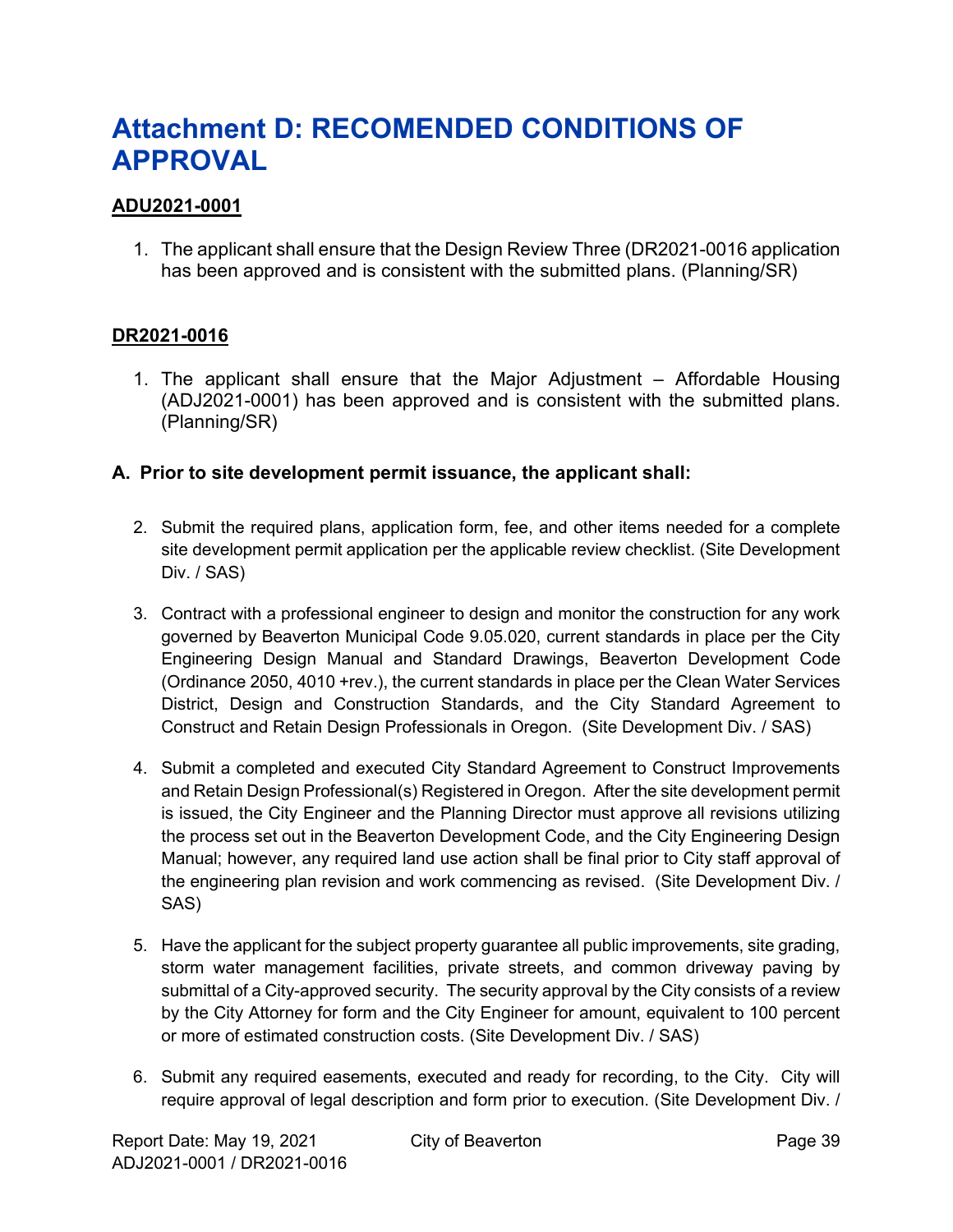SAS)

- 7. Submit to the City a copy of issued permits or other approvals needed from Washington County for work within, and/or construction access to the County right of way. (Site Development Div. / SAS)
- 8. Submit a geotechnical report with the site development permit application for review and approval. The report shall include an assessment of the soil, ground/surface water issues, construction measures for the building footings adjacent to existing stormwater pond, and construction worker safety measures. It shall be prepared by a professional engineer or registered geologist (Site Development Div. / SAS)
- 9. If determined to be needed by the City Building Official, submit a detailed water demand analysis (fire flow calculations) in accordance with the requirements of the Fire Code as adopted by the Tualatin Valley Fire and Rescue. This analysis shall be supplemented by an actual flow test and evaluation by a professional engineer meeting the standards set by the City Engineer as specified in the Engineering Design Manual Chapter 6, 610.2. The analysis shall provide the available water volume (GPM) at 20 psi residual pressure from the fire hydrant nearest to the proposed project. (Site Development Div. / SAS)
- 10. Have obtained approvals needed from the Clean Water Services District for storm system connections as a part of the City's plan review process. These submittals will go to City for processing to Clean Water Services. (Site Development Div. / SAS)
- 11. Submit plans for erosion control per 1200-CN General Permit (DEQ/CWS/City Erosion Control Joint Permit) requirements to the City. The applicant shall use the plan format per requirements for sites between 1 and 4.99 acres adopted by DEQ and Clean Water Services. (Site Development Div. / SAS)
- 12. Provide construction plans and a drainage report demonstrating compliance with South Cooper Mountain Community plan and City surface water management requirements per City 2019 Engineering Design Manual, Resolution 4542, Section 530; and with CWS Resolution and Order 2019-22 for quantity control for conveyance capacity, hydromodification and quality treatment. Fee-in-lieu can be requested if development meets criteria set forth in City EDM Sections 190, table 530.1, and 530.1.A.4 and CWS Design & Construction Standards Section 4.03.7.a and 4.04.2.a. (Site Development Div. / SAS)
- 13. Provide a drainage analysis of the subject site prepared by a professional engineer meeting the standards set by the City. The analysis shall identify all contributing drainage areas and plumbing systems for this project with the site development permit application. The analysis shall also delineate all areas for this project that are inundated during a 100-year storm event, including the safe overflow conveyance from proposed constructed stormwater management facilities (Site Development Div. / SAS)
- 14. All site sewer (storm and sanitary) plumbing that serves more than one lot, or crosses onto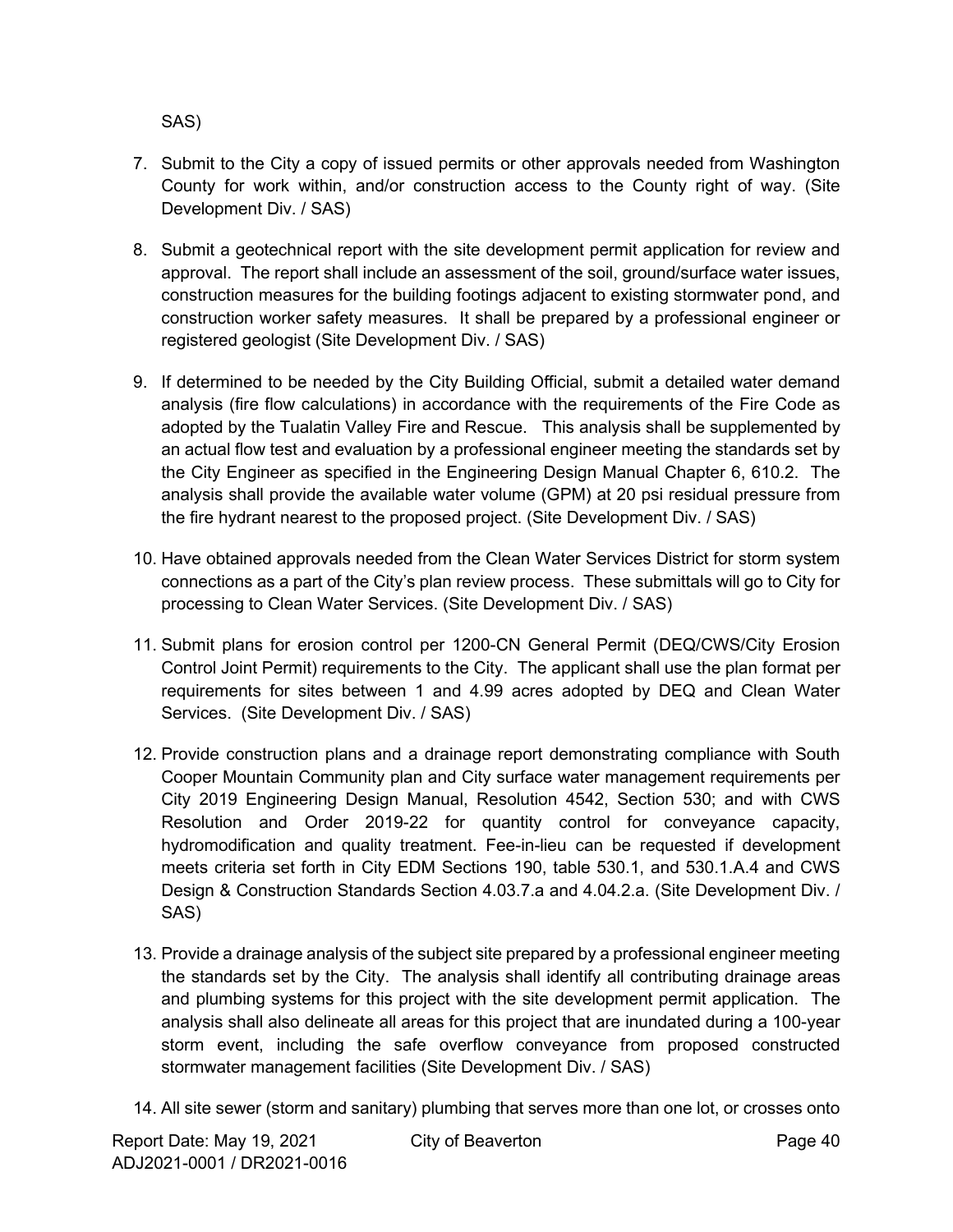another lot, shall be considered a public system and shall be constructed to the requirements of the City Engineer. Sheet flow of surface water from one lot's paved area to another lot's paved area shall not be considered a direct plumbing service.

- 15. Submit a grading plan showing building pad elevation and minimum finished floor elevation (FFE). Pad elevation shall be at least one foot higher and FFE shall be at least three feet higher than the 100 year/emergency overflow of the storm water management facility. (Site Development Div. / SAS)
- 16. Any changes to approved grading must meet provisions of Beaverton Code 9.05.110 and 9.05.115, no grading can occur within 10 feet of a property line or half the height of the vertical embankment created, whichever is greater. This applies to all exterior property boundaries of the proposed project. (Site Development Div. / SAS)
- 17. Pay any required storm water system development charges (storm water quality, quantity, hydromodification and overall system conveyance) for the new impervious area proposed. (Site Development Div. / SAS)
- 18. Provide plans showing the installation of a 60" diameter water quality manhole system with minimum five foot deep sump and Snout system. (Site Development Div. / SAS)
- 19. Submit an owner-executed, notarized, City/CWS standard private stormwater facilities maintenance agreement, with maintenance plan and all standard exhibits, ready for recording with Washington County Records. (Site Development Div. / SAS)
- 20. Submit to the City a Stormwater Management Worksheet for the proposed project's net new impervious area proposed for any common areas and private streets prepared by the applicant's engineer, architect, or surveyor. The certification shall consist of an analysis and calculations determining the square footage of all impervious surfaces as a total for the common areas and private streets. In addition, specific types of impervious area totals, in square feet, shall be given for parking areas and driveways, sidewalk and pedestrian areas, and any gravel surfaces. Calculations shall also indicate the square footage of preexisting impervious surface, the new impervious surface area created, and total final impervious surface area on the entire site. (Site Development Div. / SAS)
- 21. Provide plans for the placement of underground utility lines within the site and for services to the proposed new building. No overhead services shall remain on the site. (Site Development Div. / SAS)
- 22. Submit plans that show access for a maintenance vehicle within 9-feet from the front, or within 19-feet from the side of a vehicle to all control structures unless otherwise specifically approved by the City Engineer. (Site Development Div. / SAS)
- 23. If required by OAR 918-780-0040, submit proposed private plumbing plans to the City Building Division for review. Drainage within covered areas shall be piped as approved by the City Building Division. (Site Development Div. / SAS)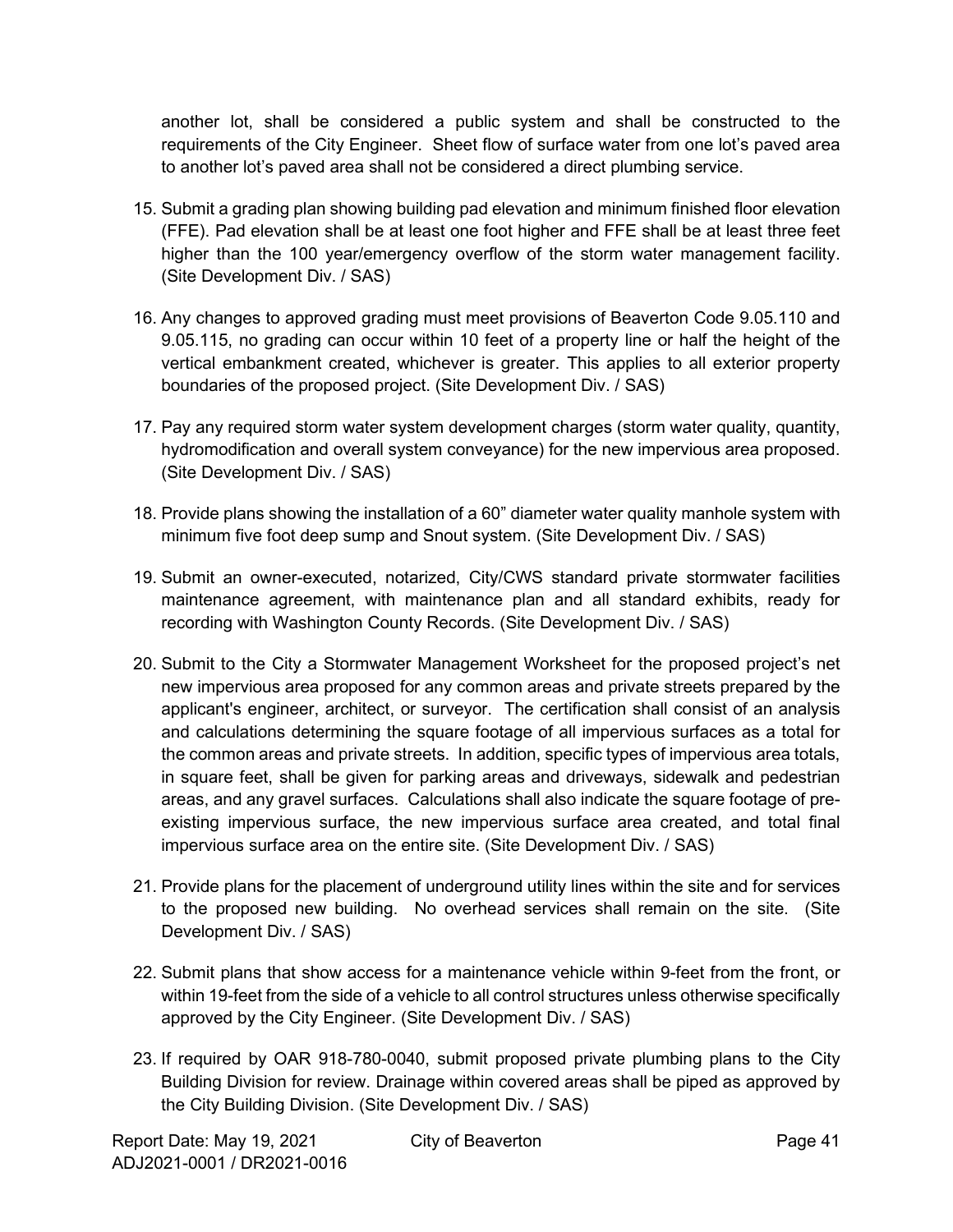- 24.Submit plans demonstrating compliance with the City's minimum standards for short-term bicycle parking (BDC 60.30.2.B and EDM Section 340). (Planning / SR)
- 25.Indicate the location of all ground-mounted utility vaults and demonstrate compliance with screening requirements of BDC Section 60.05.20.2 Loading Areas, Solid Waste Facilities, and Similar Improvements, or receive approval through a subsequent Design Review process for the screening of groundmounted utility vaults. (Planning / SR)

### **B. Prior to building permit issuance, the applicant shall:**

- 26.Submit a complete site development permit application and obtain the issuance of site development permit from the Site Development Division. (Site Development Div. / SAS)
- 27.Make provisions for installation of all mandated erosion control measures to achieve City inspector approval at least 24 hours prior to call for foundation footing form inspection from the Building Division. (Site Development Div. / SAS)
- 28.Indicate the location of all roof-mounted equipment and demonstrate compliance with screening requirements of BDC Section 60.05.15.5 Roof-mounted equipment, or receive approval through a subsequent Design Review process for the screening of roof-mounted equipment. (Planning / SR)

### **C. Prior to final permit inspection or occupancy permit issuance, the applicant shall:**

- 29.Have the landscaping completely installed or provide for erosion control measures around any disturbed or exposed areas per Clean Water Services standards. (Site Development Div. / SAS)
- 30.Have completed the site development improvements as determined by the City. (Site Development Div. / SAS)
- 31.Have placed underground all new utility service lines within the project. (Site Development Div. / SAS)
- 32.Install or replace, to City specifications, all sidewalks which are missing, damaged, deteriorated, or removed by construction. (Site Development Div. / SAS)
- 33.Ensure all site improvements, including grading and landscaping are completed in accordance with plans marked "Exhibit A", except as modified by the decisionmaking authority in conditions of approval, or through subsequent city review. (Planning/SR)